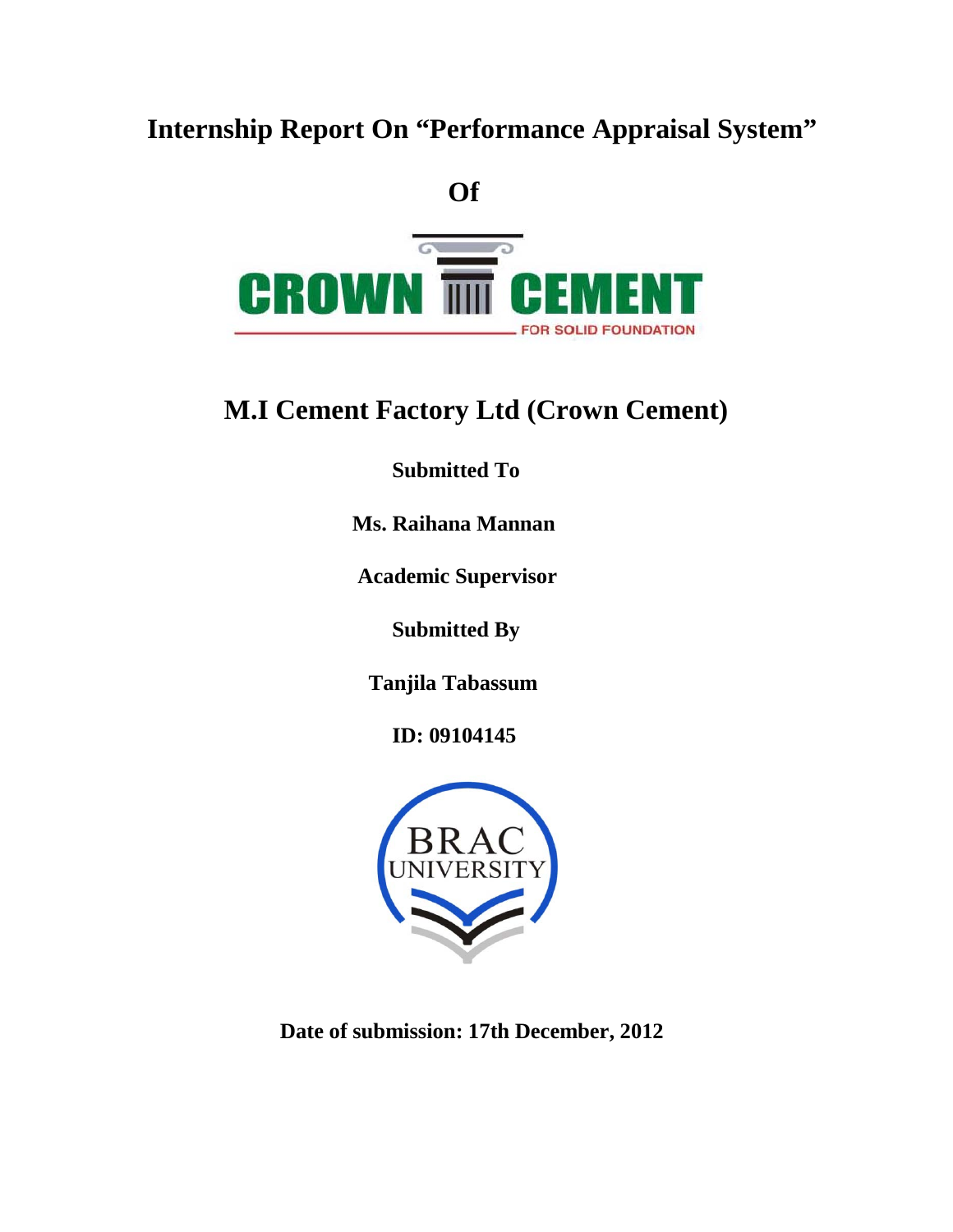#### Ms. Raihana Mannan

Academic Supervisor

BRAC Business School

BRAC University

Subject: Submission of Internship Report on Performance Appraisal System of M.I Cement Factory Ltd (Crown Cement).

Madam,

I am pleased to present this report on "Performance Appraisal System" for the fulfillment of the BUS 401, the internship.

This is to inform you that I have successfully completed my fall'12 internship at M.I Cement Factory Ltd. (Crown Cement). During my stay there, I was working in the HR & Admin Dept. under the supervision of DGM (Head of HR & Admin), Sukriti Mukherjee. It has been a great privilege to work and learn from such a friendly and helpful supervisor and in a smooth, cordial environment.

Working on this report has been really interesting & informative experience for me. I learned many unidentified facts, by working practically at the Head office, which I believe will be supportive to my academic & professional career in the future. While doing this report, I learned to integrate plenty of information into a concise volume. I have enjoyed working on this report and I hope that my report will meet the level of your expectations. I would try my best and shall be obliged to provide you with any clarification regarding the project.

Sincerely,

Tanjila Tabassum

ID-09104145

BRAC Business School

BRAC University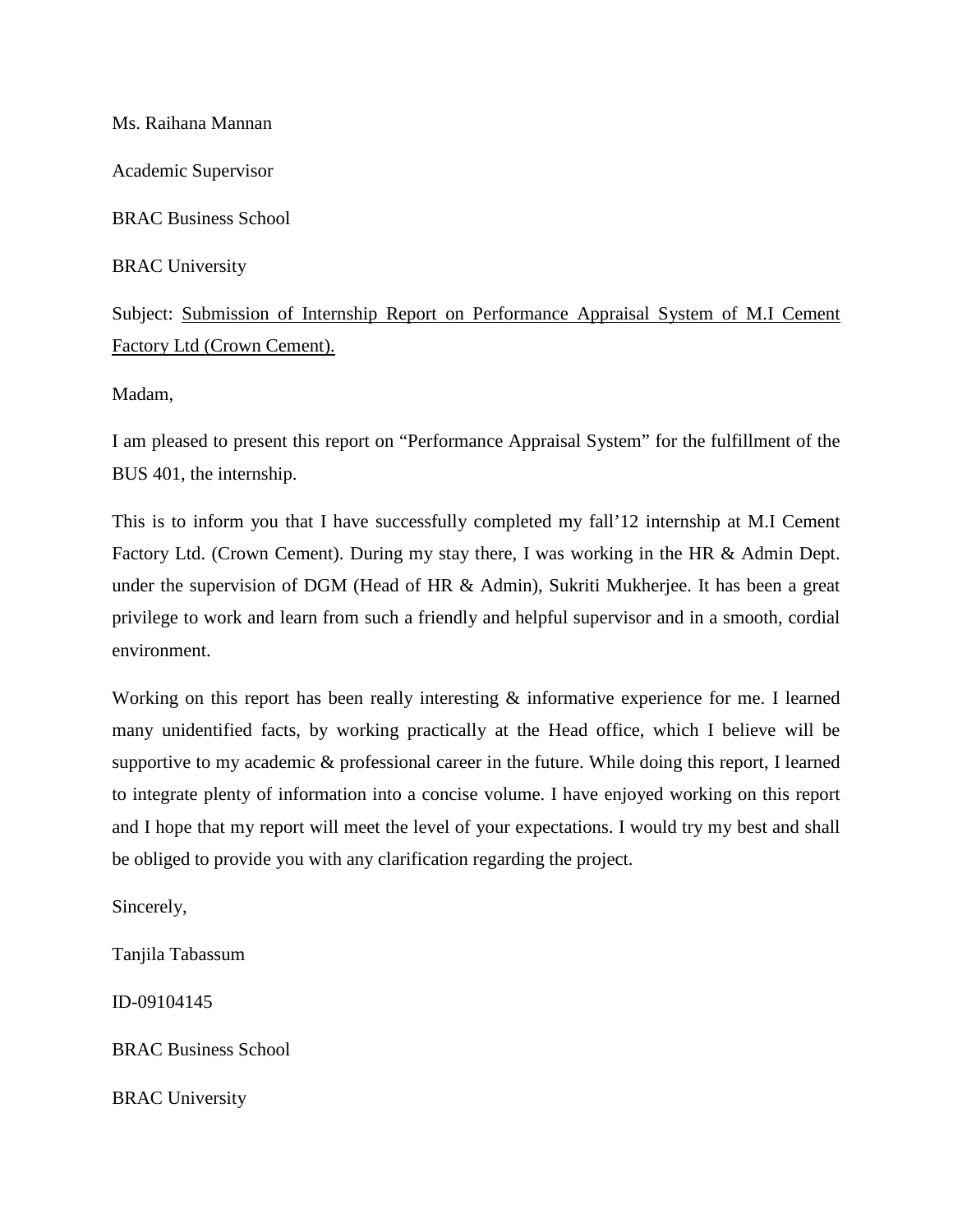# **Acknowledgement**

I am really thankful to Ms. Raihana Mannan, Academic Supervisor of BUS 401**,** BRAC Business School, for the freedom she gave me in choosing my report topic and her continuous guidance henceforth. Her guidance has been of extreme help to me. I am also thankful for all the times, I consulted her and she answered with the utmost patience and perseverance. Practical knowledge is fundamental for the application of theoretical intelligence. So, her guidelines for the report made it mandatory for me to seek learning in the work environment, which proved to be very gratifying.

I cordially thank the honorable teacher to provide me the opportunity to apply classroom learning in practice. There are always some differences between theories and practice. This report bridges the gap between them.

I am also thankful to Mr. Sukriti Mukherjee, DGM (Head of HR) of M.I Cement Factory Limited for giving me his valuable time, guiding me during internship and answering all my queries so spontaneously.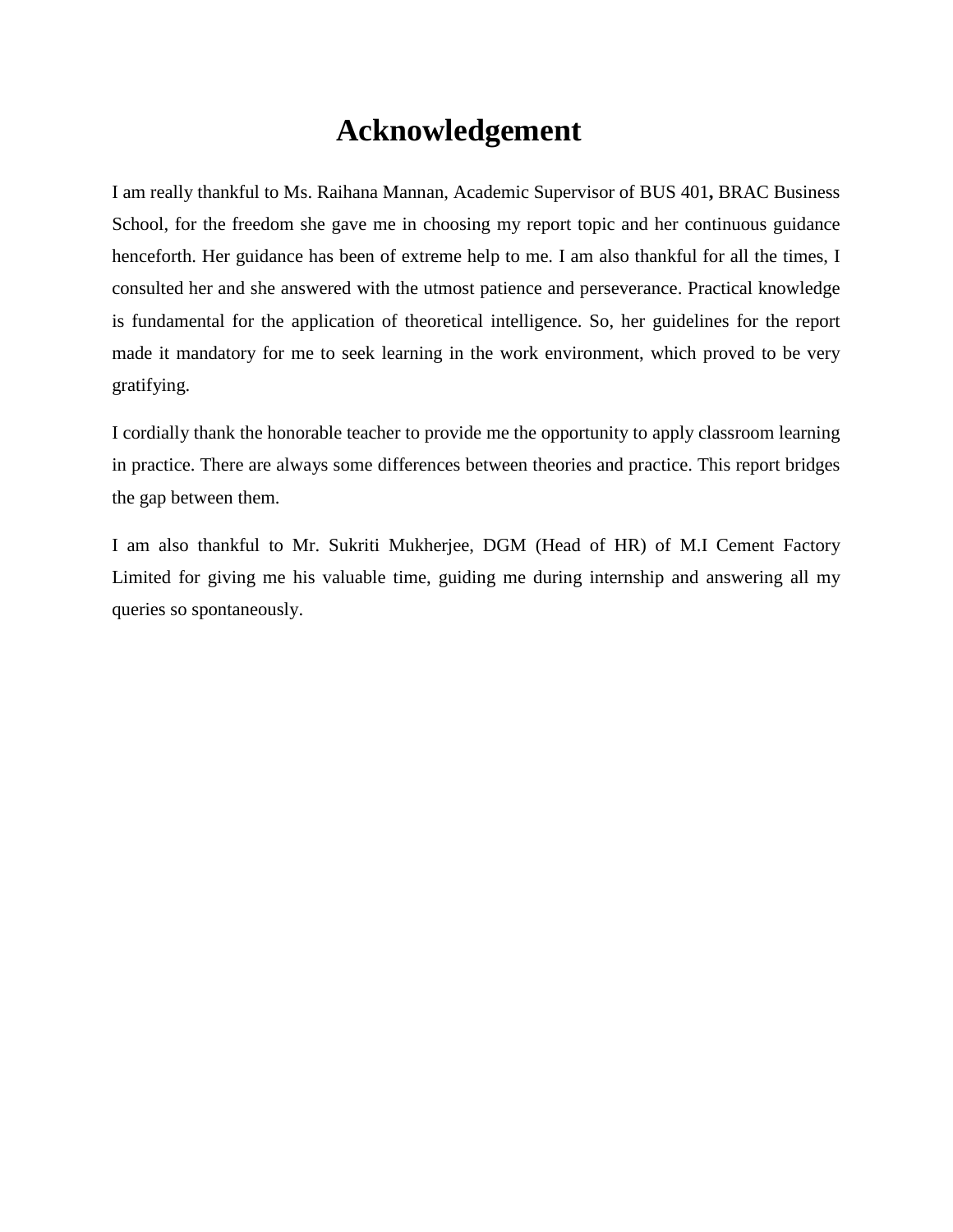# **Table of Contents**

| <b>Contents</b>                                             | Page No.  |  |  |  |  |  |  |
|-------------------------------------------------------------|-----------|--|--|--|--|--|--|
| Executive summary                                           | 1         |  |  |  |  |  |  |
| <b>Chapter-1 (Organizational Profile)</b>                   |           |  |  |  |  |  |  |
| 1.1 Introduction & History<br>$2 - 3$                       |           |  |  |  |  |  |  |
| 1.2 Products                                                | $3 - 4$   |  |  |  |  |  |  |
| 1.3 Organogram                                              | 5         |  |  |  |  |  |  |
| 1.4 Vision & Mission                                        | 6         |  |  |  |  |  |  |
| 1.5 Values & Goals                                          | $6 - 8$   |  |  |  |  |  |  |
| 1.6 Corporate Profile                                       | $8-9$     |  |  |  |  |  |  |
| 1.7 Some Famous Infrastructure by Crown Cement              | 9         |  |  |  |  |  |  |
| 1.8 Group Members of M.I. Cement Factory Ltd.               | 10        |  |  |  |  |  |  |
| Chapter-2 (Job)                                             |           |  |  |  |  |  |  |
| 2.1 Specific responsibilities of the job<br>$11 - 13$       |           |  |  |  |  |  |  |
| 2.2 Critical observations                                   | 14        |  |  |  |  |  |  |
| <b>Chapter-3(Project)</b>                                   |           |  |  |  |  |  |  |
| 3.1 Summary                                                 | $15 - 16$ |  |  |  |  |  |  |
| 3.2 Description of the project                              |           |  |  |  |  |  |  |
| 3.2.1 Objective of the project                              | 17        |  |  |  |  |  |  |
| 3.2.2 Methodology                                           | $17 - 18$ |  |  |  |  |  |  |
| 3.2.3 Limitations                                           | 18        |  |  |  |  |  |  |
| <b>3.3 Literature Review</b>                                |           |  |  |  |  |  |  |
| 3.3.1 Performance Appraisal System                          | 19-20     |  |  |  |  |  |  |
| 3.3.1(i) Objectives of Performance Appraisal System         | 20        |  |  |  |  |  |  |
| 3.3.1(ii) Principles of the Performance Appraisal System    | 20        |  |  |  |  |  |  |
| 3.3.1(iii) Importance of Performance Appraisal System<br>21 |           |  |  |  |  |  |  |
| 3.3.1(iv) Different Methods of PAS                          | $22 - 23$ |  |  |  |  |  |  |
| 3.3.1(v) Factors Distorting Performance Appraisal           | $24 - 25$ |  |  |  |  |  |  |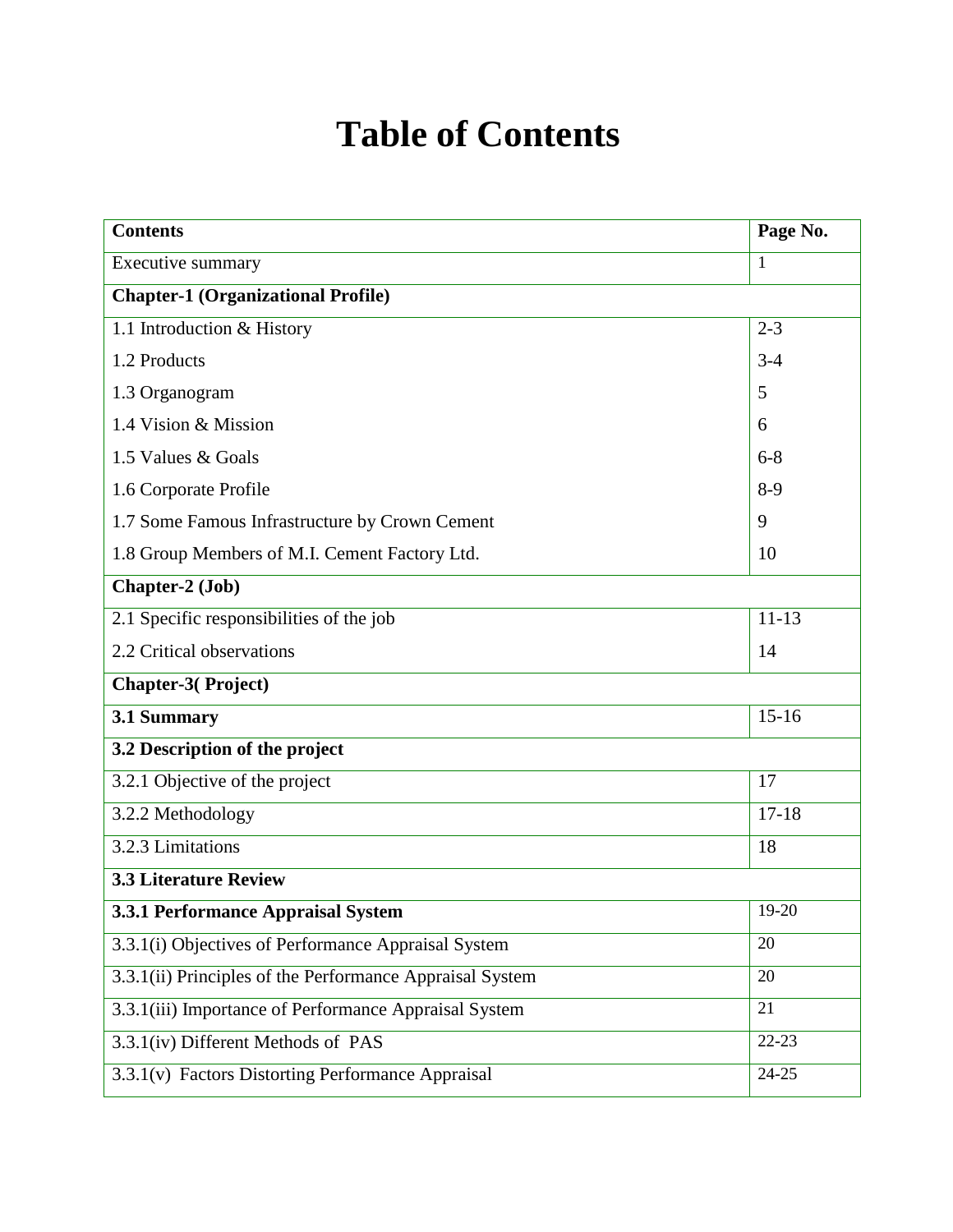| 3.3.2 A balanced scorecard Approach                                        | 26-28         |  |  |  |  |  |
|----------------------------------------------------------------------------|---------------|--|--|--|--|--|
| 3.3.2(i) Methodology                                                       | 29            |  |  |  |  |  |
| 3.3.2(ii) Common uses                                                      |               |  |  |  |  |  |
| 3.3.3 Analysis of Performance Appraisal System in M.I. Cement Factory Ltd. | 30            |  |  |  |  |  |
| 3.3.3 (i) Past Performance Appraisal System                                | $\frac{1}{2}$ |  |  |  |  |  |
| 3.3.3 (i) (A) Policy for Employee Performance Evaluation (Yearly)          | $30 - 31$     |  |  |  |  |  |
| 3.3.3 (i) (B) Policy for Employee Excellence Performance Award (Quarterly) | 31            |  |  |  |  |  |
| 3.3.4 Discussion & Results                                                 |               |  |  |  |  |  |
| 3.3.4(i) New Performance Appraisal System                                  |               |  |  |  |  |  |
| Policy for Employee Performance Evaluation (Yearly)                        | 32            |  |  |  |  |  |
| 3.3.4(ii) Differences between past & new performance Appraisal system      | 32-33         |  |  |  |  |  |
| 3.3.4(iii) Performance Review and reward Policy                            | 33-34         |  |  |  |  |  |
| 3.3.4(iii) (A) Annual Increment                                            | 34            |  |  |  |  |  |
| 3.3.4(iii) (B) Promotion                                                   | 34-35         |  |  |  |  |  |
| 3.3.4(iii) (C) Promotion from General Staff to Management Staff Category   | 36            |  |  |  |  |  |
| 3.3.4(iii) (D) Special Promotion                                           | 36            |  |  |  |  |  |
| <b>3.4 Recommendations</b>                                                 | 37            |  |  |  |  |  |
| <b>3.5 Conclusion</b>                                                      | 38            |  |  |  |  |  |
| <b>3.6 References</b>                                                      | 39            |  |  |  |  |  |
| 3.7 Appendices                                                             | 40-52         |  |  |  |  |  |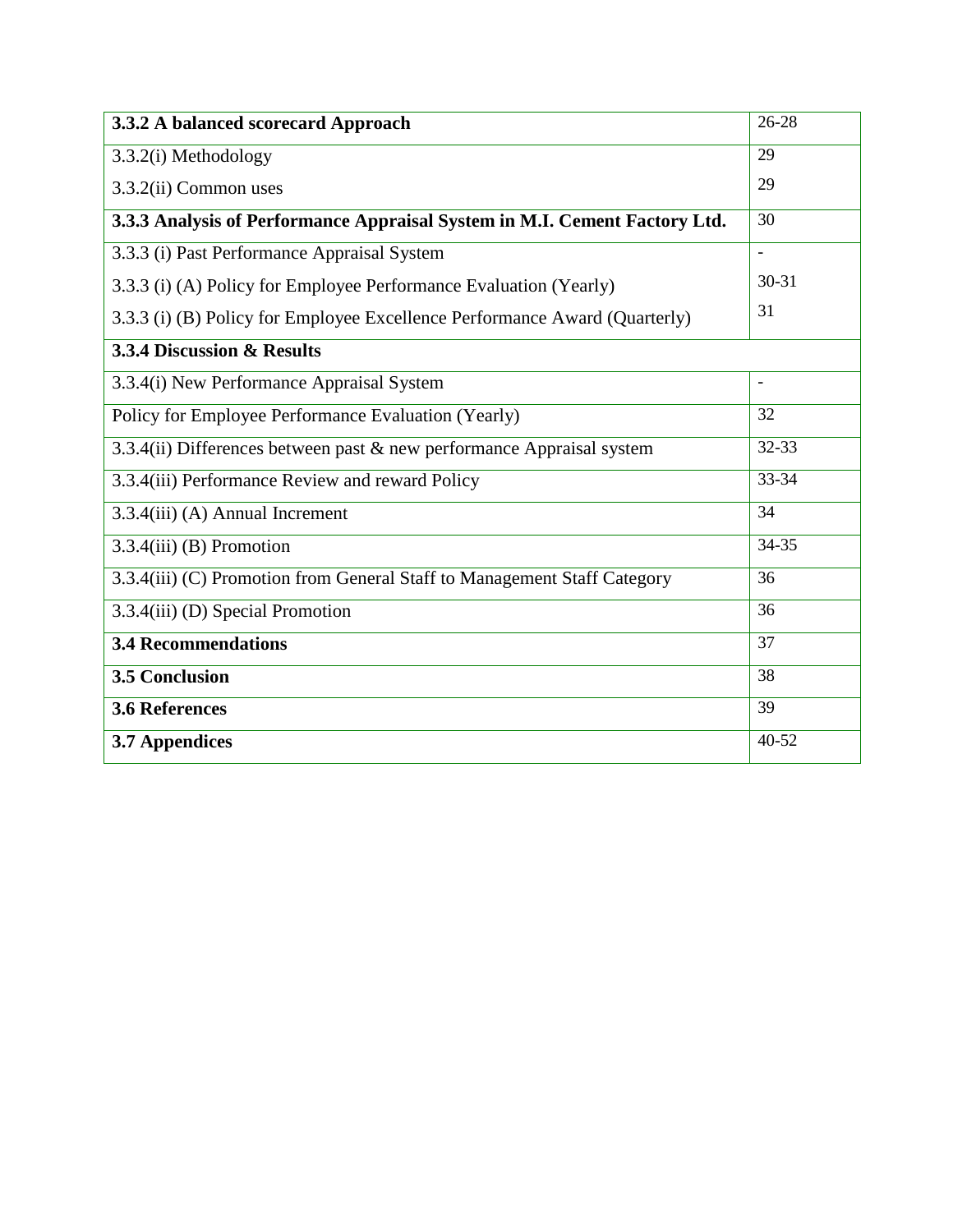

# **Executive Summary**

In this report I have done a detailed analysis on the performance Appraisal of M. I. Cement Factory Ltd. (Crown Cement). Here, I have covered all the sections of the performance Appraisal process using balanced scorecard as the basis of developing a brand new performance evaluation of all the departments of Crown Cement. I have developed a balance scorecard based performance Appraisal for Marketing and Sales, Accounts, internal Audit, HR & Admin, Brand, IT and Supply Chain Management.

Besides these I have also incorporated the history, Brief about the company and its performance, vision and mission, values and products of M. I. Cement Factory Ltd. (Crown Cement) and most importantly I have incorporated a brief of how HR & Admin Department does their job in M. I. Cement Factory Ltd. (Crown Cement).

While making the analysis on Performance Appraisal Process I have provided detailed information about performance evaluation and I have covered all the related factors with it and in addition to that I have tried to incorporate the theories that I have learned with the practices I have seen. This report also provides a brief overview on different tasks I had to perform during my internship, the responsibilities I had to handle during the internship, my personal observation regarding the critical issues, the lacking of the HR Department and my recommendations for improving the total HR practices of M. I. Cement Factory Ltd. (Crown Cement).

Then I have presented the detailed analysis of how I have conducted the performance Appraisal in the light of Balance Scorecard, by analyzing workload, Job Description, quantitative data analysis and by analyzing business processes of M. I. Cement Factory Ltd. (Crown Cement). Then I have drawn a conclusion which sum up all the analysis and finally I present the format I have successfully introduced at M. I. Cement Factory Ltd. (Crown Cement) and which will be implemented as official performance Appraisal Method from now on.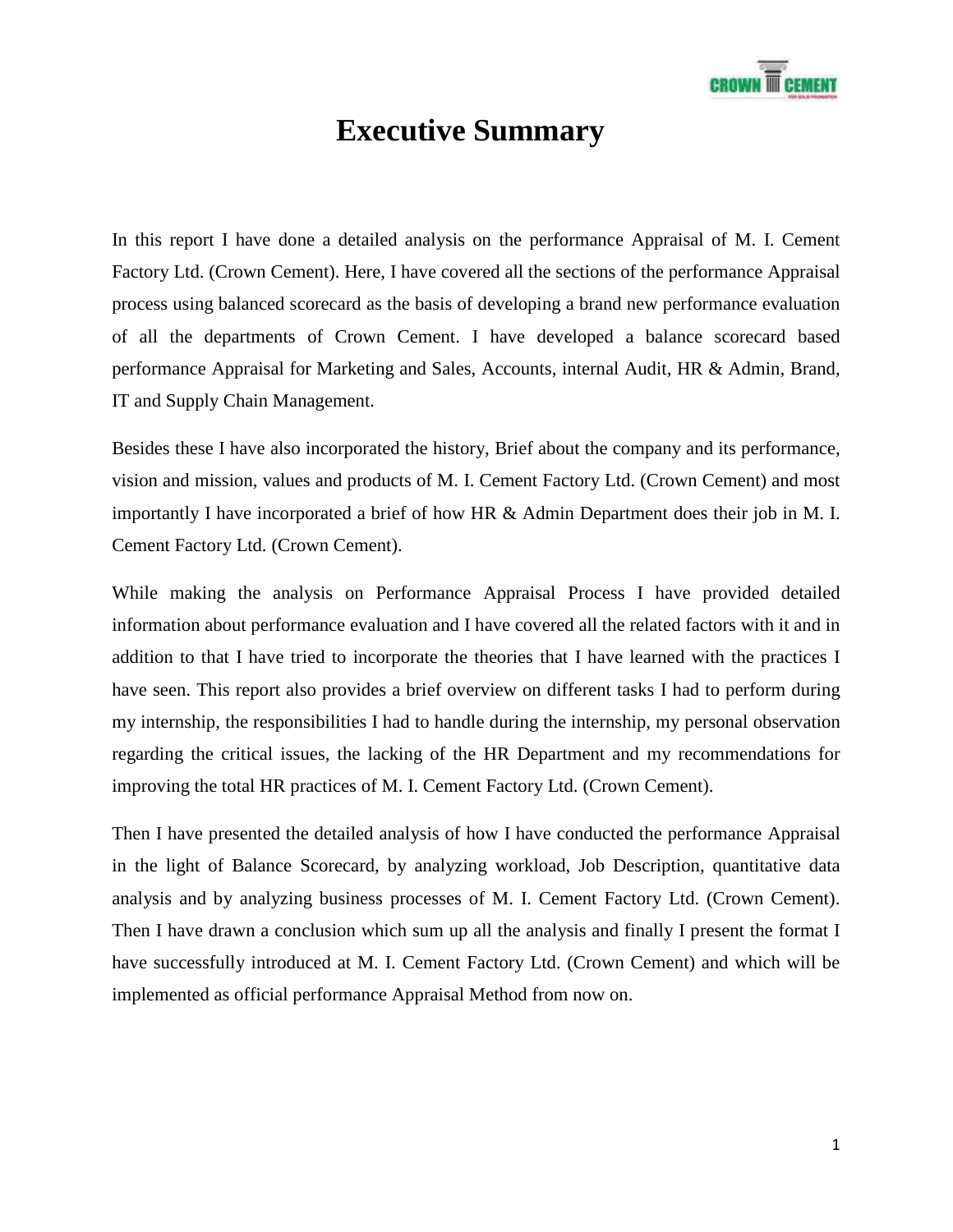

# **Chapter-1(Organizational Profile)**

## **1.1 Introduction & History**

M. I. Cement Factory Ltd. is a public limited company and one of the leading manufacturers of cement in Bangladesh. On December 31, 1994 it started its journey with the commitment for providing high quality cement to the country. Its brand "Crown Cement" has own renown both at home and abroad.

Initially the plant was installed with a capacity of producing 600tpd (ton per day) of Portland cement. With the passing of time the demand of Crown Cement increased day by day. Therefore the sponsors expanded the project thrice. By dint of quality Crown Cement soon gained acceptability both at home and abroad which raised the necessity for expanding the plant from initial 600tpd (ton per day), 800tpd 2nd unit in 2002, 1400tpd 3rd unit in 2006 and 3000tpd 4th unit in 2011 thereby raising the total production capacity to 5800tpd i.e. 1.740 million metric ton per annum.

The company has been listed in Dhaka Stock Exchange and Chittagong Stock Exchange in 2011. Its high growth agenda have been highly appreciated by the shareholders, and have won investors trust. Its backward and forward integration endeavors have given new dimensions to its growth platform. With this end in view, the associate industrial units' viz., Crown Polymer Bagging Ltd., Crown Power Generation Ltd., Crown Mariners Ltd., Crown Transportation & Logistics Ltd., Crown Cement Concrete & Building Materials Ltd. have been set up and are already in operation. The company has also acquired a handy max size ocean going ship to facilitate transportation of raw materials from abroad. It is hopefully expected that these new growth platforms will facilitate creation of new dimensions and frontiers to the mother company M. I. Cement Factory Limited.

Crown Cement pioneered in export of cement in 2003 and paved the way for earning hardearned foreign currency. Recently Crown Cement Achieved the National Export Trophy (Gold) twice for attaining the top most place among the cement exporters in Bangladesh.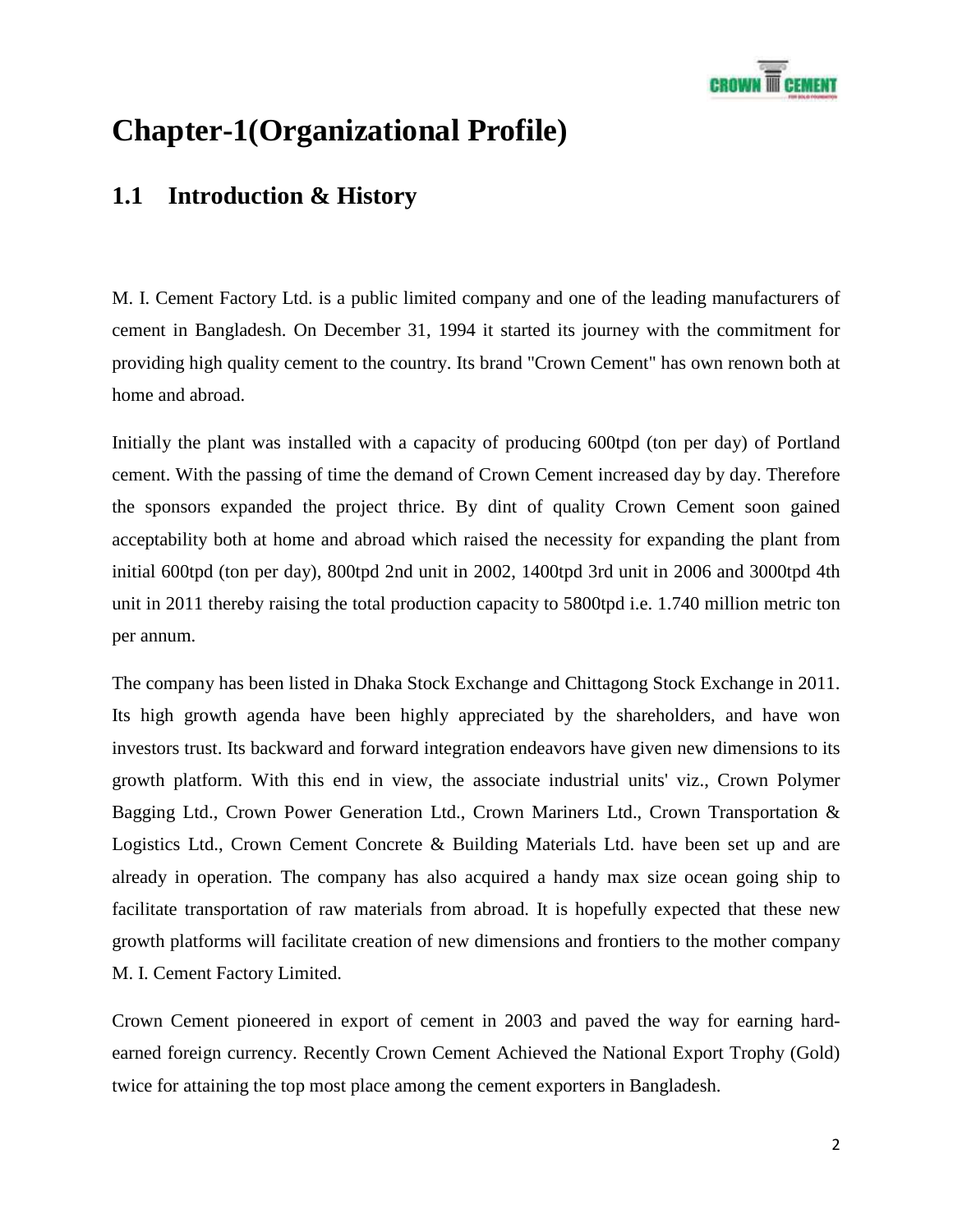

The factory possesses well communications facility both through water and road. It is located as West Mukterpur, Munshigonj on the bank of the river Dhaleswari. It is connected by a metallic road (Dhaka-Munshigonj Highway) linked with the whole country.

# **1.2 Products**





## **ORDINARY PORTLAND CEMENT (OPC)**

As per specification of BDS EN 197-1:2003, CEM-1, 42.5 N Crown Portland Cement is an Ordinary Cement prepared by mixing clinker 95-100% and gypsum 0-5%. This cement is also called Ordinary Portland Cement (OPC). Portland cement is the Cement obtained by initimately mixing together calcarious and argillaceous materials; burning them at clinkering temperature upto about 1450 degree celcious and grinding the resulting clinker (calcined product) at required fineness and finally mixed with gypsum to obtain cement. This cement is a finely ground mixture of calcium aluminates and silicates capable of setting and hardening by chemical reaction with water. It is a binding material, which is used in engineering constructions.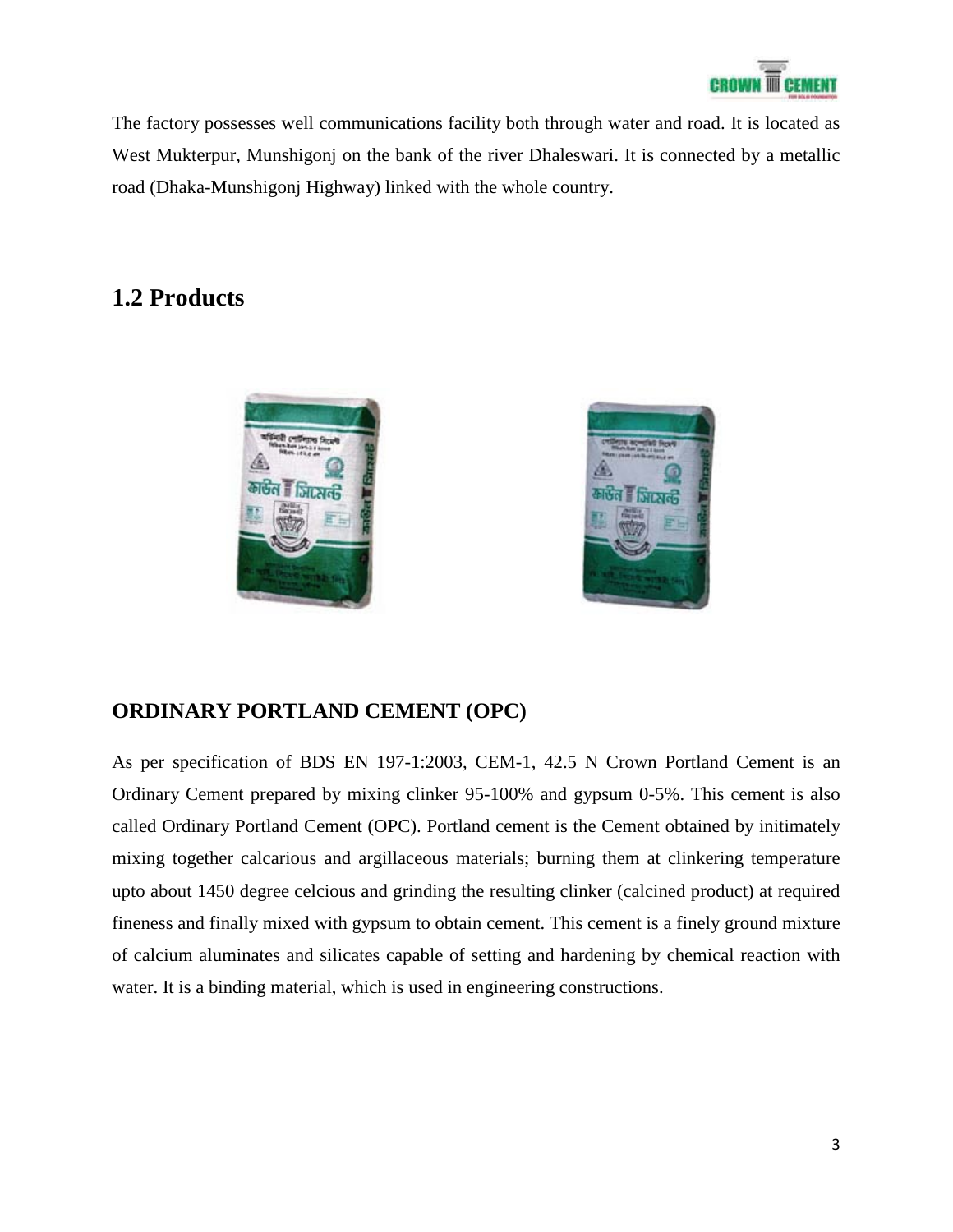

## **PORTLAND COMPOSITE CEMENT (PCC)**

Crown Portland composite cement is CEM-II/A-M is a cement consisting of Fly ash (PFA), slag and limestone designated by the specification of BDS EN 197-1: 2003; CEM -II/A-M (V-S-L), 42.5 N. PCC is the most suitable cement for construction in Bangladesh. CEM - II /A-M contains 80-94% Clinker, which is substantially higher than CEM - II/B-M containing 65 - 79% Clinker that will give us extra advantage in strength development and increase concrete performance. Both slag & fly ash (PFA) are used in PCC. Percentage of SiO2 in PFA is higher than slag which is advantageous to gain more long-term strength and ensure durable concrete. The hydration process of normal cement produce CHS (durable binder) & Ca(OH)2 (non-durable binder). PFA reacts with Ca(OH)2 and generates more CSH decreasing void spaces & contributing higher strength to concrete.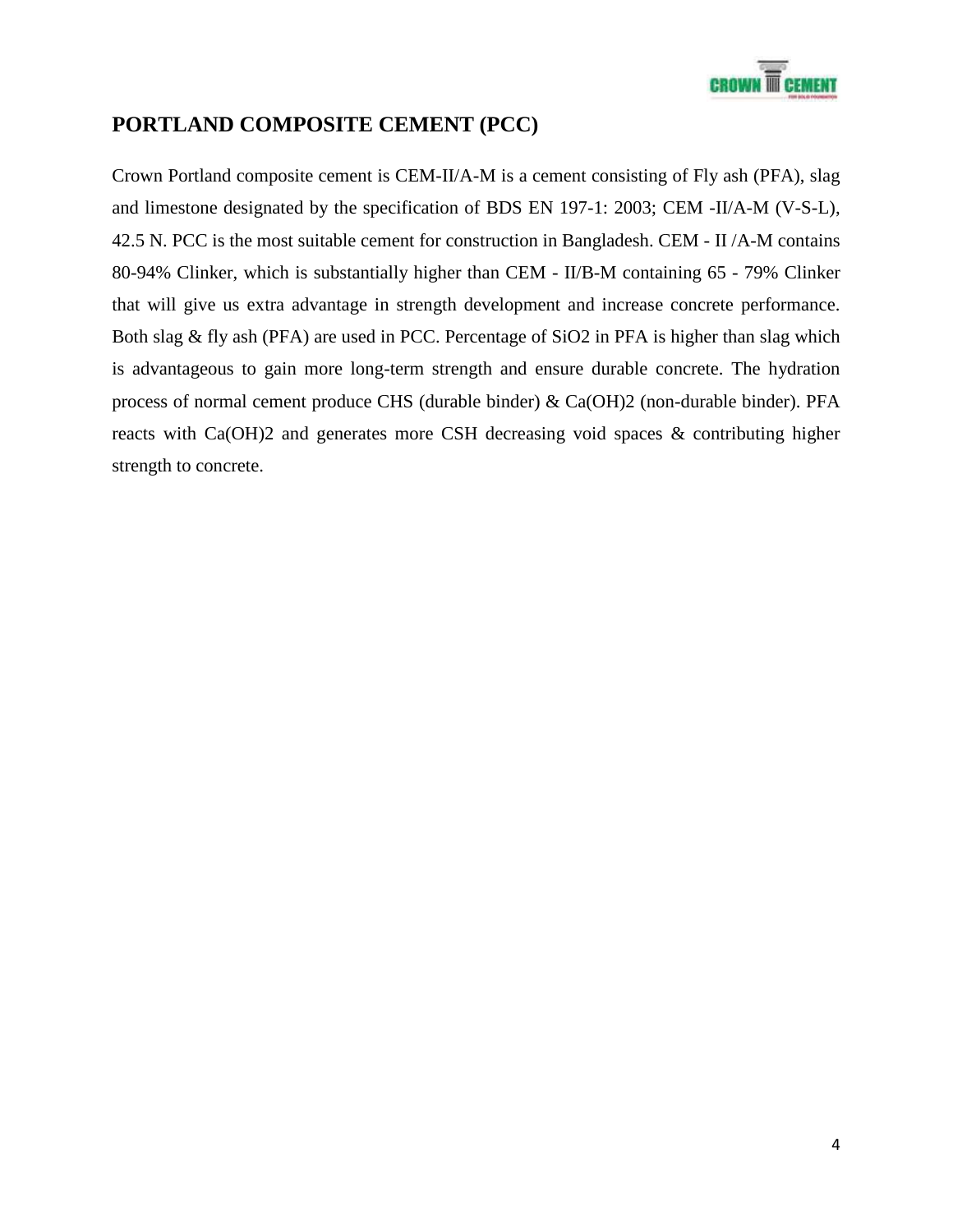

# **1.3 Organogram**

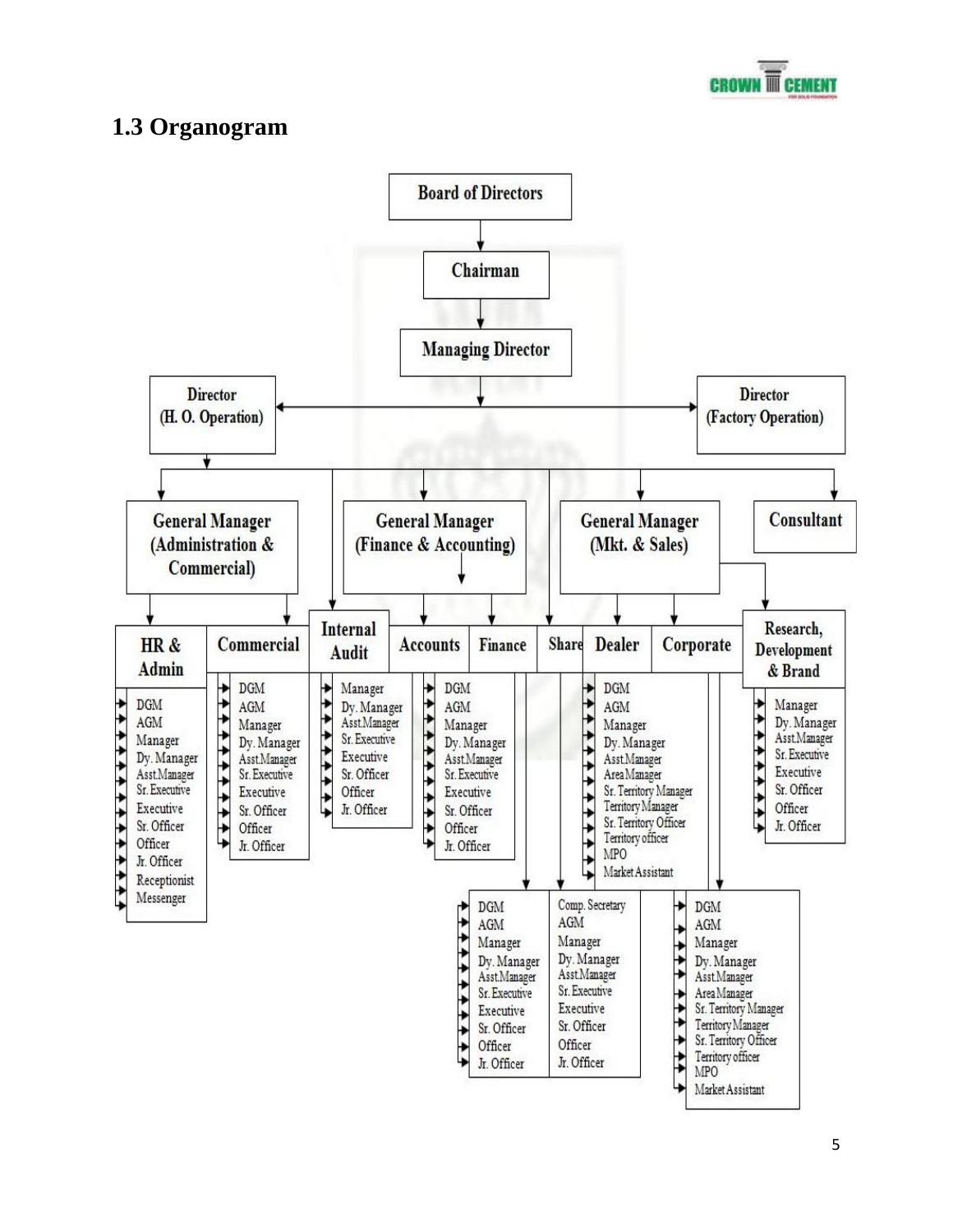

# **1.4 Vision & Mission**

#### **Vision**

Our vision is to make a contribution to the nation by creating opportunities in the arena of industrial growth and development of Bangladesh, and to provide a solid foundation for society's future.

#### **Mission**

As a modern cement company, we manufacture cement (Brand name: Crown Cement) to meet the needs of clients through innovative products & services that create value for all our stakeholders.

## **1.5 Values & Goals**

#### **Commitment**

Shareholders - Create sustainable economic value for our shareholders by utilizing an honest and efficient business methodology.

Community – Committed to serve the society through employment creation, support community projects & events, and be a responsible corporate citizen.

Customers – Render service to our customers by using state-of-the-art technology, offering diversified products and aspiring to fulfill their needs to the best of our abilities.

Employees – Be reliant on the inherent merit of the employees and honor our relationships. Work together to celebrate and reward the unique backgrounds, viewpoints, skills, and talents of everyone at the work place, at each level.

#### **Accountability**

We are accountable for providing quality products & excellent services along with meeting the strict requirements of regulatory standards and ethical business practices.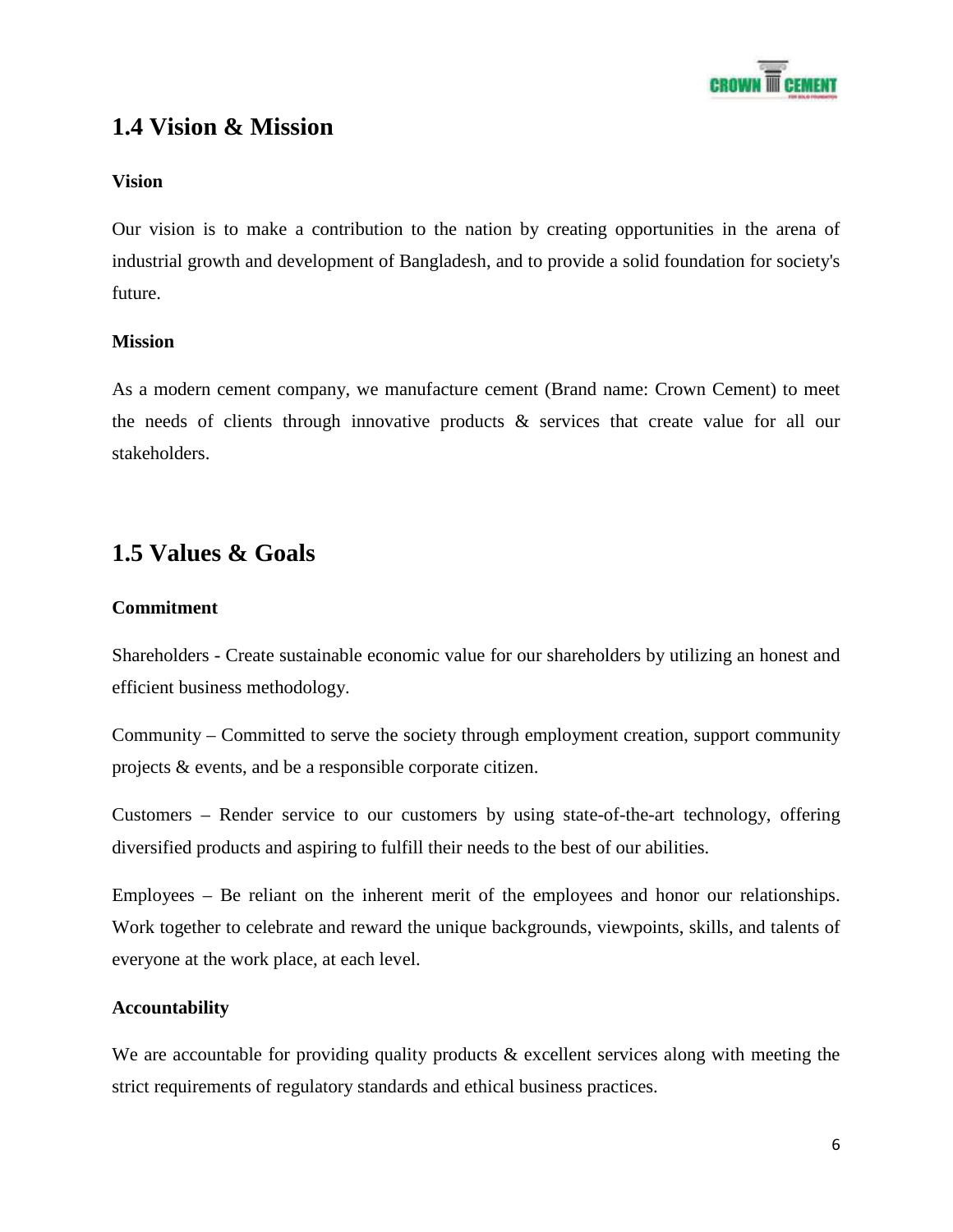

#### **Inspiring, Motivating & Compelling**

We're ambitious and innovative. We get excited about our work. We bring energy and imagination to our work in order to achieve a level of performance, not achieved before. We achieve a higher standard of excellence. Everything we produce should look fresh and modern.

#### **Ability**

We have the ability to undertake the responsibility to materialize our commitment, and goals. In all matters we think ahead  $&$  take new initiatives. We can see things from different perspectives; we are open to change and not bounded by how we have done things in the past. We can respond rapidly and adjust our mode of operation to meet stakeholder needs and achieve our goals.

#### **Keep Promises**

Everything we do should work perfectly. In all matters we maintain integrity & excellence. We believe in actions, not in words.

#### **Be Respectful**

We respect our customers, shareholders  $\&$  others stakeholders and want to fulfill their needs. We are respectful in regard to all our interactions with them. We always appreciate comments  $\&$ suggestions from our stakeholders. We are open, helpful & friendly. We have total commitment to customer satisfaction.

#### **Goals**

- **1.** Continually set the latest standards of modern technology in our industry to satisfy the needs of customers through innovative products and services.
- **2.** Contribute to the national economy and the infrastructure development of the country.
- **3.** Secure the strongest competitive position in our relevant market places through making quality product and operational excellence.
- **4.** Be partner with the best suppliers, delivering increased value for both the company and our customers.
- **5.** Be recognized as a respected & attractive company & an employer of first choice.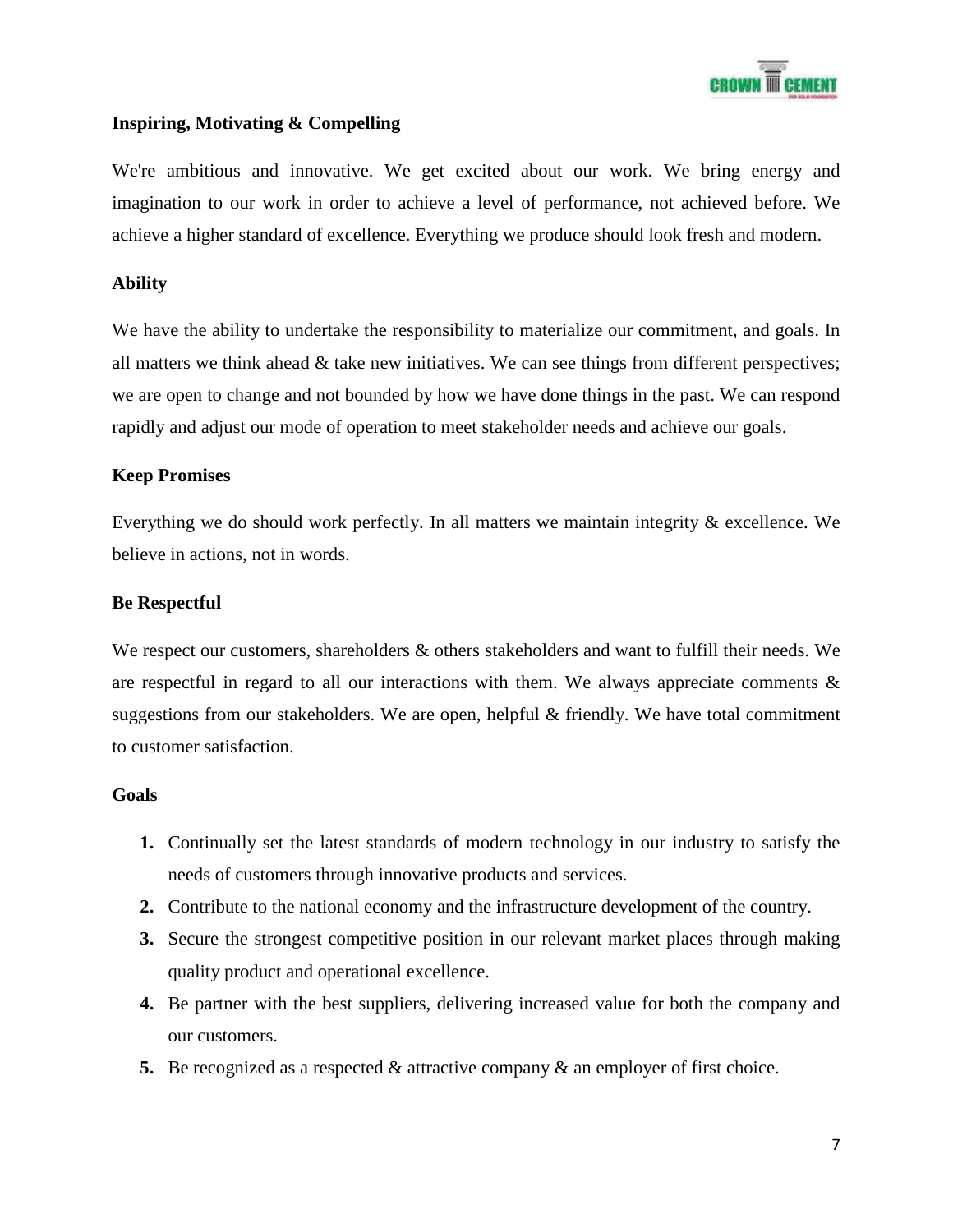- **6.** Provide extensive career opportunities through competitive pay & benefits, training & development & a congenial working environment.
- **7.** Empower our employees at every level, and integrate them fully into our network.
- **8.** Continually demonstrate our commitment to sustainable environmental performance, and play a pro-active role in Corporate Social Responsibility (CSR) within our sphere of influence.
- **9.** Achieve long-term financial performance,
- **10.** Create secured investment opportunity within the country.
- **11.** Enhance versatility, & diversification through the penetration of new market segments.
- **12.** Improve administrative & organization structures to review all business lines regularly & develop the best practice in the industry.
- **13.** Earn foreign currency through export.

# **1.6 Corporate Profile**

| Status:                              | <b>Public Limited Company</b> |
|--------------------------------------|-------------------------------|
| Incorporation of the Company:        | 31st December 1994            |
| Date of Commencement:                | 31st December 1994            |
| Subscription Open on:                | 9th January 2011              |
| Subscription closed:                 | 13th January 2011             |
| Listed in Dhaka Stock Exchange:      | 18th May 2011                 |
| Listed in Chittagong Stock Exchange: | 5th May 2011                  |
| Credit Rating: Entity:               | AA3 Short Team – ST-2         |
| <b>Authorized Capital:</b>           | Tk. 500, 00, 00,000           |
| Paid up Capital:                     | Tk. 100, 00, 00,000           |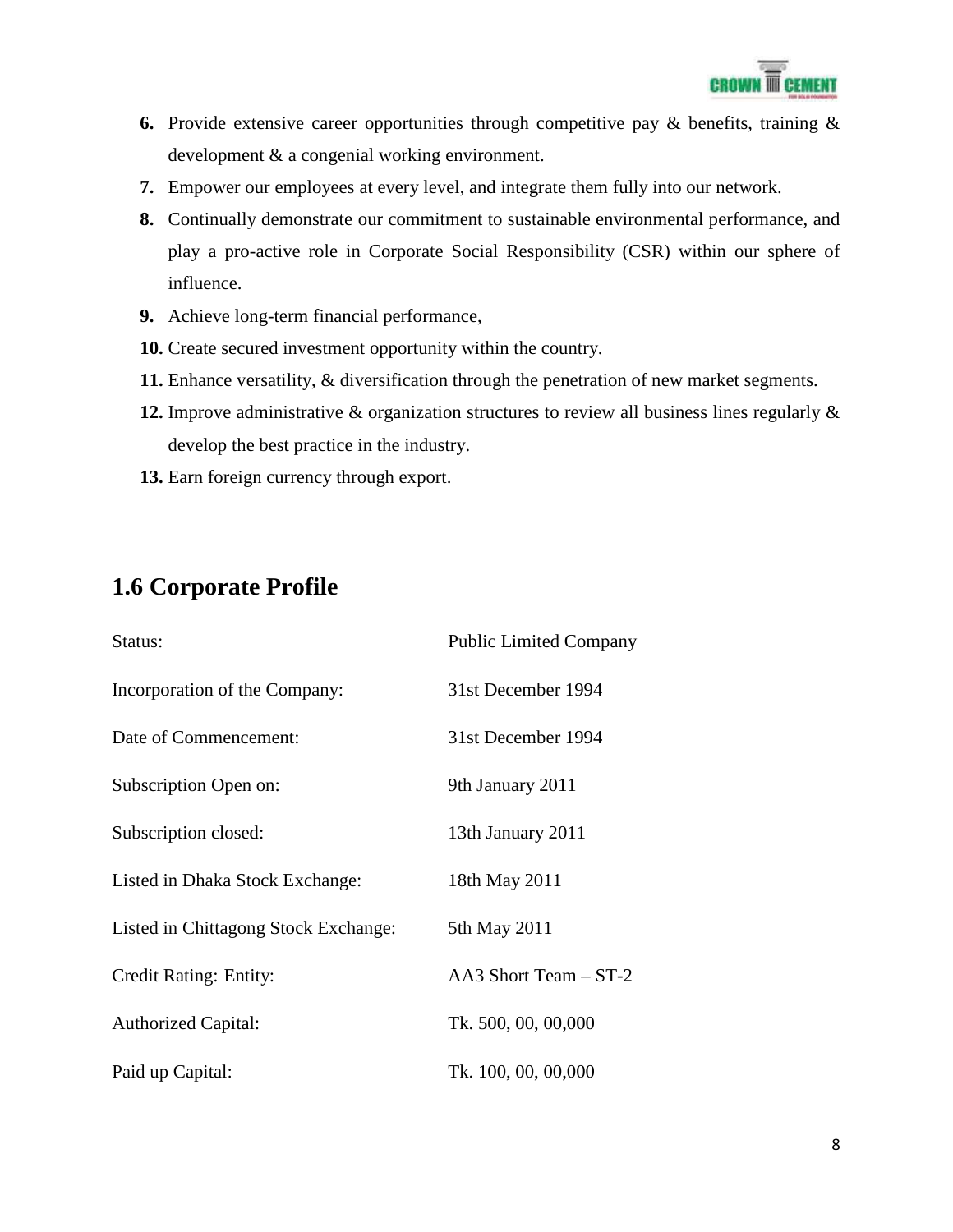

| Man Power:                    | 937 permanent, 516 Casual, 1200 Unskilled Labor  |
|-------------------------------|--------------------------------------------------|
| No. of Shareholders:          | 93,616                                           |
| <b>Commercial Production:</b> | 13th October 2000                                |
| Nature of Business:           | Manufacturing and marketing of Ordinary Portland |
|                               | Cement and Portland Composite Cement.            |

# **1.7 Some Famous Infrastructure by Crown Cement:**

- Rupayan Golden Age,Gulshan, Dhaka
- \* Kaikartake Bridge on the river Brahmaputra
- Concord Lake City,Khilkhet,Dhaka
- Fenchuganj Bridge on the river Kusiara
- Hoseindi Bridge on the river Meghna, Gojaria, Munshiganj
- Boropukuria Thermal Power Plant
- Rupayan Town,Bhughar,Narayanganj
- Emirates Cement,Munshiganj
- Xenovalley Model Town,Abor, Khilkhet,Dhaka
- Samobai Bhaban,Agargaon,Dhaka
- NSC Tower,Baitul Mokarram,Dhaka
- Betka Bridge on the river Dholeshshori,Munshiganj
- Pink City , Gulshan
- Audit Bhaban, Kakrail, Dhaka
- Eye Hospital Bhaban,Agargaon, Dhaka
- New Canadian Chansary, Baridhara, Dhaka
- Musapra Regulator,Bashurhat Companyganj,Noakhali
- Dr. Ibrahim Medical College,Segunbagicha,Dhaka
- New Market City Complex, Dhaka
- Modern High-Rise Building,Progoti sarani,Badda,Gulshan,Dhaka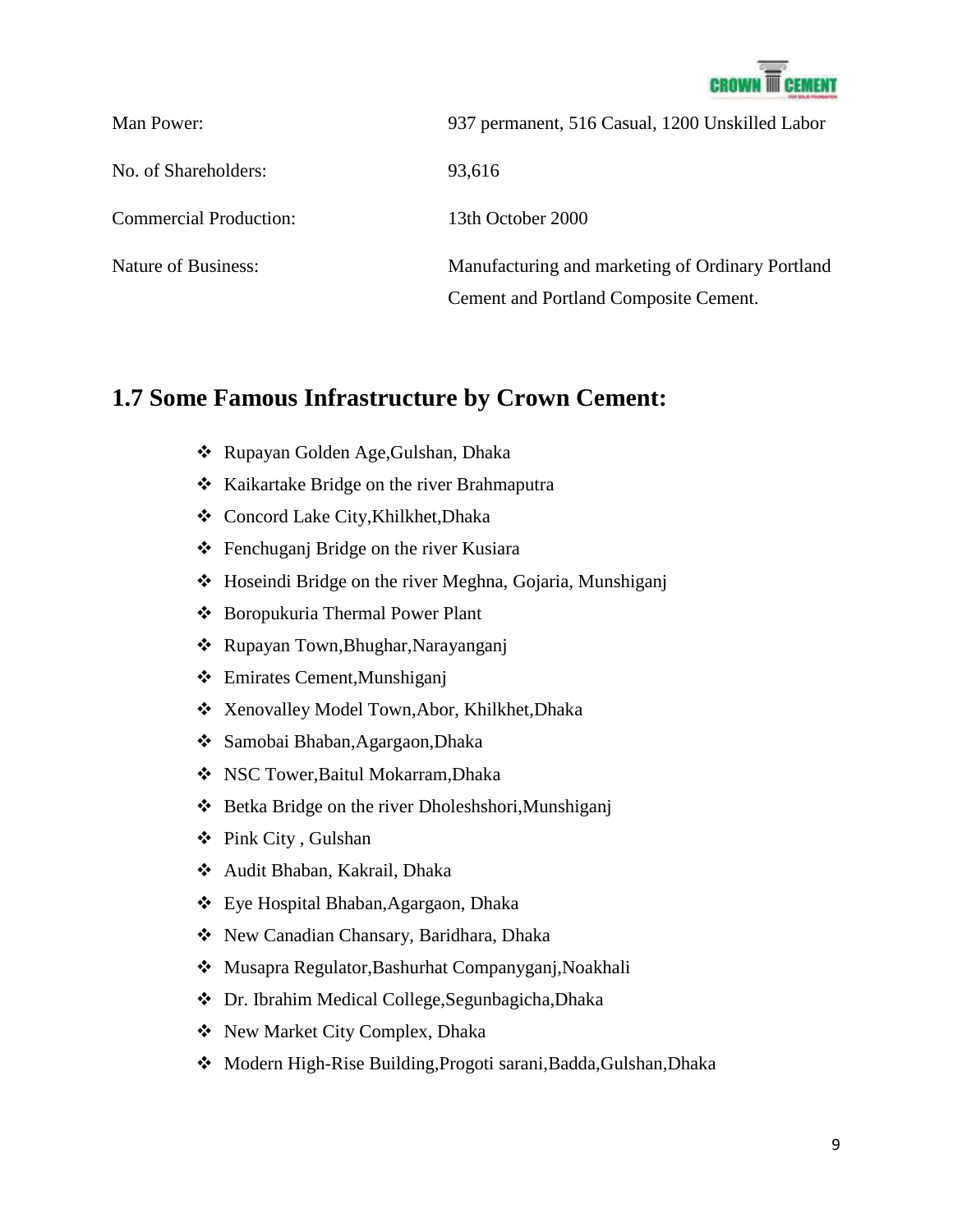

# **1.8 Group Members of M.I. Cement Factory Ltd.:**

- Crown Power Generation Ltd.
- Crown Polymer Bagging Ltd.
- Crown Mariners Ltd.
- Molla Salt Triple Refined Industries Ltd.
- GPH Ispat Ltd.
- GPH Power Generation Ltd.
- Molla Tower & Shopping Complex
- Molla & Brothers Co.
- Jahangir & Others Ltd.
- Chittagong Capital Ltd.
- Premier Cement Mills Ltd.
- Brothers Business Systems Ltd.
- Brothers Corporation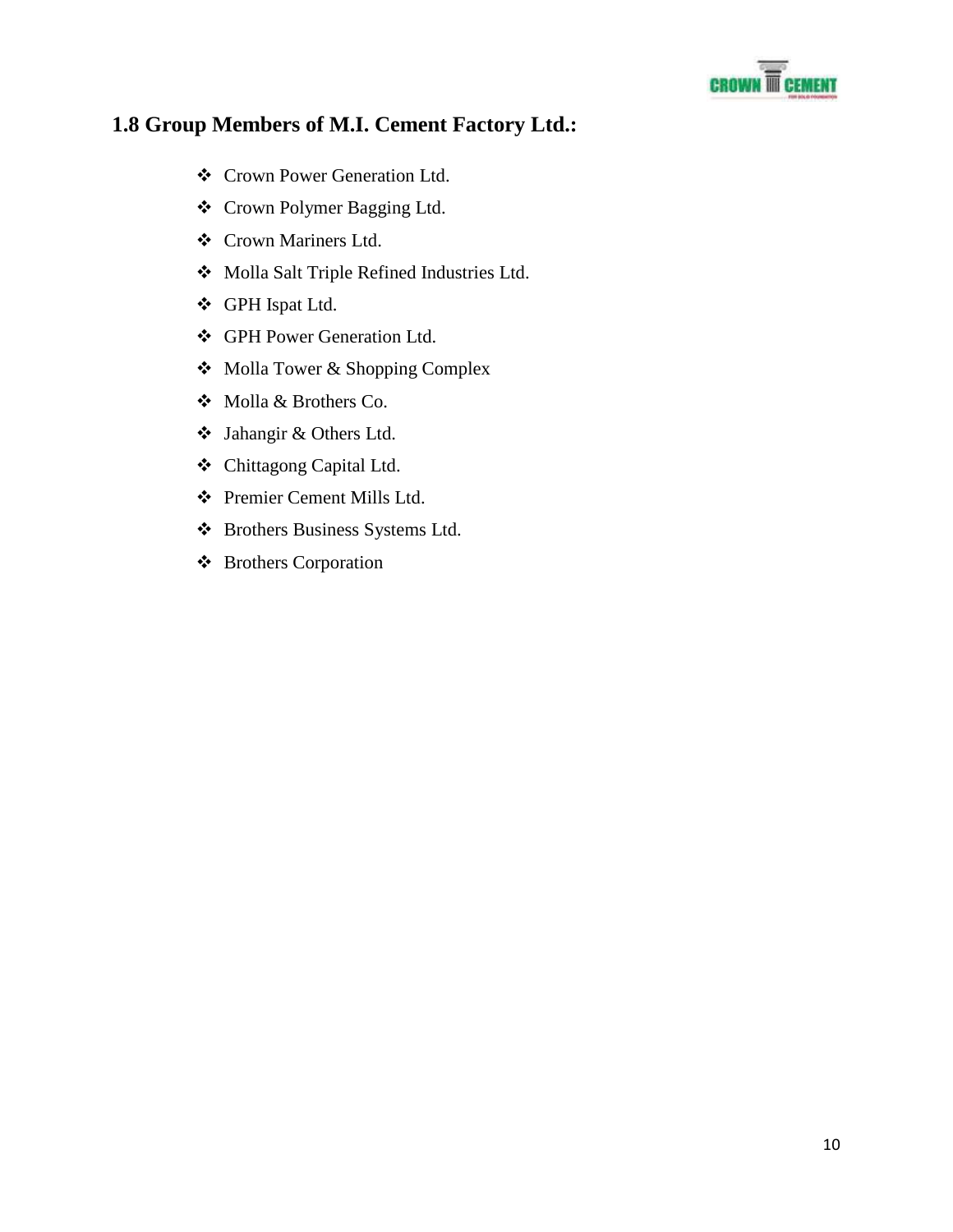

# **Chapter-2 (Job)**

# **2.1 Specific responsibilities of the job**

During my internship period, I worked in HR & Admin Department. At the beginning I was not given much work. But gradually I learned to do various work and then I have been delegated various responsibilities. Then, I was asked to develop a balanced scorecard based performance Appraisal method for all the departments of M.I Cement Factory Ltd. Apart from that I performed various other activities and now I am going to mention the responsibilities I had to handle during my internship period there:

#### **Developing Performance Appraisal using balanced scorecard:**

- So, at first, I went through and got myself acquainted with their business practices.
- I made a completely quantitative performance Appraisal format for marketing department and for other departments I adopted qualitative appraisal format as per the instruction by my supervisor.
- I made two types of formats which are Self evaluation form and supervisor evaluation form.
- Then I ran a pilot project, asked some employees from various departments to fill up the forms.
- After that I could analyze the gaps in my format and rearranged the format accordingly.

#### **Conducting survey and Employee Satisfaction Evaluation:**

 I worked with Employee Satisfaction Evaluation team and observed all department employees and tried to find out to their problems.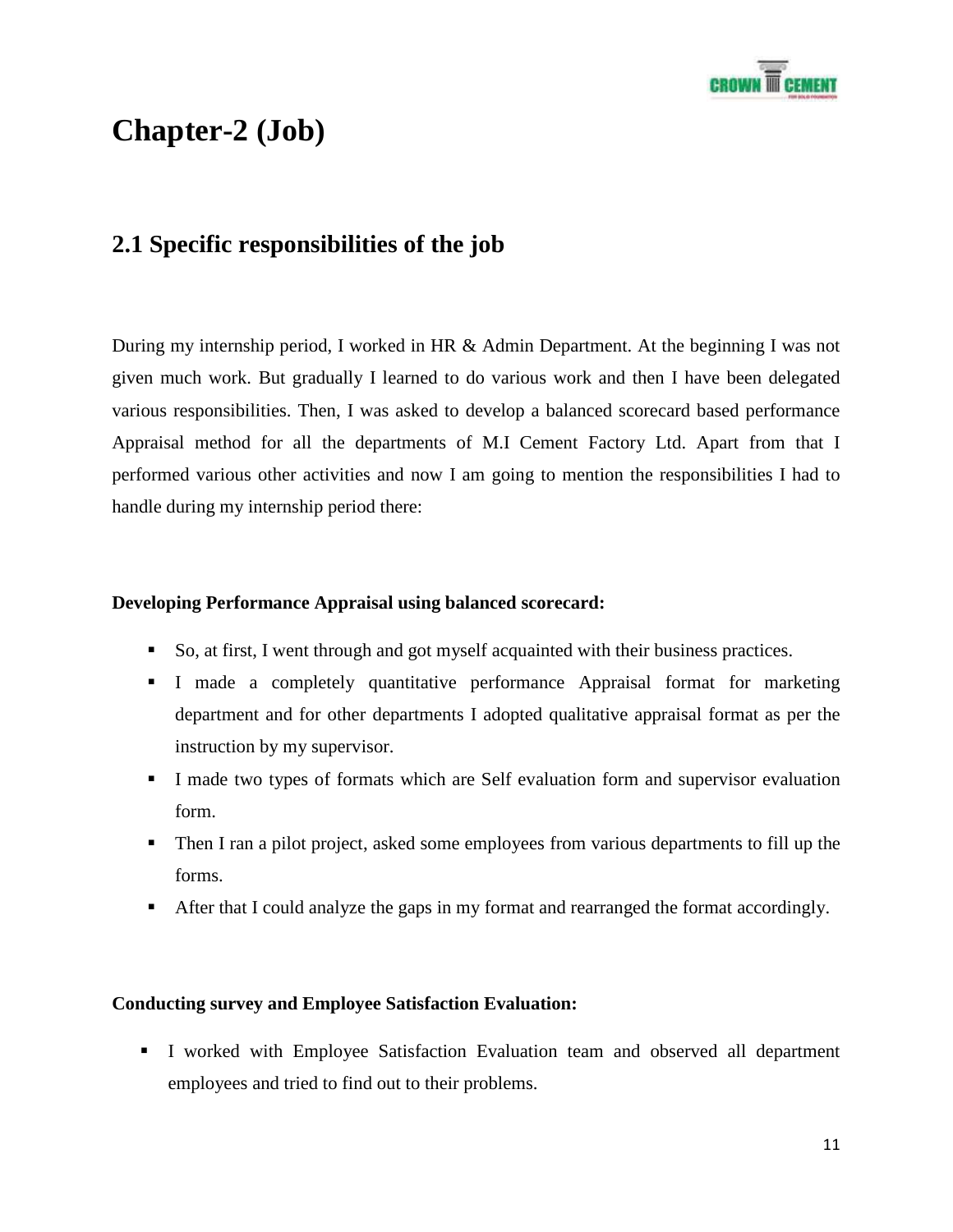- **Based on observation we developed a survey questionnaire and conducted survey of all** departments.
- We evaluated the findings.
- Then we submitted the papers to HR Head, Organizations Sr. GM and ED of the head office for taking the next step about employee's satisfaction.

#### **Selection and Recruitment:**

- I worked with the team of recruitment and selection regarding two posts– one is Marketing Manager and another one is Territory Marketing Manager.
- At first I collected CV and then I screened CV by following organization's requirement.
- After CV screening I made "Interview appraisal record" and provided it to HR Head and Marketing Head.
- Then I confirmed the candidates regarding the interview time.
- At the day of interview I arranged all necessary interview materials and welcomed all candidates at Crown Cement.
- After the interviews I calculate all marks and made a result sheet and handed the result sheet to HR Head, Marketing Head and Organization's Sr. GM for final result.
- After that I called those top candidates for final interview.
- After finalizing the result I called up the candidates and confirmed their joining date.

#### **Employee PIF database:**

- PIF means Personnel Information Form. Here all employees information are listed and through this HR can easily track any employee. And this PIF is stored in an employee's personal file. Every employee has their own file and various information and all the papers regarding his promotion, show cause, salary structure, increment information, joining letters and etc are stored there.
- When company recruited new employee that time I had to create a new employee file for the new employee. I made this PIF database and filed hardcopy of all the documents. This information is of use to company for future purposes.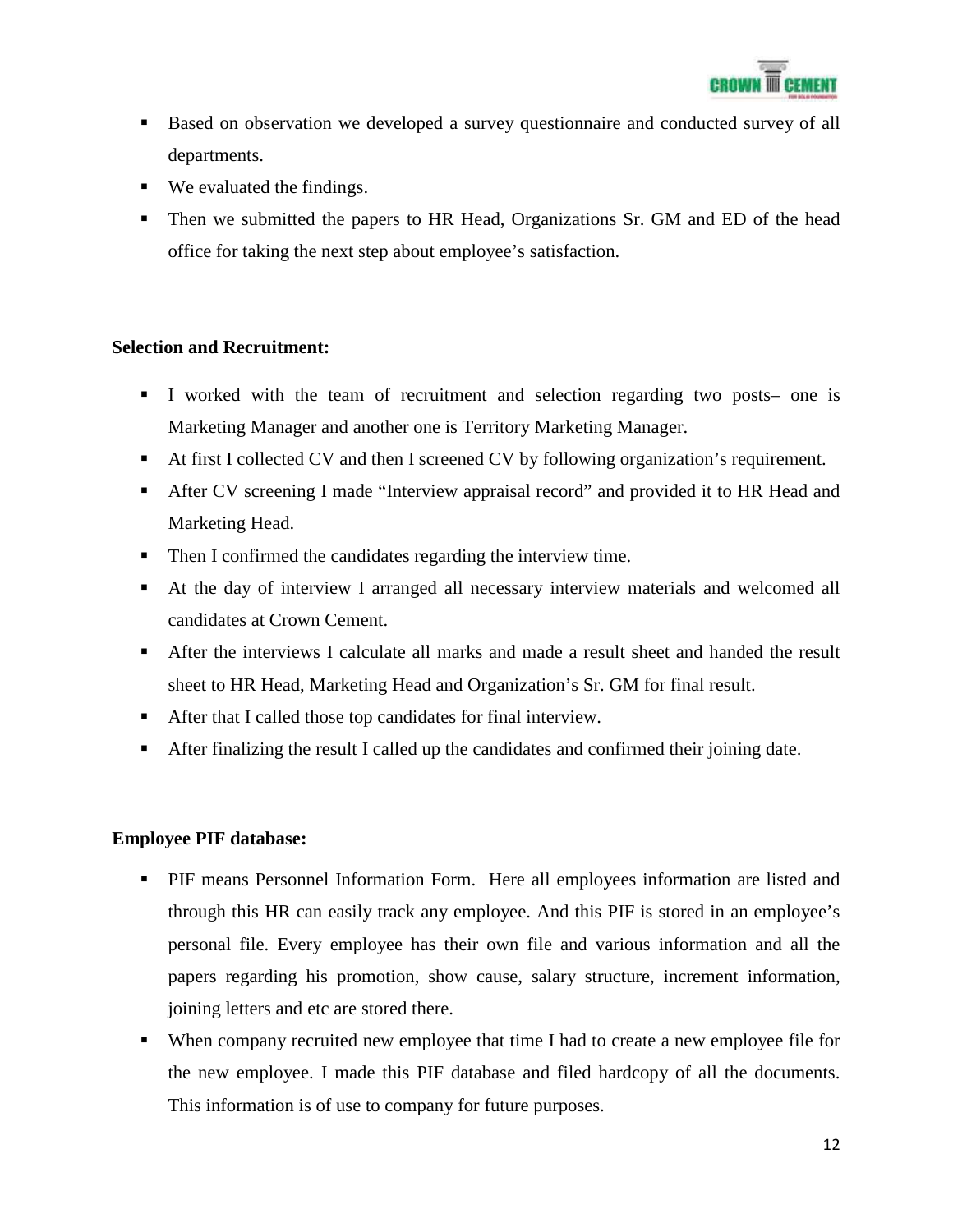

#### **Worked With Training Team:**

- Worked as an observer of motivation training program for marketing departments' employees.
- Arranged and observed the training program called "The Awareness of Driving" for organization's drivers.

#### **Insurance Bill & Others Bill:**

- To recheck the insurance bills of bus, trucks and cars provided by Rupali Insurance. I also had to check for double billing, proper amount of money asked by them and creating entries in a register.
- I processed the daily food and entertainment bill.
- I processed monthly mobile bill by Grameenphone.
- I had to process  $&$  payment of bills for fuel renewal.
- I had to process monthly home allowances for marketing professionals staying outside Dhaka for business purposes.

I had to submit all the bills for auditing to the audit department. After being audited I submitted all bills to Sr. GM for grant and finally I provided all bill to the accounts department.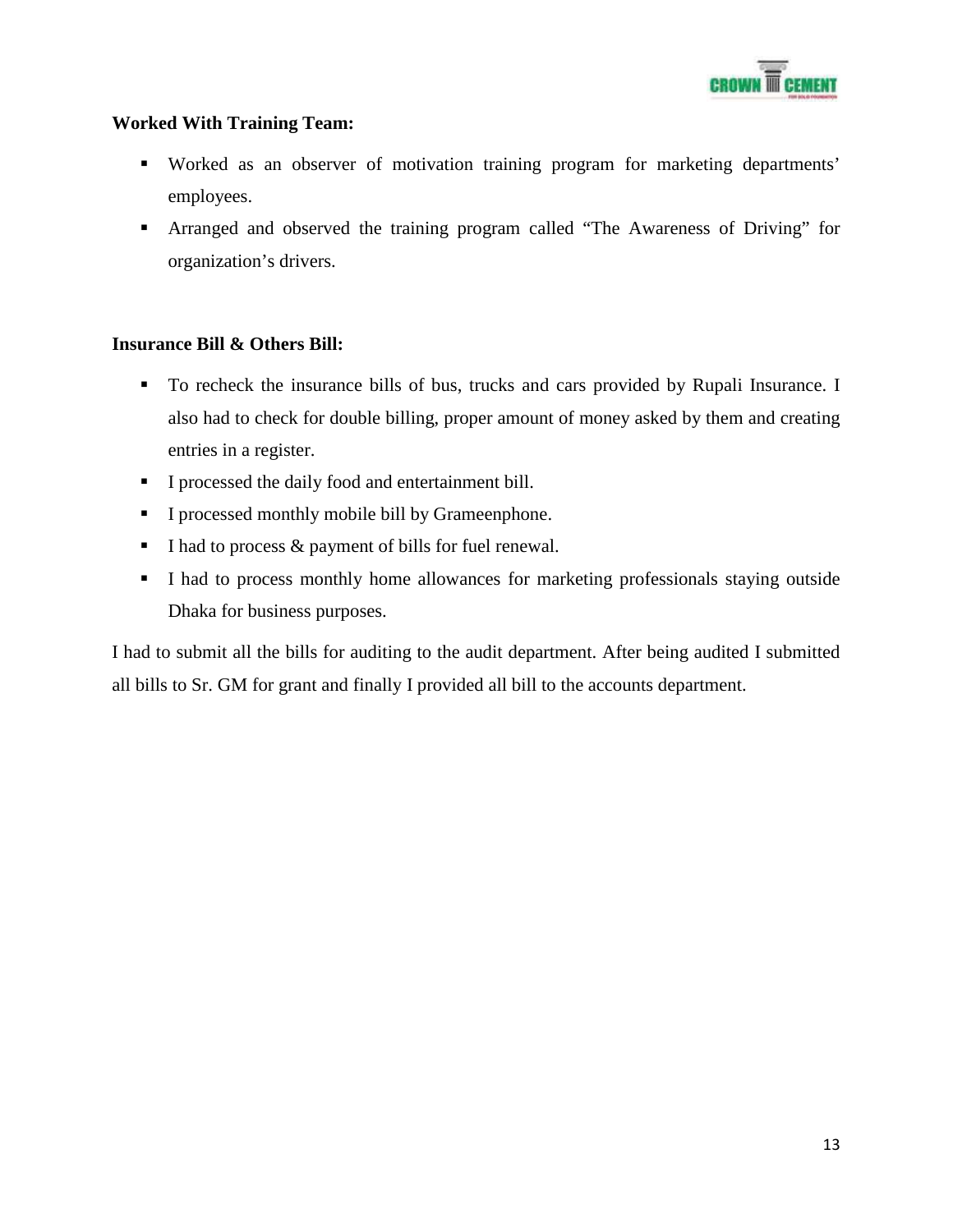

## **2.2 Critical observations**

I got many things to learn in the process of evaluating performance. It is not only an evaluation process but it also helped to understand employees' psychology and thinking about the organization. Employees are seeking opportunities to maximize their skills and abilities, ensure their job security, get better compensation and build healthy relationships with management.

It is important for HR professionals to be aware of the needs, as well as the impact of environmental factors, when developing their programs and policies. As the job market expands, it will be particularly important for HR professionals to pay close attention to aspects that engage their workforce and are important to employee performance. Linking rewards to performance will be motivational and will lead company to achieve vision and mission.

To acquire enough knowledge about HRM in company the time period of internship is relatively short. It is really very difficult to find out every single issue within this limited period of time. Here, i am going to explain what i observed in the organization.

- The roles of various jobs are not clear.
- **Learning environment is not highly encouraged.**
- Organization's employee was afraid to give us the information as they are not familiar with this kind of survey.
- Lack of experience.
- **Modern HR practices are not followed efficiently.**
- There are only three HR persons in whole company including me. So, they need experienced Manpower in HR to build up the HR department for future needs.
- HR department is not main policy maker; here HR acts under the top management.
- They don't develop a yearly HR target.
- Difficulty to accumulate confidential HR data for their internal privacy.
- They reserve their maximum information at management and finance department. So there was not much opportunity to apply HR strategy.
- There was no option to do any creative task for the organization.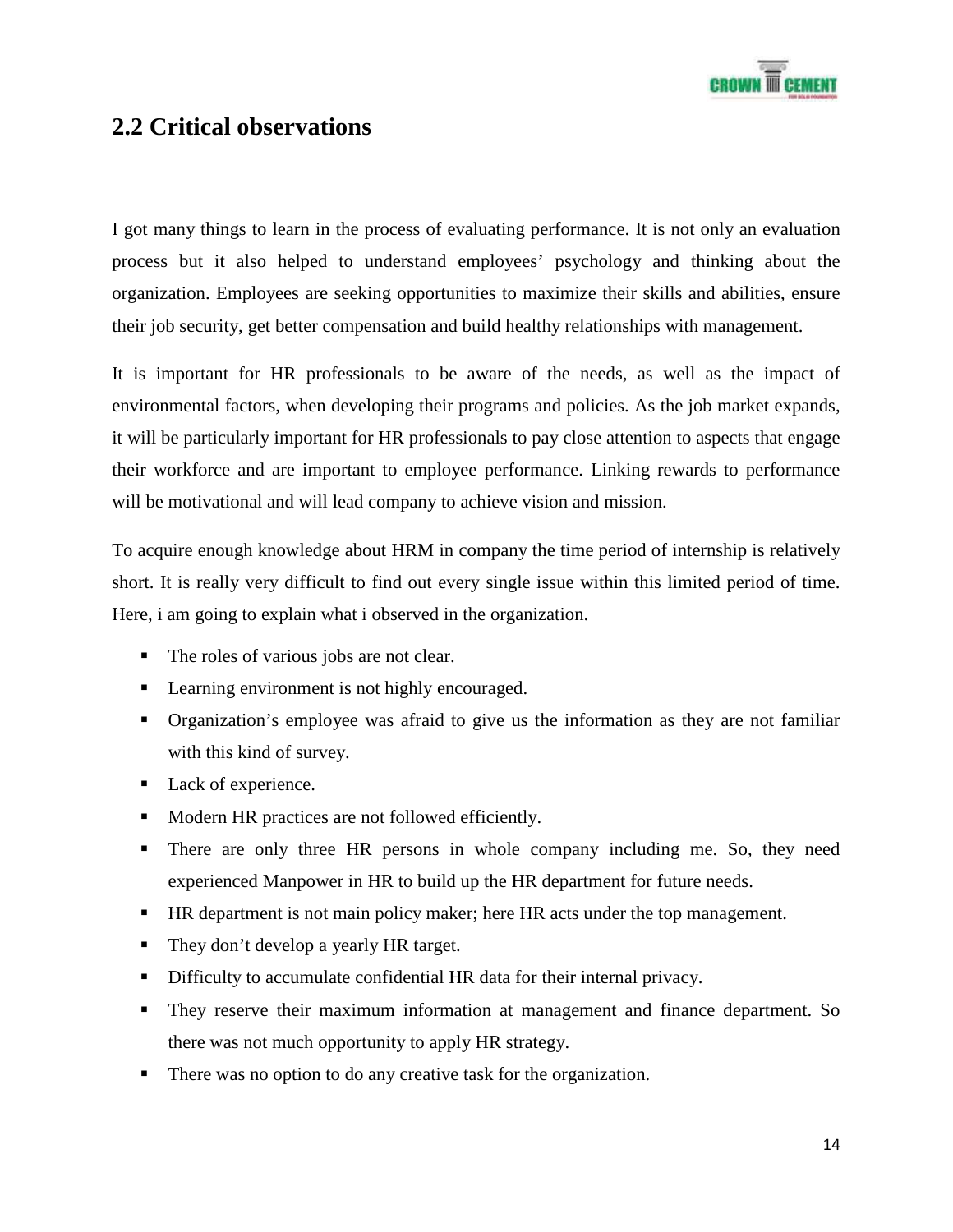

# **Chapter-3(Project)**

## **3.1 Summary**

The topic of the internship report assigned by the organization is "Developing The Performance Appraisal System of M.I. Cement Factory Limited (Crown Cement)". I was asked to develop performance appraisal in the light of balanced scorecard and also keeping mind of their previous performance evaluation KPIs. This topic leads to the Human Resource and how the M.I. Cement Factory Limited (Crown Cement) has developed the performance appraisal system. This will reflect how they appraised the performance of their employees and what will be the reward after appraising them.

I am working in the HR & Admin Department of M.I. Cement Factory Limited (Crown Cement) where I have to do all HR purpose work like: selection and staffing (sorting CV's, conducting selection process), developing performance appraisal system using balance scorecard as the basis, maintaining PIF Database, maintain personal information and car & vehicle information. This experience will help me a lot in my professional life regarding the HR works.

The main purpose of the report is to understand how M.I. Cement Factory Limited (Crown Cement) has developed and moderate the performance appraisal system. It is as important as managing financial resources and program outcomes because employee performance or the lack thereof, has a profound effect on both the financial and progression components of any organization. That's why highlighting the Developing and Moderating the Performance Appraisal System of M.I. Cement Factory Limited (Crown Cement) is vital as it is the most important part of any organization.

Performance appraisals (PAs) are important to employees and employers. Periodic appraisals allow employees to discuss their own frustrations, strengths and weaknesses, and they allow employers to provide feedback about employee concerns. Well-formulated performanceappraisal systems address problems, motivate employees, establish remedies and time frames to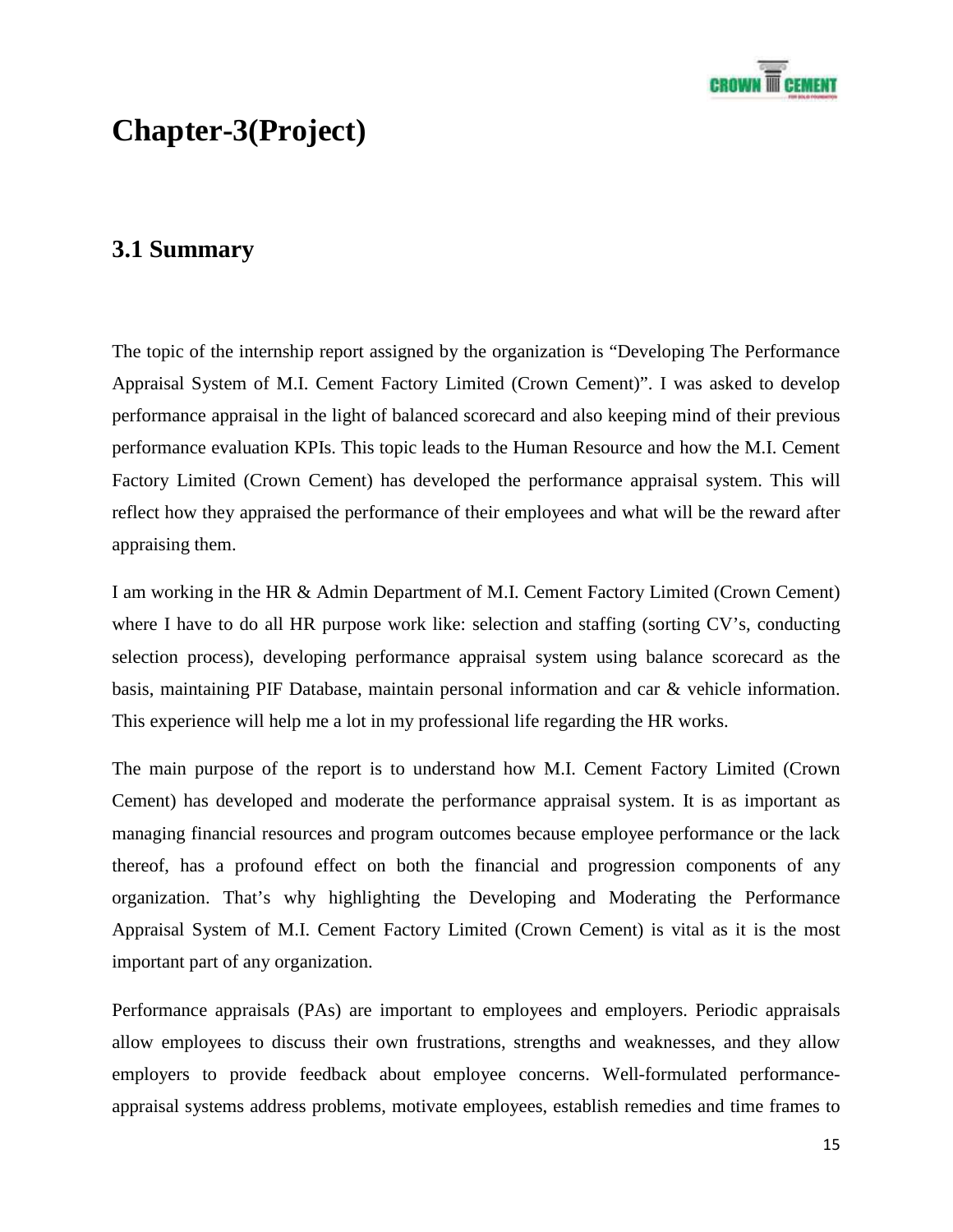reduce conflict provide training options, develop and implement changes for the good of employees, employers and for the whole organization.

#### **Scope:**

This study will relate to the HR department of M.I. Cement Factory Limited (Crown Cement) where Performance Appraisal System is a very important area to work on with. The study will be conducted based on "M.I. Cement Factory Limited (Crown Cement)" in evaluating different aspects and criteria's related with companies' Performance Appraisal process. This report will give a detailed idea of how I have developed Performance Appraisal process in the light of balanced scorecard.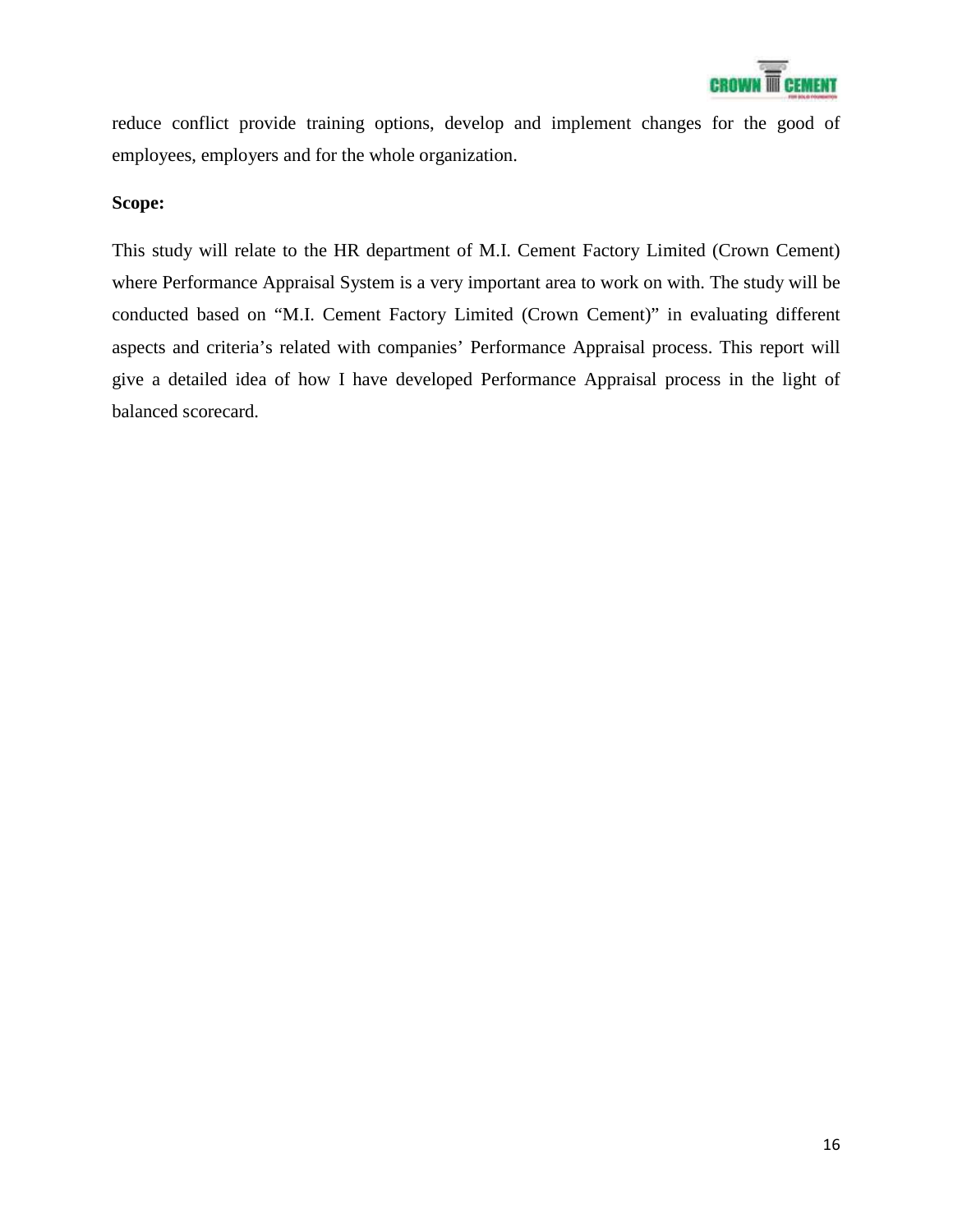

## **3.2 Description of the project**

## **3.2.1 Objective of the project**

#### **Broad objective:**

To develop the Performance Appraisal System to introduce latest HR performance assessment techniques, address the needs of employees and for the betterment of M.I. Cement Factory Limited (Crown Cement).

#### **Specific objectives:**

- To understand the performance indicators, KPIs, motivational factors, employees needs.
- $\cdot \cdot$  To find out what they will do after evaluating the performance appraisal of the employees and what will be the reward factors.
- \* To get an overall idea about the performance of M.I. Cement Factory Limited (Crown Cement) and its total employees
- \* To identify and bridge the gap between anticipated performance and actual performance.

## **3.2.2 Methodology**

Major part of data was collected through the primary and secondary sources. It was not easy to collect primary data because the company personnel's were very busy. The primary and secondary sources were:

#### **The primary sources of data and information:**

- Observation during the total internship period.
- HR policy of M.I. Cement Factory Limited (Crown Cement)
- Operational process.
- Discussion with officials of M.I. Cement Factory Limited (Crown Cement)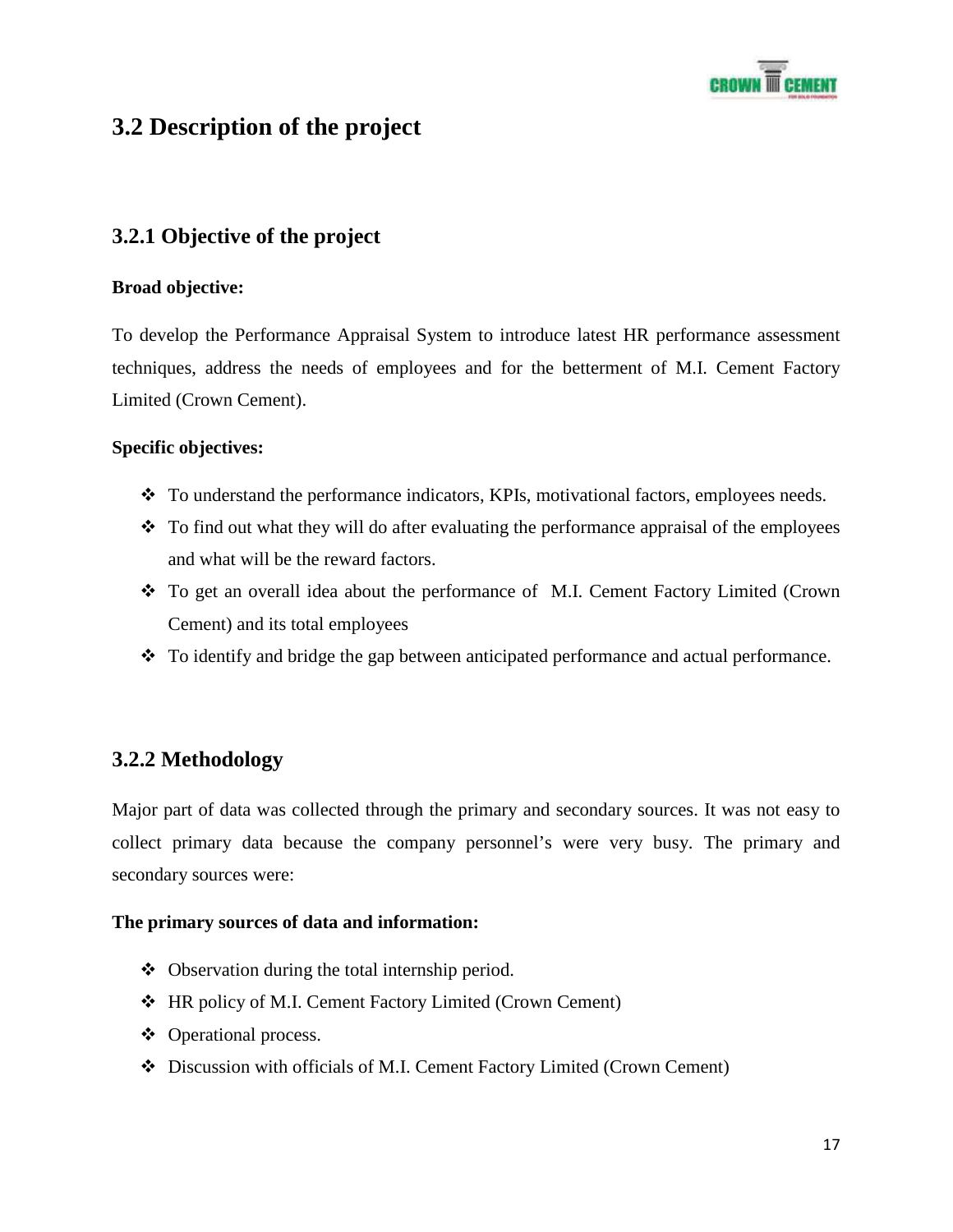

#### **The secondary sources of data are as follows:**

- Annual report of the M.I. Cement Factory Limited (Crown Cement)
- Web site of M.I. Cement Factory Limited (Crown Cement)
- HRM books and Periodicals.
- ❖ Internet, Newspapers and magazines.

#### **3.2.3 Limitations:**

- $\hat{\mathbf{v}}$  The main constraint of the study is insufficient information as the employees were busy and were hesitant to provide information..
- Time shortage is a big constrains because it is very difficult to prepare report and concentrate on official work by doing regular 9am to 6pm office for 6 days a week.
- Since I carried out such a study for the first time so experience is one of the main factors that constitute the limitation of the study.
- These information are confidential so associated authority did not wish to disclose some of the data.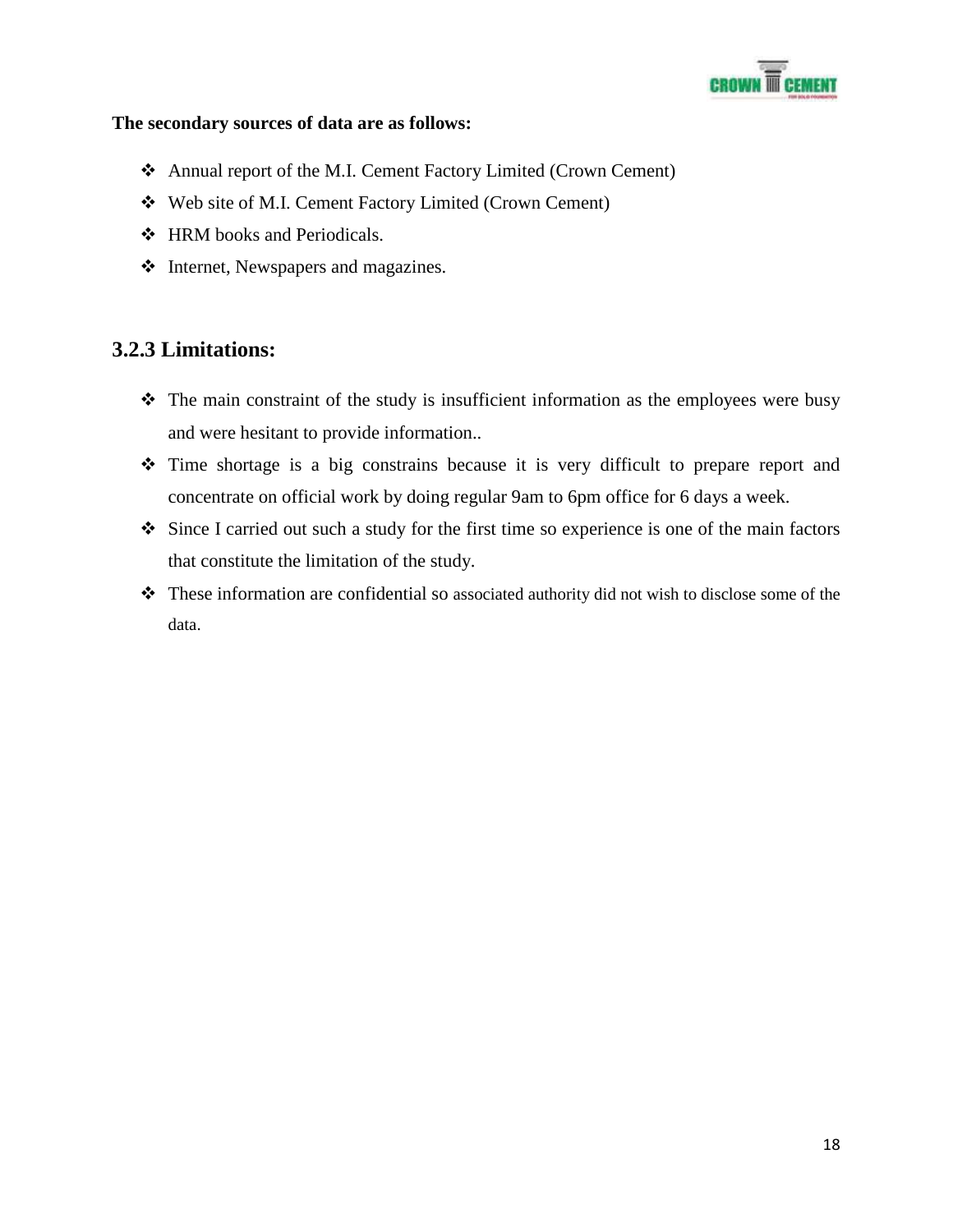

## **3.3 Literature Review**

#### **3.3.1 Performance Appraisal System:**

Performance appraisal is a continuous system of tracking and measuring performance against agreed targets and identifying opportunities for improvement. In other words, performance appraisal is a set of policies to achieve a shared vision of the organization to help each individual employee to understand and recognize their contribution. But Performance Appraisal is also the tool to determine and communicate to an employee about his/ her performance on the job, ideally, establishing a plan of development for both parties.

Managers are reluctant to provide candid feedback and have honest discussions with employees for fear of reprisal or damaging relationships with the very individuals they count on to get the work done. Employees feel that their managers are unskilled at discussing their performance and ineffective at coaching them on how to develop their skills. Many complain that performance appraisal systems are cumbersome, bureaucratic and time consuming comparing to the value that it adds. This leads both managers and employees to treat performance appraisal as a burden rather than a tool to a successful working relationship.

The primary reason for having a PA program is to monitor employees' performance, motivate staff and improve company morale. Monitoring performance requires routine documentation, which is accomplished through completing a performance appraisal form. When employees are aware that the company is paying special attention to their performance and that they could be rewarded with merit increases and promotions, they are motivated to work harder. Morale is improved when employees receive recognition or reward for their work.

An effective PA program will assist the company in achieving its goals and objectives. Not only will training needs be identified and addressed during a PA review, but hidden talent can be discovered as well. Through identifying these training needs, staff can perform their jobs at the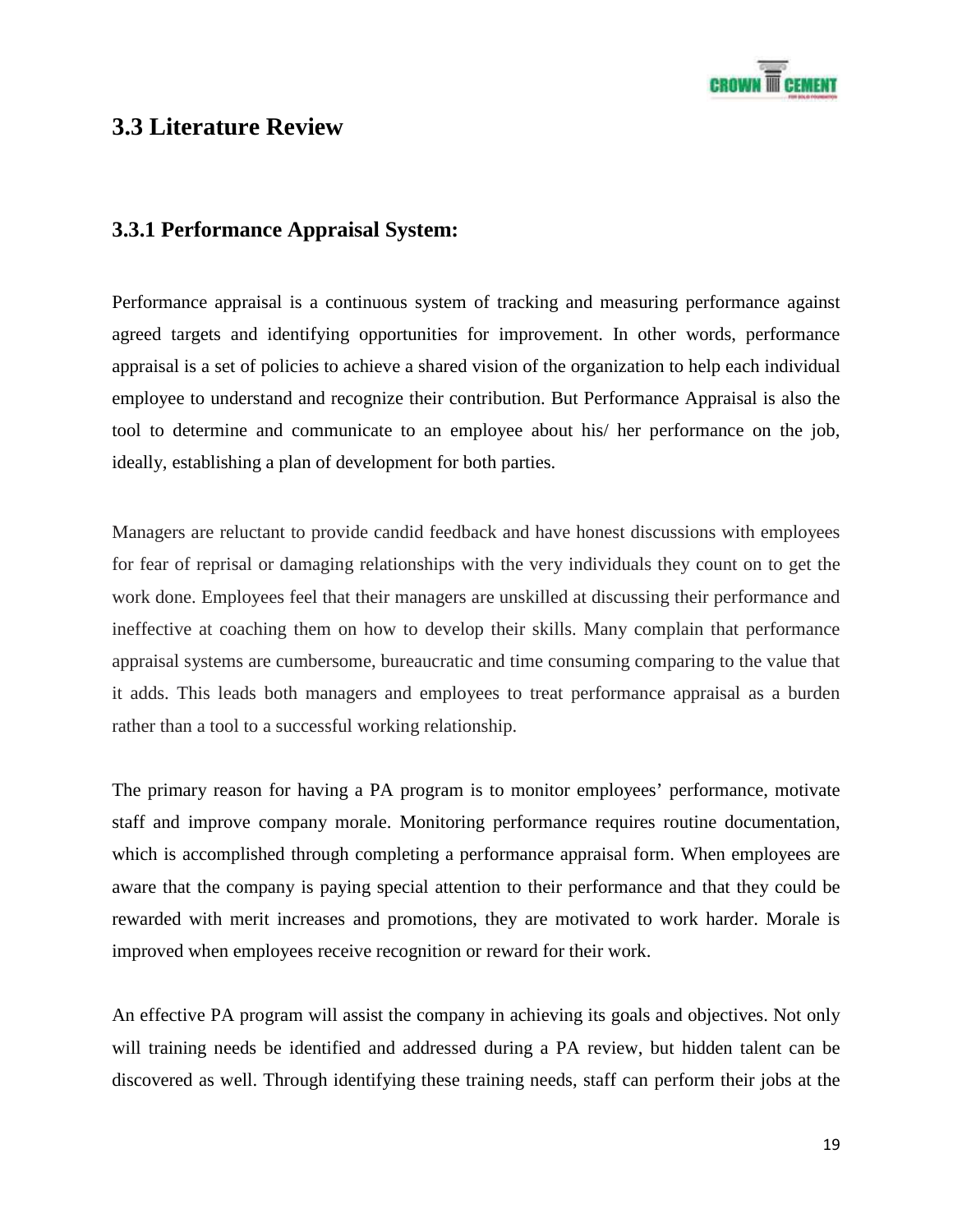

highest level and be in a better position to address clients', members' and customers' concerns and questions. A well-developed staff is more likely to be proactive, productive and resourceful, all of which helps to give the company a competitive edge, from improved customer relations to increased profits.

## **3.3.1(i) Objectives of Performance Appraisal System:**

- Identify the importance of the performance Appraisal System from the viewpoint of the supervisor and employee.
- Establish performance requirements for various job positions.
- Specify the steps for completing a performance review.
- Create the appropriate atmosphere for conducting the performance review discussion.
- Conduct the performance review discussion.

## **3.3.1(ii) Principles of the Performance Appraisal System:**

- Increase management's time commitment to personnel matters on an ongoing basis.
- Shift performance emphasis from short-term, component specific individual goals to include long-term, team-oriented goals that are consistent with continuous improvement of the Industry as a whole.
- Communicate with each employee in honest, timely dialogue aimed at performance improvement.
- Increase mutual involvement in goal-setting and definition of performance standards.
- Improve management skills in communicating and taking responsibility for making the performance Appraisal System operate effectively.
- Increase employee responsibility for their career planning.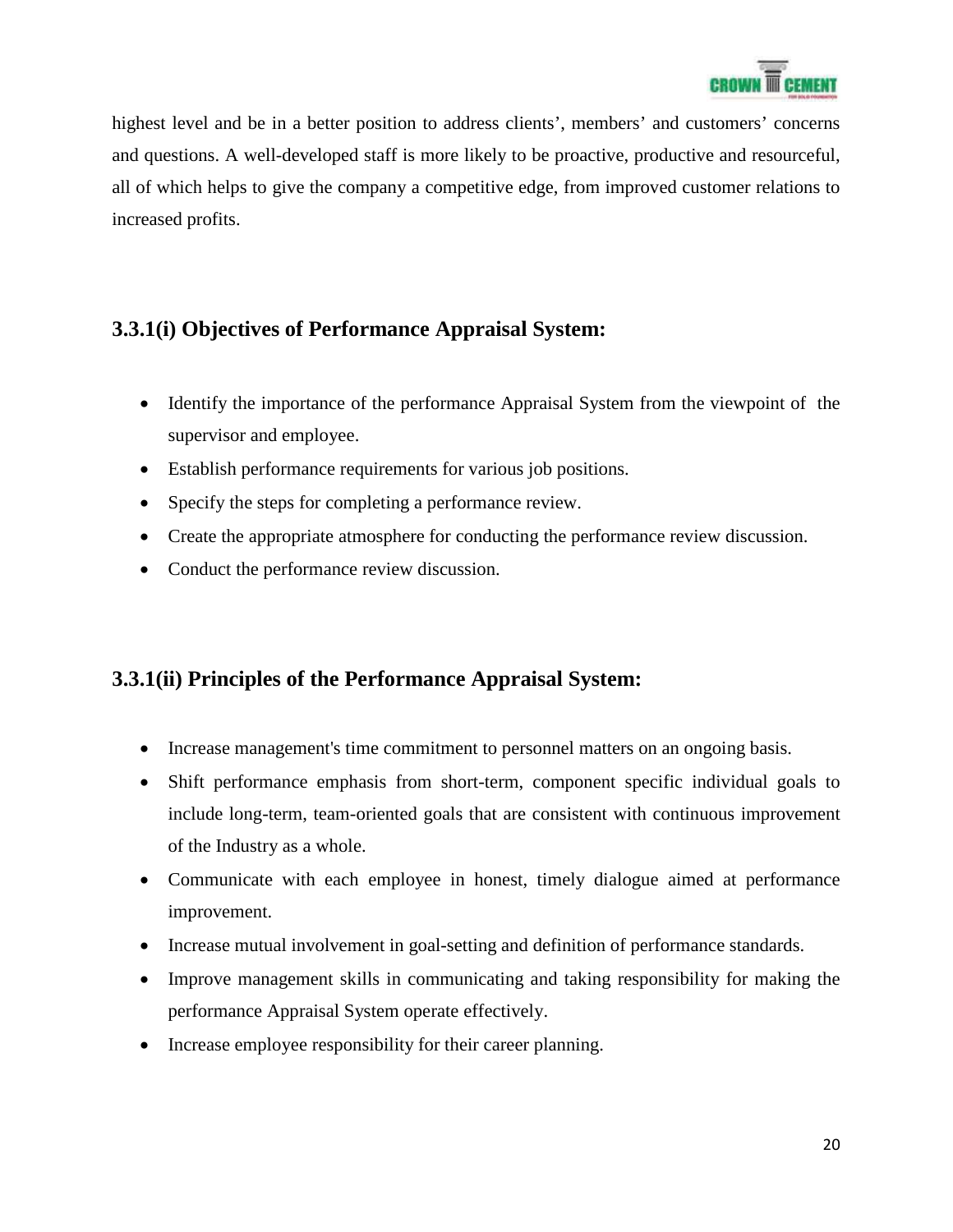

#### **3.3.1(iii) Importance of Performance Appraisal System:**

- 1. **Feedback:** This provides a structured format for the discussion of performance issues on a regular basis.
- 2. **Motivating Superior Performance:** Performance appraisal helps to motivate people to deliver superior performance in several ways.
- 3. **Setting and Measuring Goals:** Goal setting has consistently been demonstrated as a management process that generates superior Performance.
- 4. **Counseling poor performers:** Not everyone meets the organization's standards. Performance appraisal forces mangers to confront those whose performance is not meeting the company's expectations.
- 5. **Determining compensation changes:** Performance appraisal provides the mechanism to make sure that those who do better work receive more pay.
- 6. **Encouraging coaching and mentoring:** Performance Appraisal identifies the areas where coaching is necessary and encourages managers to take an active coaching role.
- 7. **Supporting Manpower Planning:** Well-managed organizations regularly assess their bench strength to make sure that they have the talent that they will need for the future.
- 8. **Determining Individual Training and Development Needs:** If the performance appraisal procedure includes a requirement that individual development plans be determined and discussed, individuals can then make good decisions about the skills and competencies they need to acquire to make a greater contribution to the company. As a result they increase their chances of promotion and lower their odds of layoff.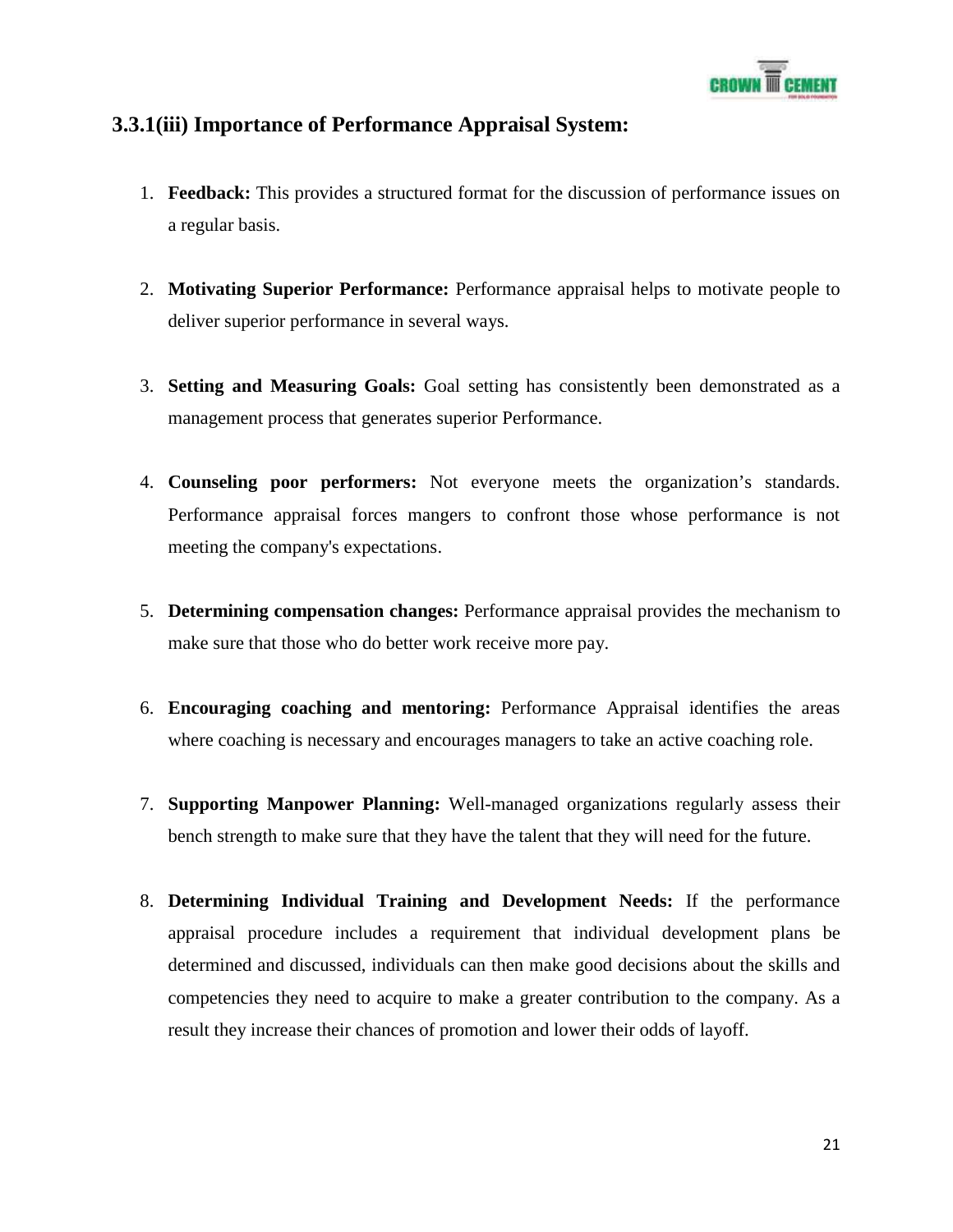

## **3.3.1(iv) Different Methods of PAS:**

**Balanced Scorecard:** A Balanced Scorecard defines what management means by "performance" and measures whether management is achieving desired results. The Balanced Scorecard translates Mission and Vision Statements into a comprehensive set of objectives and performance measures that can be quantified and appraised.

**[Critical incident method:](http://www.humanresources.hrvinet.com/critical-incident-method-of-performance-appraisal/)** The critical incident method for performance appraisal is a method in which the manager writes down positive and negative performance behavior of employees throughout the performance period.

**[Weighted checklist](http://www.humanresources.hrvinet.com/weighted-checklist/) method:** This method describe a performance appraisal method where rater familiarize with the jobs being evaluated, prepares a large list of descriptive statements about effective and ineffective behavior on jobs.

**[Paired comparison analysis:](http://www.humanresources.hrvinet.com/paired-comparison-analysis/)** Paired comparison analysis is a good way of weighing up the relative importance of options. A range of plausible options is listed. Each option is compared against each of the other options. The results are tallied and the option with the highest score is the preferred option.

**[Graphic rating scales:](http://www.humanresources.hrvinet.com/graphic-rating-scales/)** The Rating Scale is a form on which the manager simply checks off the employee's level of performance. This is the oldest and most widely used method for performance appraisal.

**[Essay Evaluation](http://www.humanresources.hrvinet.com/essay-evaluation/) method:** This method asks managers/ supervisors to describe strengths and weaknesses of an employee's behavior. Essay evaluation is a non-quantitative technique. This method is usually used with the graphic rating scale method.

**[Behaviorally anchored rating scales:](http://www.humanresources.hrvinet.com/behaviorally-anchored-rating-scales-bars/)** This method used to describe a performance rating that focused on specific behaviors or sets indicators defining effective or ineffective performance.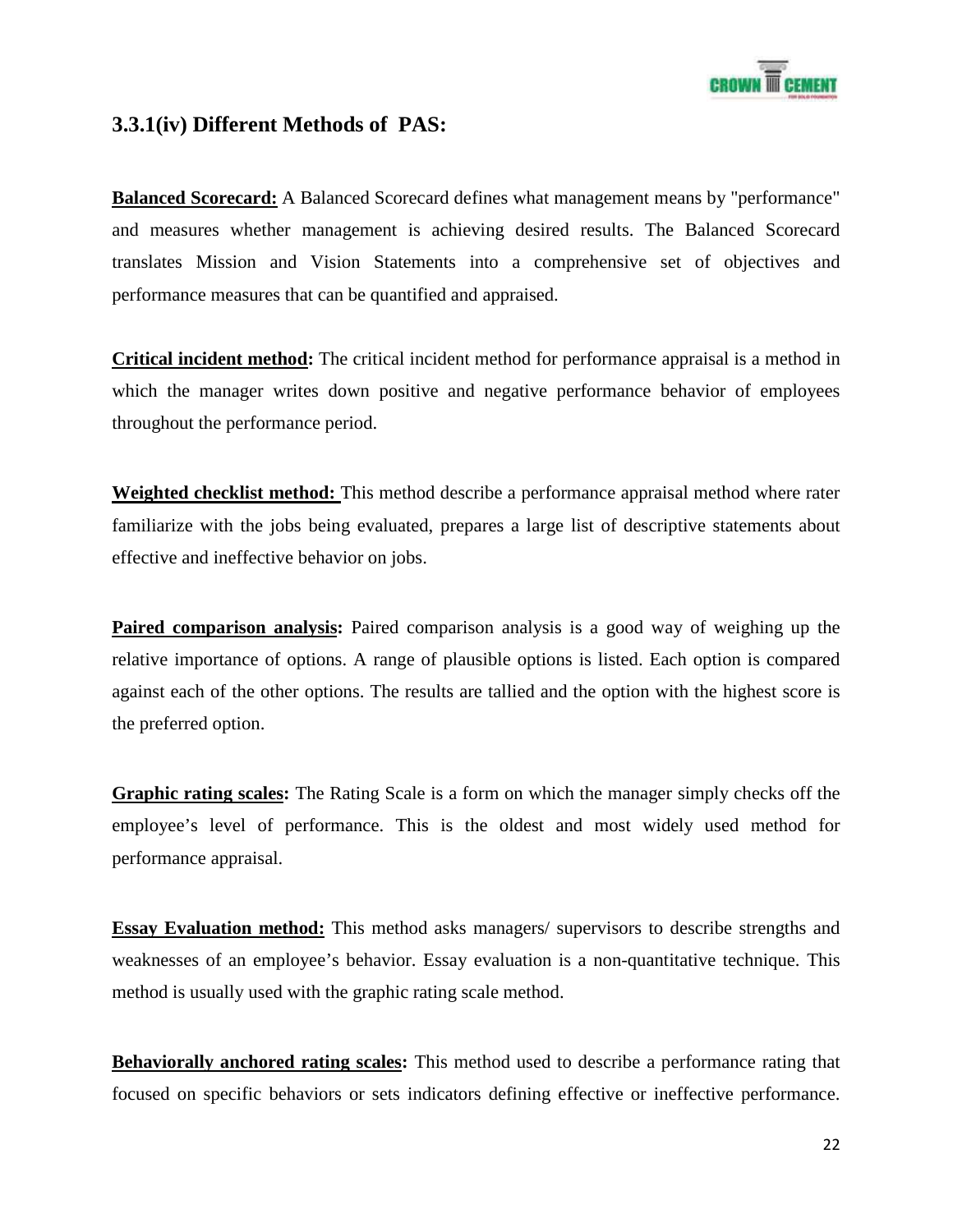

It is a combination of the rating scale and critical incident techniques of employee performance evaluation.

**[Performance ranking method:](http://www.humanresources.hrvinet.com/performance-ranking/)** Ranking is a performance appraisal method that is used to evaluate employee performance from best to worst. Manager will compare an employee to another employee, rather than comparing each one to a standard measurement.

**[Management By Objectives](http://www.humanresources.hrvinet.com/management-by-objectives-mbo/) (MBO) method:** MBO is a process in which managers/ employers set objectives for the employee, periodically evaluate the performance, and reward according to the result. MBO focuses attention on what must be accomplished (goals) rather than how it is to be accomplished (methods).

**[360 degree performance appraisal:](http://www.humanresources.hrvinet.com/360-degree-performance-appraisal/)** 360 Degree Feedback is a system or process in which employees receive confidential, anonymous feedback from the people who work around them supervisors, peers and subordinates.

**[Forced ranking](http://www.humanresources.hrvinet.com/forced-ranking-forced-distribution/) (forced distribution):** Forced ranking is a method of performance appraisal to rank employee but in order of forced distribution. For example, the distribution requested with 10 or 20 percent in the top category, 70 or 80 percent in the middle, and 10 percent in the bottom.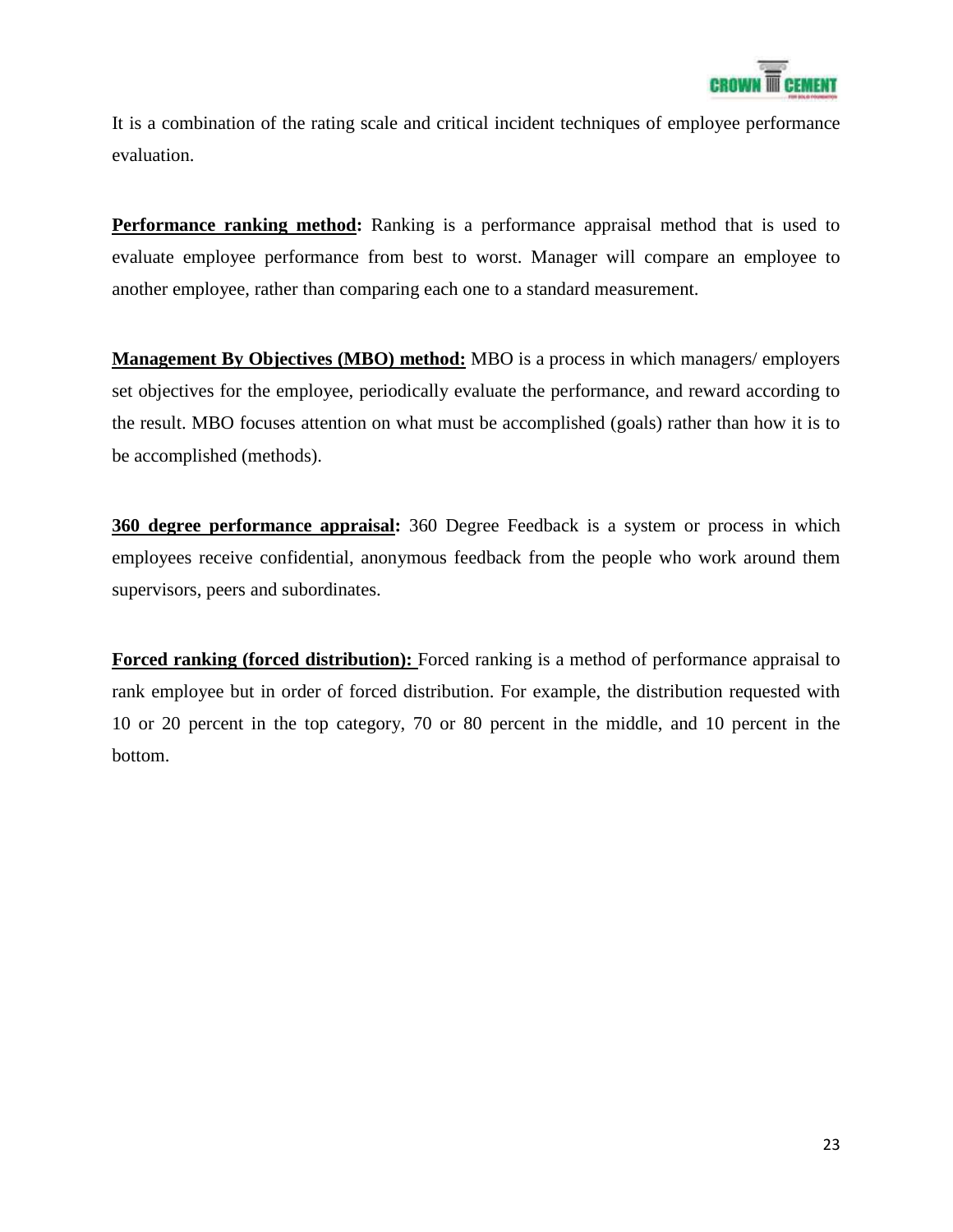

### **3.3.1(v) Factors Distorting Performance Appraisal**

Performance appraisal is done by the managers or supervisors. They do this job under different situation, at different place and different state of mind and at different time. Their judgements are likely to be affected. They are human being. Their psychology, liking, disliking, preference, judgement etc. are likely to affect the appraisal of employees. There are chances that errors are likely to take place. But efforts should be there so that these can be minimized. Proper care should be taken to give fair and impartial assessment. Generally the following errors are likely to take place in assessment:

**(a) General Bias Errors:** It depends upon the attitude of the assessor. Some may be very strict and other may be very liberal during the assessment work. They may not consider the actual performance of the employees for assessment work. It affects everyone in general.

**(b) Halo Effect:** During assessment when the assessor considers or gives importance to one criterion of the assessment and ignoring the other factor, the error is likely to take place.. This is called halo effect. It gives wrong assessment of the employees.

**(c) Relation Rating Error:** When one task is related to another task then the assessor gives importance to that logical relationship more. It creates the error in the assessment.

**(d) Contrast and Similarity Errors:** The assessors assess the other employees based on their own assessment. The assessment may be similar or contrast to assessment of the employees.

**(e) Central Tendency Errors:** When the evaluator does not take the extreme steps for evaluation, he avoids the extreme two ends. He follows the central path and gives and average rating for the performance. The range of assessment is very narrow. It dissatisfies the excellent performers but protect the poor performers also.

**(f) Proximity Errors:** When raters assess one high side then he assesses others also high side this is called proximity error. He wants to justice with every one but in the beginning he has done the assessment on wrong side and that affects the whole assessment.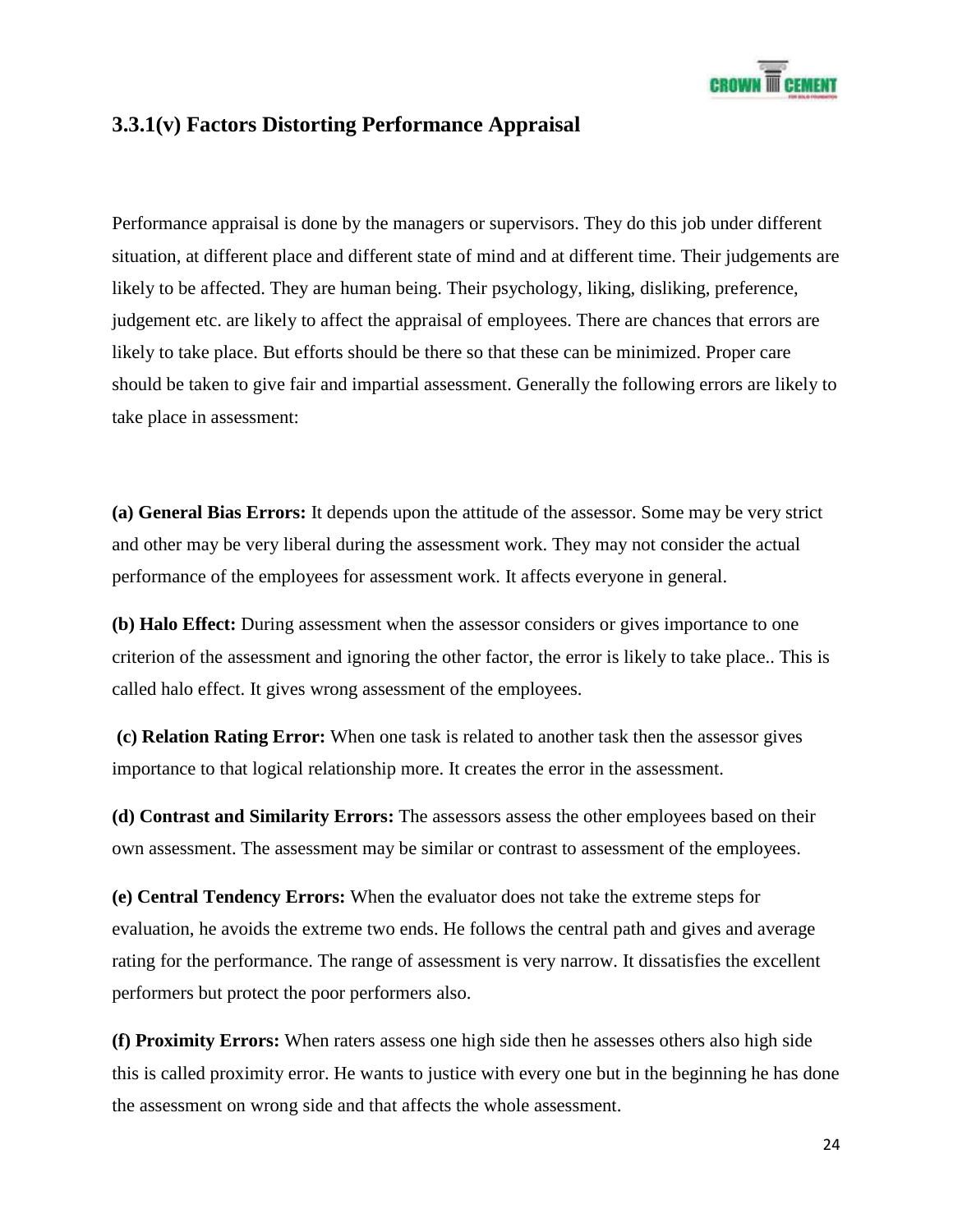

**(g) Rating Inflation:** When supervisor's rating goes very high without any reason is called inflated rating. The supervisor should make that the ratings are on fact basis and not based on emotions or feeling of individuals.

The aforesaid factors affect the performance appraisal individually or collectively. Hence, performance appraisal may not be correct or may be biased. There is no hard and fast rule that these errors will take place with every assessor. But these are like to affect the assessment work of the assessors .The assessors should keep these points in mind and review the rating errors on regular basis. If the proper care is taken then the assessment work will be adequate.

Accountability can be rated as, does not meet standards, needs improvement, meets standards or exceeds standards. One each rating the assessor is supposed to give clear comments on the appraisal form. For example if the person exceeds standard them comment should be," very good, keep it up in future also". Similarly the other criteria like behaviour, leadership, quantity and quality of output, discipline, commitment to the work, level of competencies etc. are to be rated. Finally the overall performance of the employees is to be rated. It should be followed by the comments from the assessor. The assessor is to sign the assessment form and submit to the concerned cell in HR department.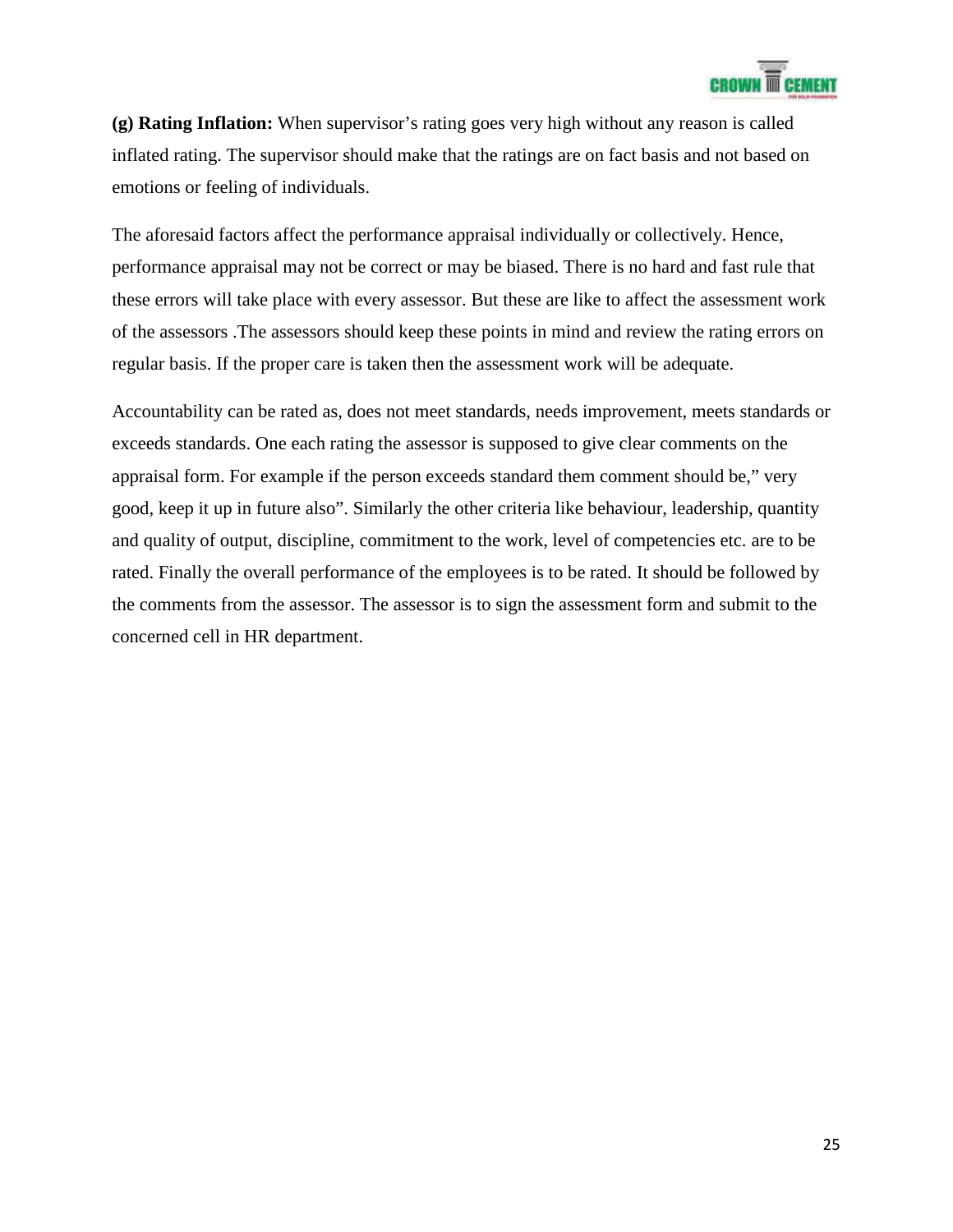

#### **3.3.2 A balanced scorecard Approach**

A new approach to strategic management was developed in the early 1990's by Drs. Robert Kaplan (Harvard Business School) and David Norton (Balanced Scorecard Collaborative). They named this system the 'balanced scorecard'. Recognizing some of the weaknesses and vagueness of previous management approaches, the balanced scorecard approach provides a clear prescription as to what companies should measure in order to 'balance' the financial perspective.

The balanced scorecard is a management system (not only a measurement system) that enables organizations to clarify their vision and strategy and translate them into action. It provides feedback around both the internal business processes and external outcomes in order to continuously improve strategic performance and results. When fully deployed, the balanced scorecard transforms strategic planning from an academic exercise into the nerve center of an enterprise.

Kaplan and Norton describe the innovation of the balanced scorecard as: "The balanced scorecard retains traditional financial measures. But financial measures tell the story of past events, an adequate story for industrial age companies for which investments in long-term capabilities and customer relationships were not critical for success. These financial measures are inadequate, however, for guiding and evaluating the journey that information age companies must make to create future value through investment in customers, suppliers, employees, processes, technology, and innovation."

The balanced scorecard suggests that we view the organization from four perspectives, and to develop metrics, collect data and analyze it relative to each of these perspectives:

- The Learning and Growth Perspective
- The Business Process Perspective
- The Customer Perspective
- The Financial Perspective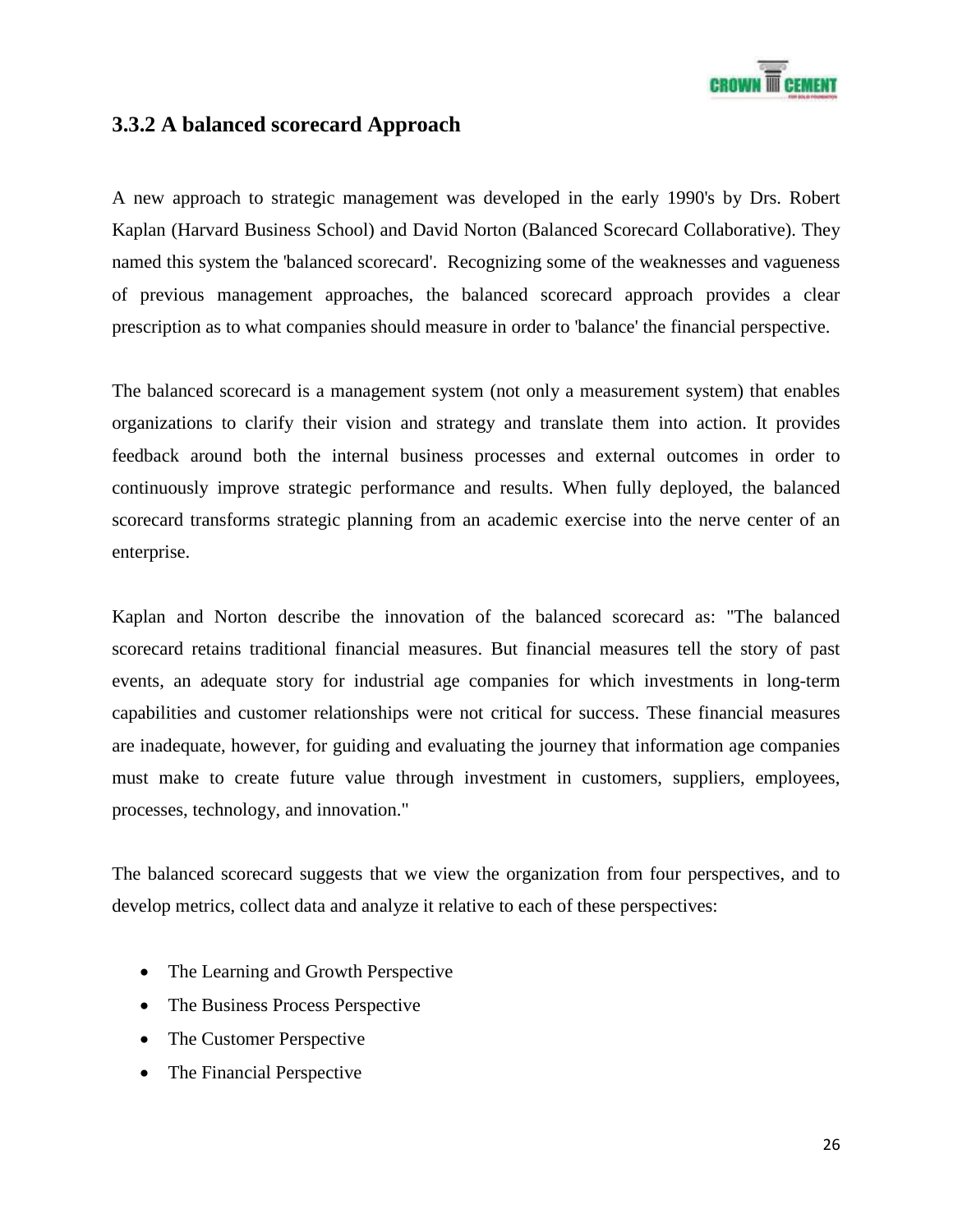

**The Learning and Growth Perspective:** This perspective includes employee training and corporate cultural attitudes related to both individual and corporate self-improvement. In a knowledge-worker organization, people -- the only repository of knowledge -- are the main resource. In the current climate of rapid technological change, it is becoming necessary for knowledge workers to be in a continuous learning mode. Government agencies often find themselves unable to hire new technical workers and at the same time is showing a decline in training of existing employees. This is a leading indicator of 'brain drain' that must be reversed. Metrics can be put into place to guide managers in focusing training funds where they can help the most. In any case, learning and growth constitute the essential foundation for success of any knowledge-worker organization.

Kaplan and Norton emphasize that 'learning' is more than 'training'; it also includes things like mentors and tutors within the organization, as well as that ease of communication among workers that allows them to readily get help on a problem when it is needed. It also includes technological tools; what the Baldrige criteria call "high performance work systems." One of these, the Intranet, will be examined in detail later in this document.

**The Business Process Perspective:** This perspective refers to internal business processes. Metrics based on this perspective allow the managers to know how well their business is running, and whether its products and services conform to customer requirements (the mission). These metrics have to be carefully designed by those who know these processes most intimately; with our unique missions these are not something that can be developed by outside consultants.

In addition to the strategic management process, two kinds of business processes may be identified: a) mission-oriented processes, and b) support processes. Mission-oriented processes are the special functions of government offices, and many unique problems are encountered in these processes. The support processes are more repetitive in nature, and hence easier to measure and benchmark using generic metrics.

**The Customer Perspective:** Recent management philosophy has shown an increasing realization of the importance of customer focus and customer satisfaction in any business. These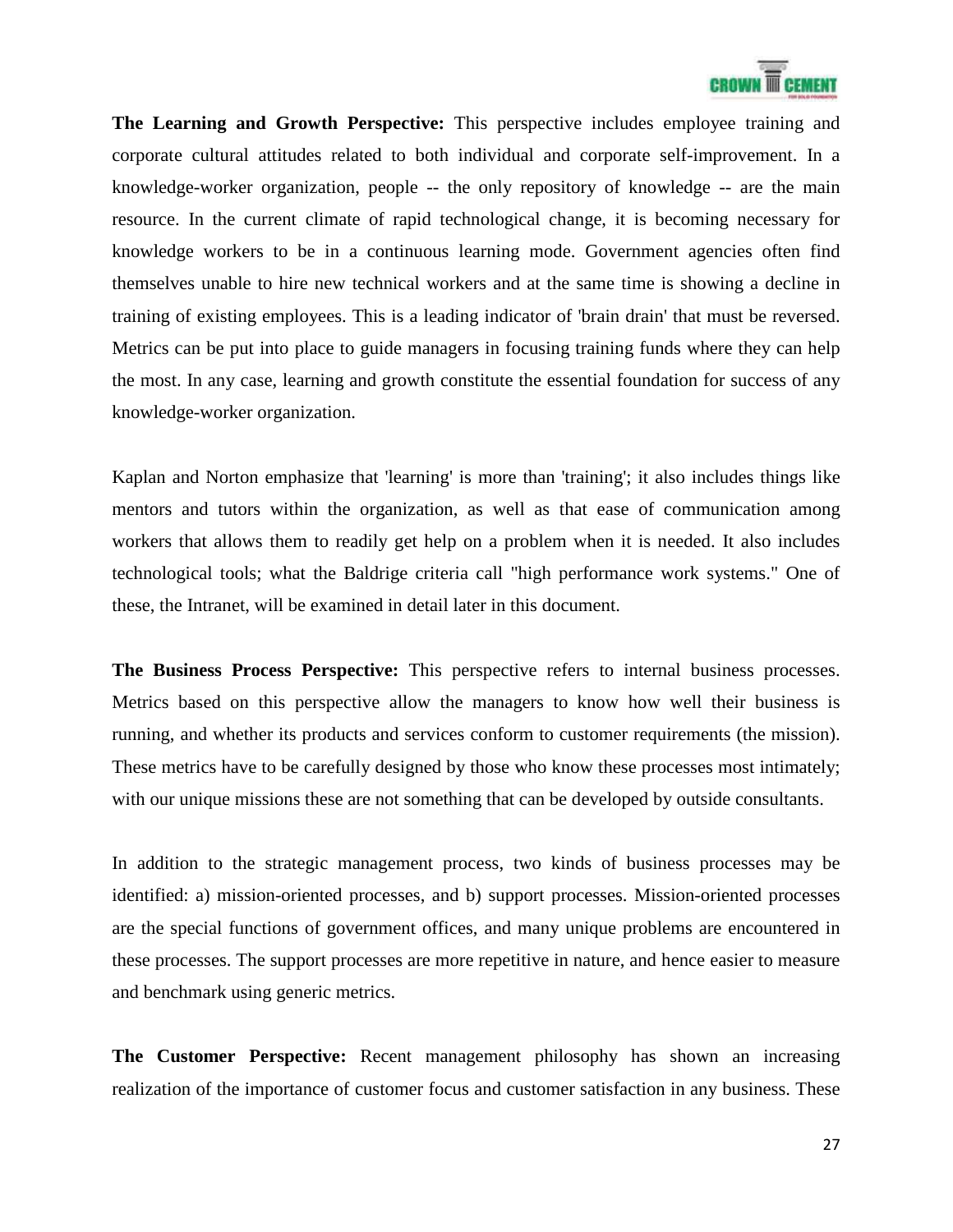

are leading indicators: if customers are not satisfied, they will eventually find other suppliers that will meet their needs. Poor performance from this perspective is thus a leading indicator of future decline, even though the current financial picture may look good.

In developing metrics for satisfaction, customers should be analyzed in terms of kinds of customers and the kinds of processes for which we are providing a product or service to those customer groups.

**The Financial Perspective:** Kaplan and Norton do not disregard the traditional need for financial data. Timely and accurate funding data will always be a priority, and managers will do whatever necessary to provide it. In fact, often there is more than enough handling and processing of financial data. With the implementation of a corporate database, it is hoped that more of the processing can be centralized and automated.

But the point is that the current emphasis on financials leads to the "unbalanced" situation with regard to other perspectives. There is perhaps a need to include additional financial-related data, such as risk assessment and cost-benefit data, in this category.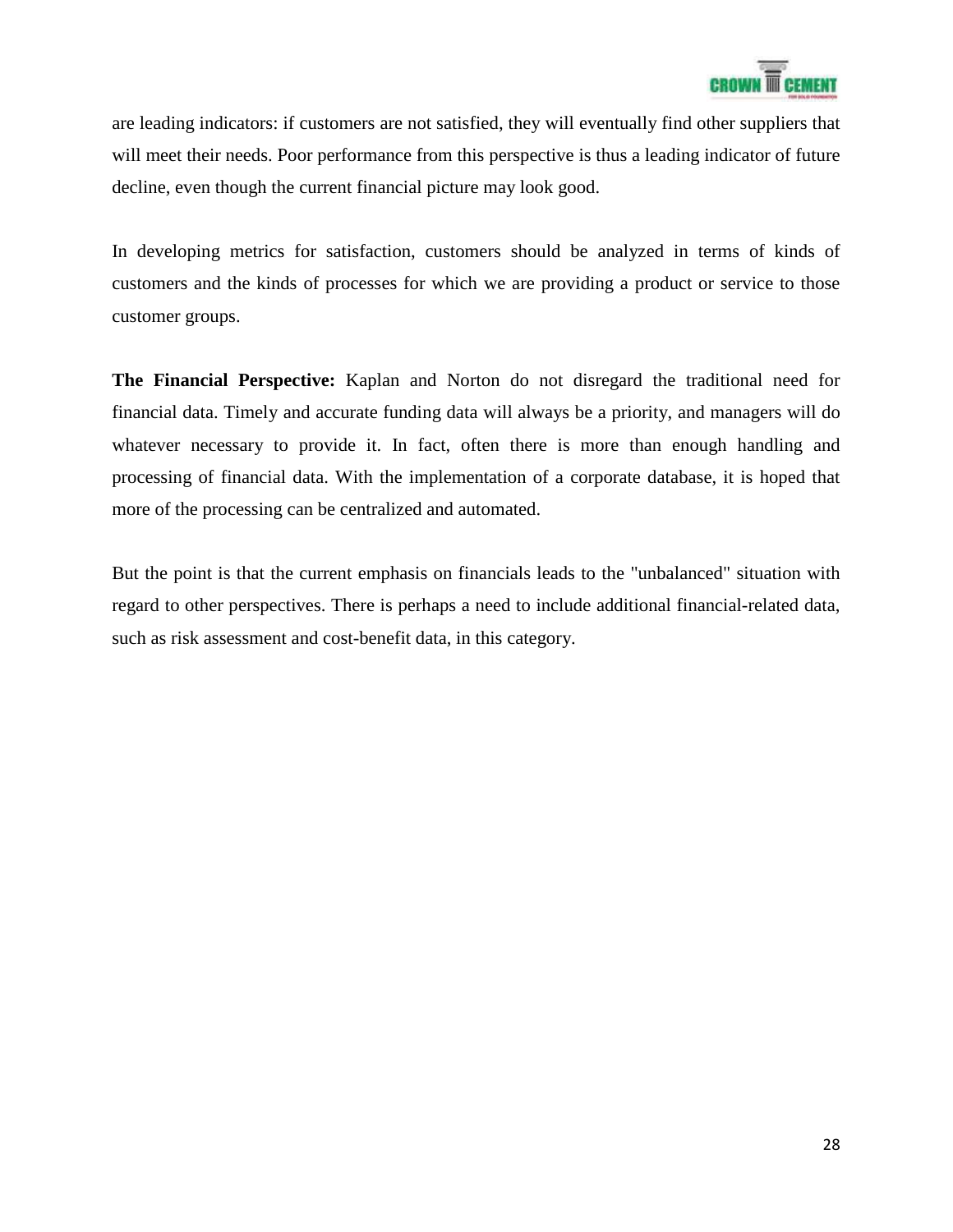

## **3.3.2(i) Methodology**

To construct and implement a Balanced Scorecard, managers should:

- Articulate the business's vision and strategy;
- Identify the performance categories that best link the business's vision and strategy to its results (e.g., financial performance, operations, innovation, employee performance);
- Establish objectives that support the business's vision and strategy;
- Develop effective measures and meaningful standards, establishing both short-term milestones and long-term targets;
- Ensure company-wide acceptance of the measures;
- Create appropriate budgeting, tracking, communication, and reward systems;
- Collect and analyze performance data and compare actual results with desired performance;
- Take action to close unfavorable gaps.

## **3.3.2(Ii) Common Uses**

A Balanced Scorecard is used to:

- Clarify or update a business's strategy;
- Link strategic objectives to long-term targets and annual budgets;
- Track the key elements of the business strategy;
- Incorporate strategic objectives into resource allocation processes;
- Facilitate organizational change;
- Compare performance of geographically diverse business units;
- Increase company-wide understanding of the corporate vision and strategy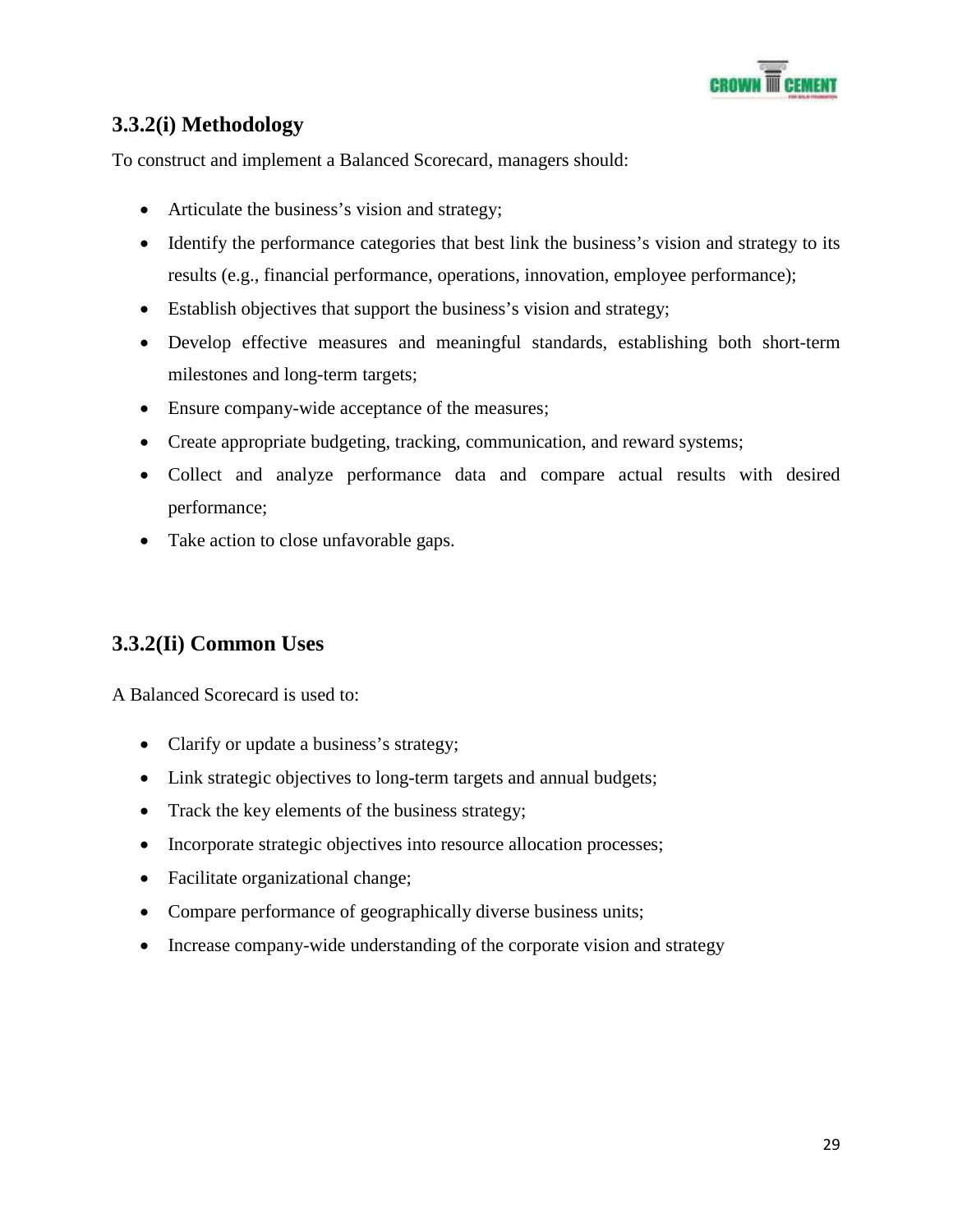

### **3.3.3 Analysis of Performance Appraisal System in M.I. Cement Factory Ltd.**

M.I. cement Factory Ltd. (Crown Cement) follows the performance Appraisal system strictly. They evaluate their employees on the basis of their performance. Mainly they evaluate what the employees are given target and what they have achieved. M.I. cement Factory Ltd. (Crown Cement) evaluated their employees because they want to know:

- what actually their employees are doing,
- whether they are fulfilling their duties and responsibilities or not,
- whether they have achieved their target or not,
- To motivate the employees and make them more effective at work,
- To give the employees rewards, promotion, increment.

Here in this company mainly followed 2 types of Performance Management System. They are:

- 1. Employee Performance Evaluation- Yearly (Done Once in a Year)
- 2. Employee Excellence Performance- Quarterly (Done 4 times in a year)

### **3.3.3 (i) Past Performance Appraisal System**

#### **3.3.3 (i) (A) Policy for Employee Performance Evaluation (Yearly)**

- The total evaluation was under 100 marks. For Self Evaluation there was 95 marks and other 5 marks was given by HR & Admin department.
- For part A: According to 6 Evaluation Factor there will be total 30 marks. For the each factor given marks will be multiplied with the given points.
- For part B: Here were total 65 marks. Marketing & Sales Department will only give marks according to the given criteria. Other Department will give marks according to the departmental job description. Here have to write given target and the achievement. For the each factor given marks will be multiply with the given points.
- For Part C (For Self Evaluation) and calculated the total marks out of 95 by the employee. In Supervisor's Evaluation for Part C there will be only 5 marks which will be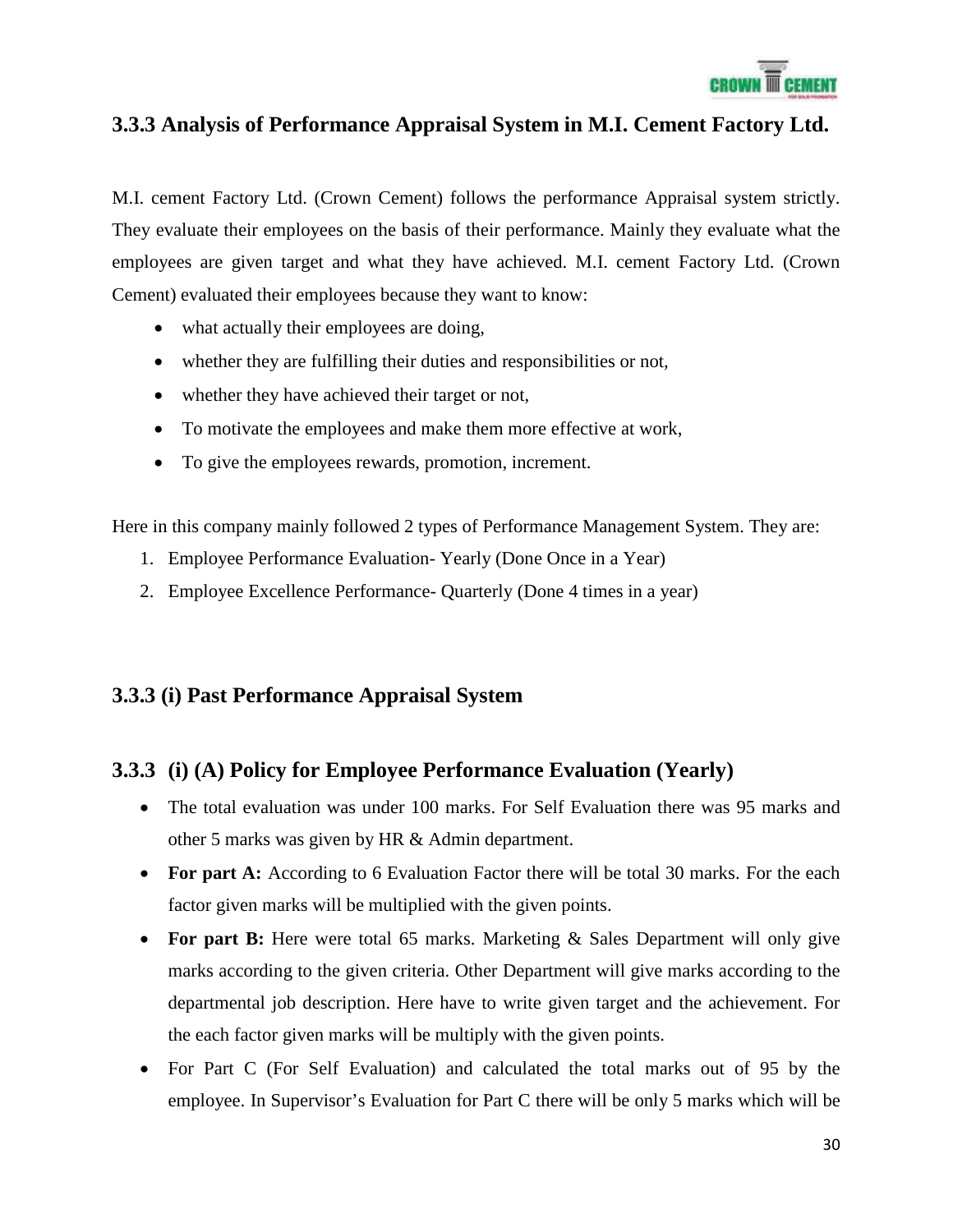given by HR & Admin Department and in final part total marks will be calculated out of 100 by HR & Admin Department.

- According to final rate the employee will get reward or punishment according to his/her performance. For 5 Points (90-100): 4 Increments + Promotion +Incentives, For 4 Points (80-89): 3 Increments + Promotion, For 3 Points (70-79): 2 Increments, For 2 Points (51- 69): General Increment, For 1 Point (50 or below 50): No Increment will be given.
- Here, for giving the promotion, employee have to work at least 2 years within the organization neither cannot get the promotion, only get the increment and incentives.

## **3.3.3 (i) (B) Policy for Employee Excellence Performance Award (Quarterly)**

- Employee Excellence performance will be evaluated after every 3 months for the period of last 3 months. That means from January-March, April-June, July-September, October-December.
- The Evaluation Form will be given to each of Department Head and they will evaluate their departmental employees and give the names as nominee for the further process with supported and logical document. After getting the entire nominee's name Jury Board will choose the Excellent Performer and the decision of the Jury Board will be final.
- There will be a Jury Board to evaluate employee's performance.
- Highest 2 employees will be chosen as Excellent Performer.
- Reward will be given within 7 days after completed the evaluation. For the period of January – March, reward and certificate will be given within  $7<sup>th</sup>$  April.
- After the performance evaluation respective person will be get Tk. 5,000.  $\&$  a Certificate as a reward.
- Performance Evaluation will be done according to some criteria and some points will be given to these criteria. According to the total points employee will be chosen as Excellent Performer.
- Manager and above officer's will not be evaluated under this evaluation system.
- This Performance Evaluation will effect on the Employee's Yearly Performance Evaluation.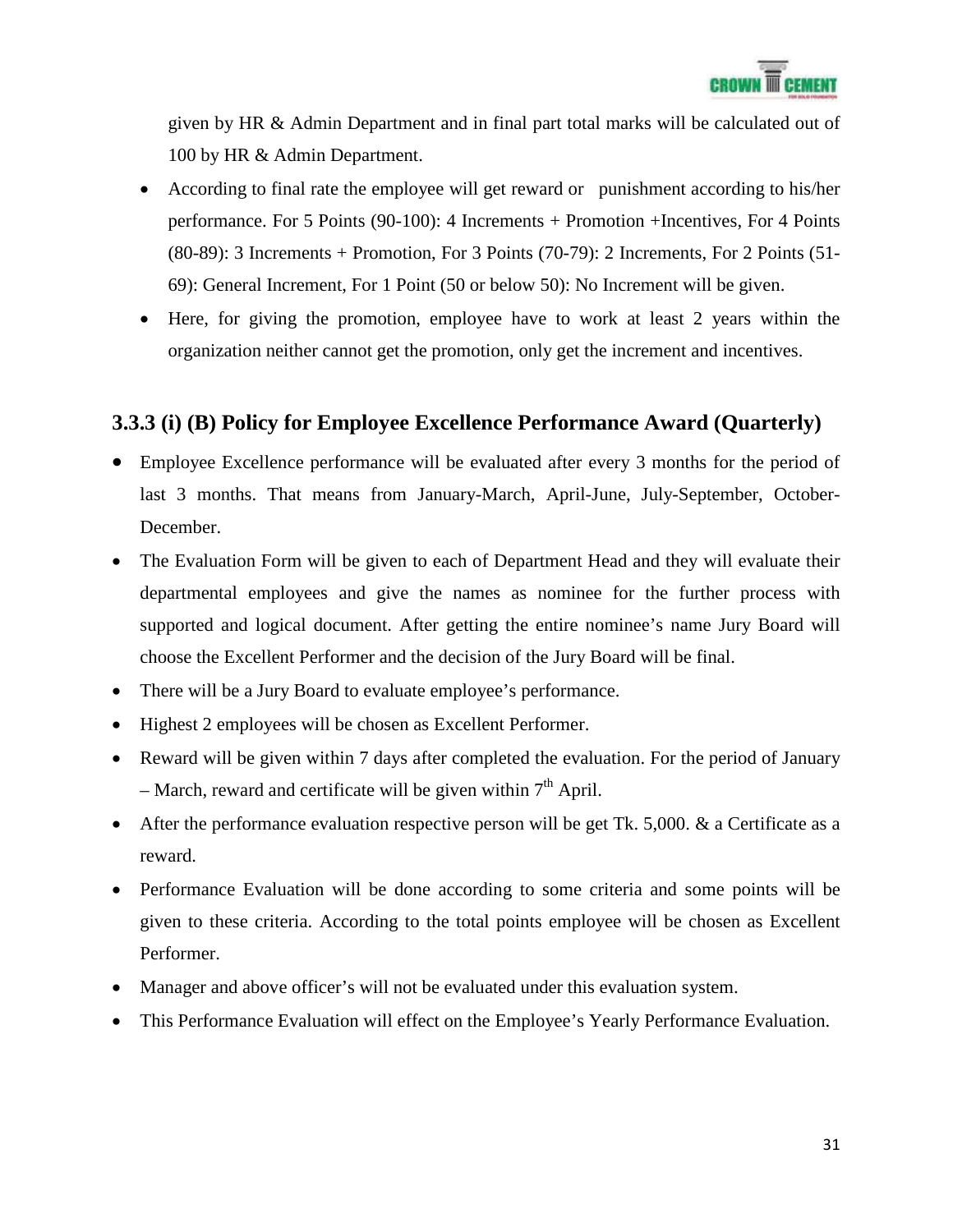

#### **3.3.4 Discussion & Results**

## **3.3.4 (i) New Performance Appraisal System:**

#### **Policy for Employee Performance Evaluation (Yearly)**

- The total evaluation is for 200 marks**.** For Self Evaluation there are 100 marks and for supervisor 100 marks are also assigned.
- Employees have to judge themselves on 2 to 4 matrices, which depend on job descriptions.
- Supervisor will also judge employees on matrices, but total value from this will be 95, and the rest 5 marks will be assigned as disciplinary action rate.
- After the total rate is calculated out of the 200 marks, then it will be divided by 2.
- According to final rate the employee will get reward or punishment according to his/her performance. For 5 Points (90-100): 4 Increments + Promotion +Incentives, For 4 Points (80-89): 3 Increments + Promotion, For 3 Points (70-79): 2 Increments, For 2 Points (60- 69): General Increment, For 1 Point (50 -59): No Increment will be given, For 0 Point ( $\leq$ 49): he might get warning or get fired.
- Here, for giving the promotion, employee have to work at least 2 years within the organization neither cannot get the promotion, only get the increment and incentives.

## **3.3.4 (ii) Differences between past & new performance Appraisal system:**

There are so many differences between the past and current means the developed and modified performance management system of M.I. Cement Factory Ltd. (Crown Cement):

- In past, self & supervisor form were both somewhat same, based on same criteria's but the new balanced scorecard format focuses on various customized options.
- The matrices were not based on department specific KPIs but I have identified and made customized KPI based evaluation forms.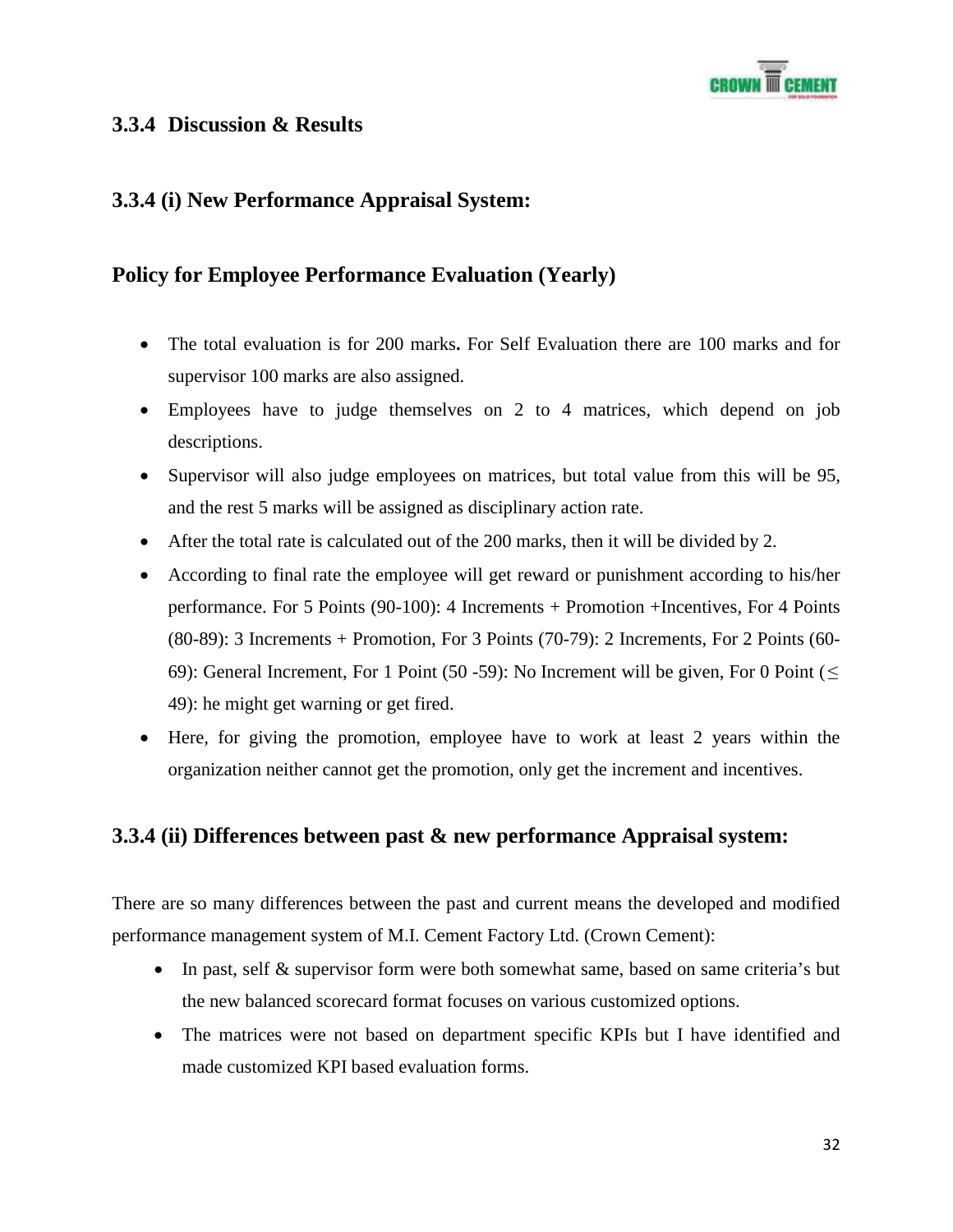

- From past system to current the system become more transparent, employees can evaluate themselves and can easily find out what his supervisor thinks about him.
- Learning & growth is really important for employees, which was completely ignored, and the new balance scorecard based format has the inclusion to identify the learning & growth matrices.
- The previous rating scales were uneven, but the new formats have a balanced scale for measurement.
- The supervisor had few grasp over employees and their performance appraisal, but due to the new format supervisor has been given some control to exercise his power more than before.

#### **3.3.4 (iii) Performance Review and reward Policy**

- The purpose of the Performance Appraisal is to be evaluated the staff member's performance during the review period in relation to his/her work.
- At the end of every completed year from the date of his/her joining, the management will do a review on the performance of the concerned employee.
- On the basis of overall performance of the concerned employee increment and or promotion may be considered.
- Every management staff member shall have access to his/her Performance Appraisal sheet in order to give him/her opportunity to know his/her weakness, so that he/she can correct himself / herself and or comment on the appraisal paper.
- Every management staff member is encouraged to share, in the review process by adding written comments on the evaluation form. The management staff members are also encouraged to:
	- Inquire about his or her performance from time to time.
	- Accept additional responsibilities and show initiative
	- Review opportunities for advancement within the department of job classification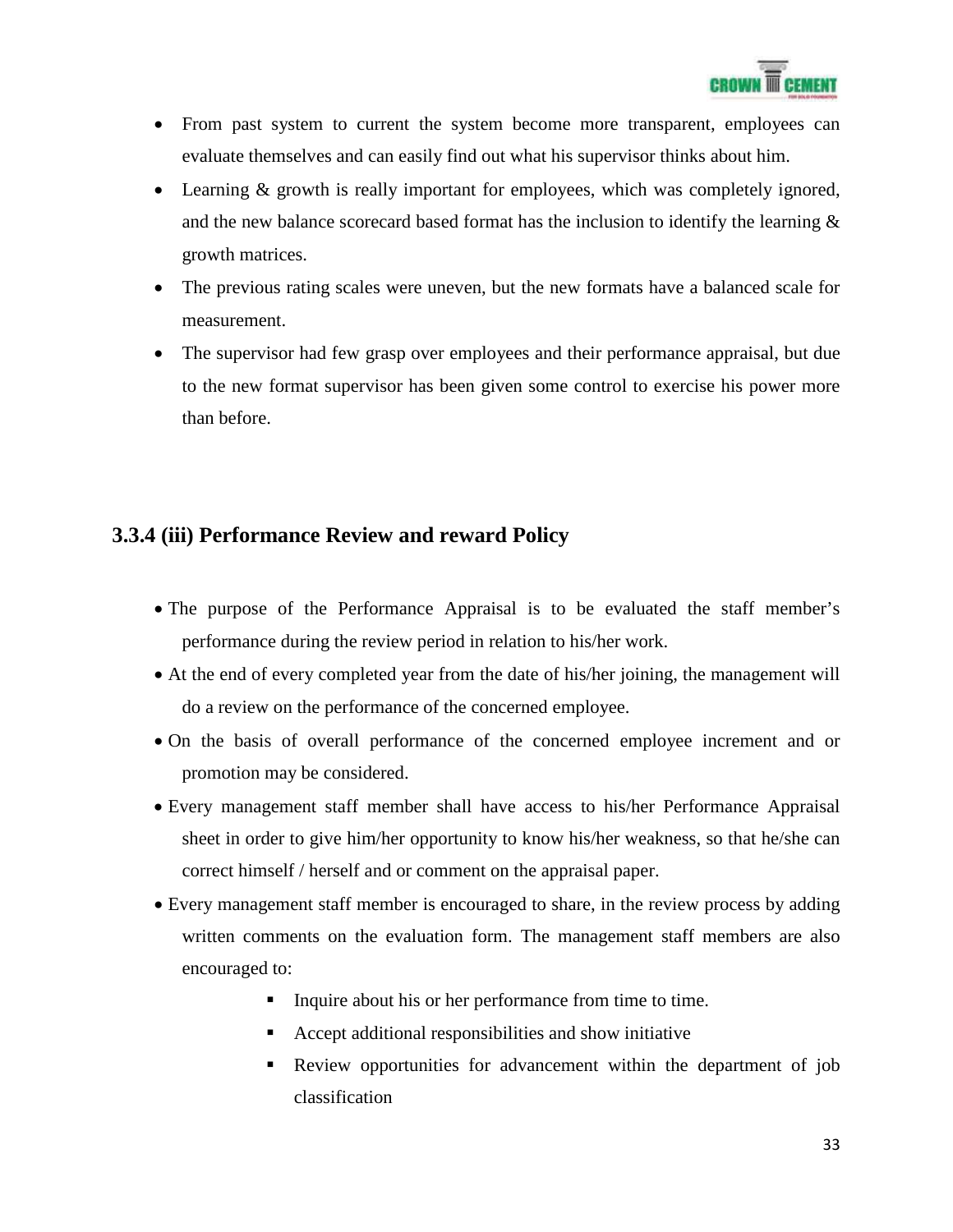- Ask for assistance in developing a goal-oriented path for advancement within the department or Company.
- Recommendation for increment and /or promotion shall be recommended by the line authority based on performance evaluation and shall be recorded on the Performance Appraisal Form.
- The Directors concerned shall approve all increment, upgrading and promotions.

## **3.3.4 (iii) (A) Annual Increment:**

- Normal annual increment will be awarded once a year to the employee who has completed one year's service based on annual performance appraisal done by the authority salary increments are intended to recognize superior performance and are therefore, not automatic.
- Annual Increment will become due every year (subject to satisfactory performance) from the date of joining which will be given after review of performance of the employees.
- Increments are usually 1 step in exceptional cases more than one-step increments may be recommended depending on performance subject to approval of the Board of Directors.
- An employee who received warning letter as a matter of disciplinary action may not be given annual increment depends upon gravity of the offence for which the letter was issued and the amount of improvement in the employee's performance following the letter.
- However increment will be given depend on company financial position

## **3.3.4 (iii) (B) Promotion:**

The paramount criterion to be observed in considering recommendations for promotion is comparative merit. In assessing merit, demonstrated performance is the principal consideration. Performance is understood as the manner in which a Staff Member fulfills job duties and responsibilities over the period since the last appraisal and / or promotion. In addition overall performance should be evaluated. The key elements in performance are those reflected in the performance appraisal review.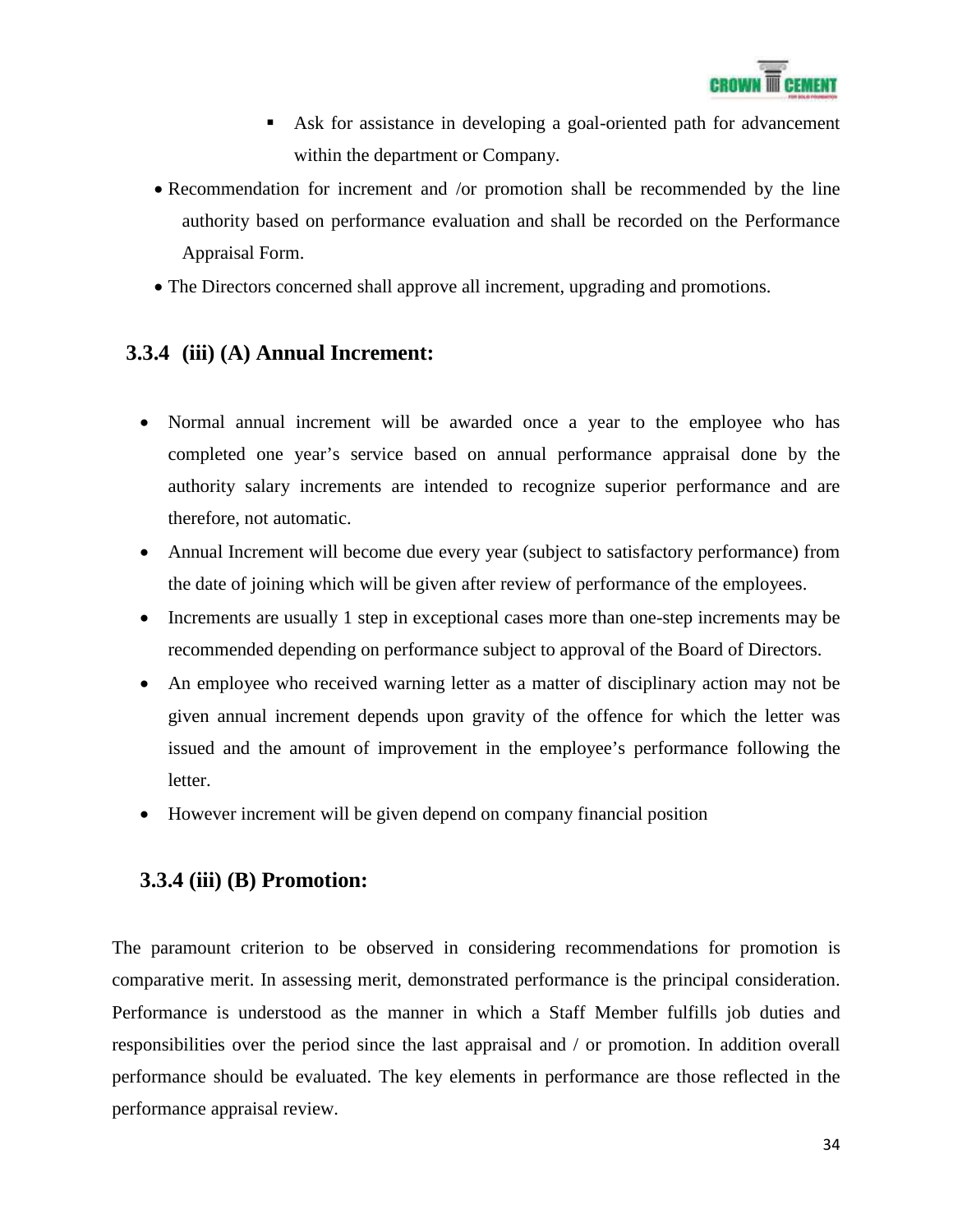- Promotion is the advancement of an employee to the next higher step in the same grade / category of from one category to another category.
- Promotion may only be given to an employee if his responsibilities are enhanced. (Additional tasks do not necessarily increase one's responsibility level)
- A staff member may be considered eligible for promotion to next higher position depending on his/her quality of performance and subject to availability of the position at the higher grade / category.
- Promotion will normally not exceed one grade at a time. However, in exceptional cases more than one grade promotion may be considered if approved by the management.
- Sincerity honesty dedication and integrity of the staff member must be considered for promotion.
- Promotion may be considered for deserving candidates as per following criteria:
	- A. Management Staff Category (Grade 1 to 4) At least 3 (three) continuous years of satisfactory service in the same position.
	- B. General Staff Category (Grade 5 to 8) At least 5 (five) continuous years of satisfactory service in the same position.
	- C. However the management in exceptional cases may ignore these criteria.
- Every employee is reviewed separately and compared with other employees in the same grade throughout the organization. The committee reviews the entire criterion necessary to determine that all Staff Members meet the job requirements including academic qualification, professional qualification, experience, merit and seniority.
- Recommendations for promotions are then submitted to the Board of Directors through the Establishment Sub-Committee.
- The Board of Directors reviews and approves promotion recommendations submitted by the Committee.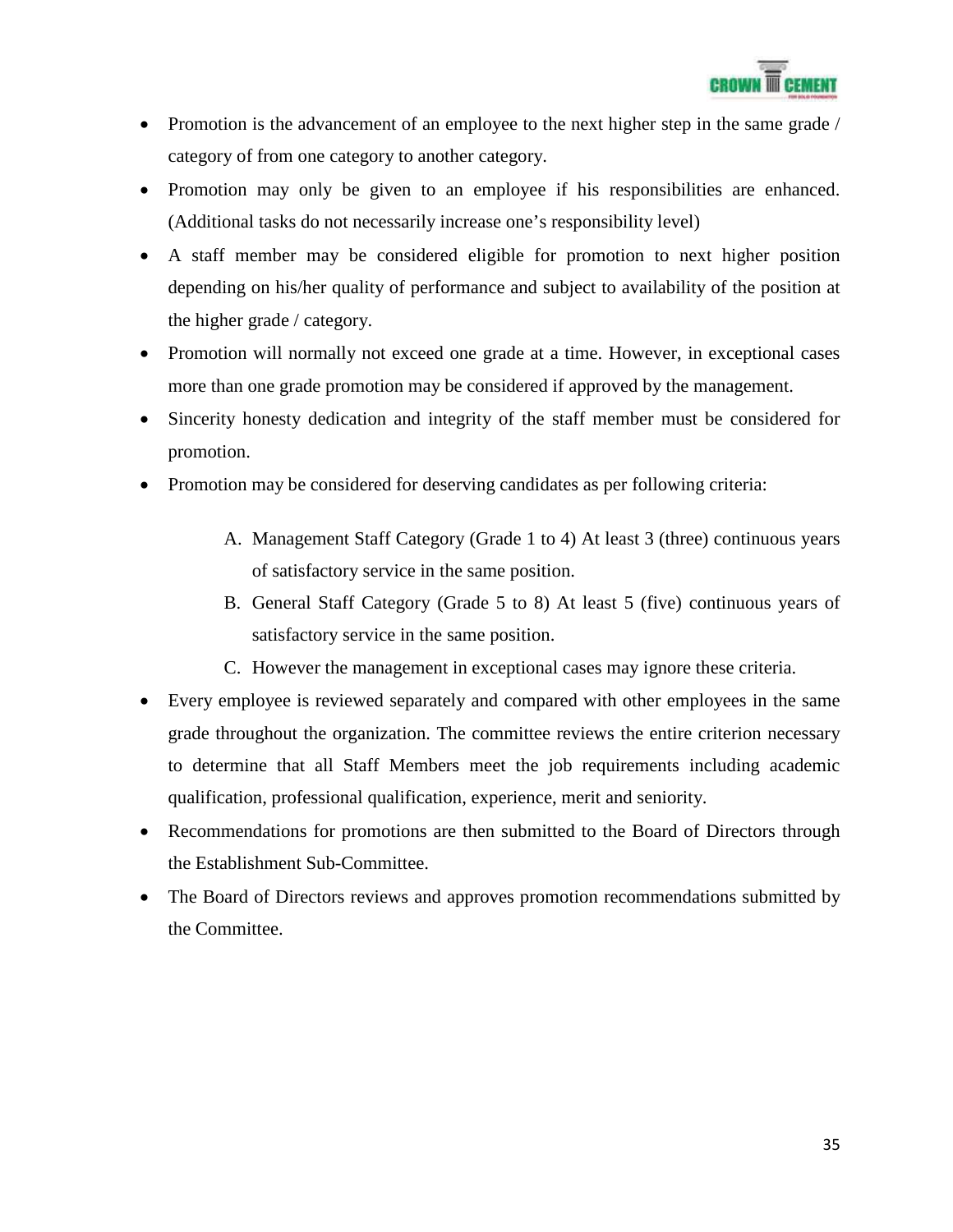

## **3.3.4 (iii) (C) Promotion from General Staff to Management Staff Category:**

- General Service Category employees who meet the job requirements and clearly demonstrate potential to advance to the MS category may be considered for promotion to management staff category provided;
	- They have graduated from any recognized University;
	- They have acquired additional diploma / articled ship / special training in the relevant field of work;
	- They have at least 5 years of relevant experience in Company or in any other organization of similar nature of international repute.
- Besides, following points shall be taken into consideration for conversion from GS to MS category:
	- Consistently excellent performance
	- Already doing professional or semi– professional work.

## **3.3.4 (iii) (D) Special Promotion:**

- Special promotion may be given to a deserving employee for his/her outstanding performance, devotion to duties, initiative and drive in the discharge of duties regardless of seniority and rank, if so approved by the Appraisal Committee as per clause 2.
- No staff member shall be considered for special promotion unless there is specific evidence of:
	- Exceptional achievement in his/her work;
	- **Consistently outstanding level of performance; and**
	- Career potential as well as undisputed ability to undertake greater responsibility.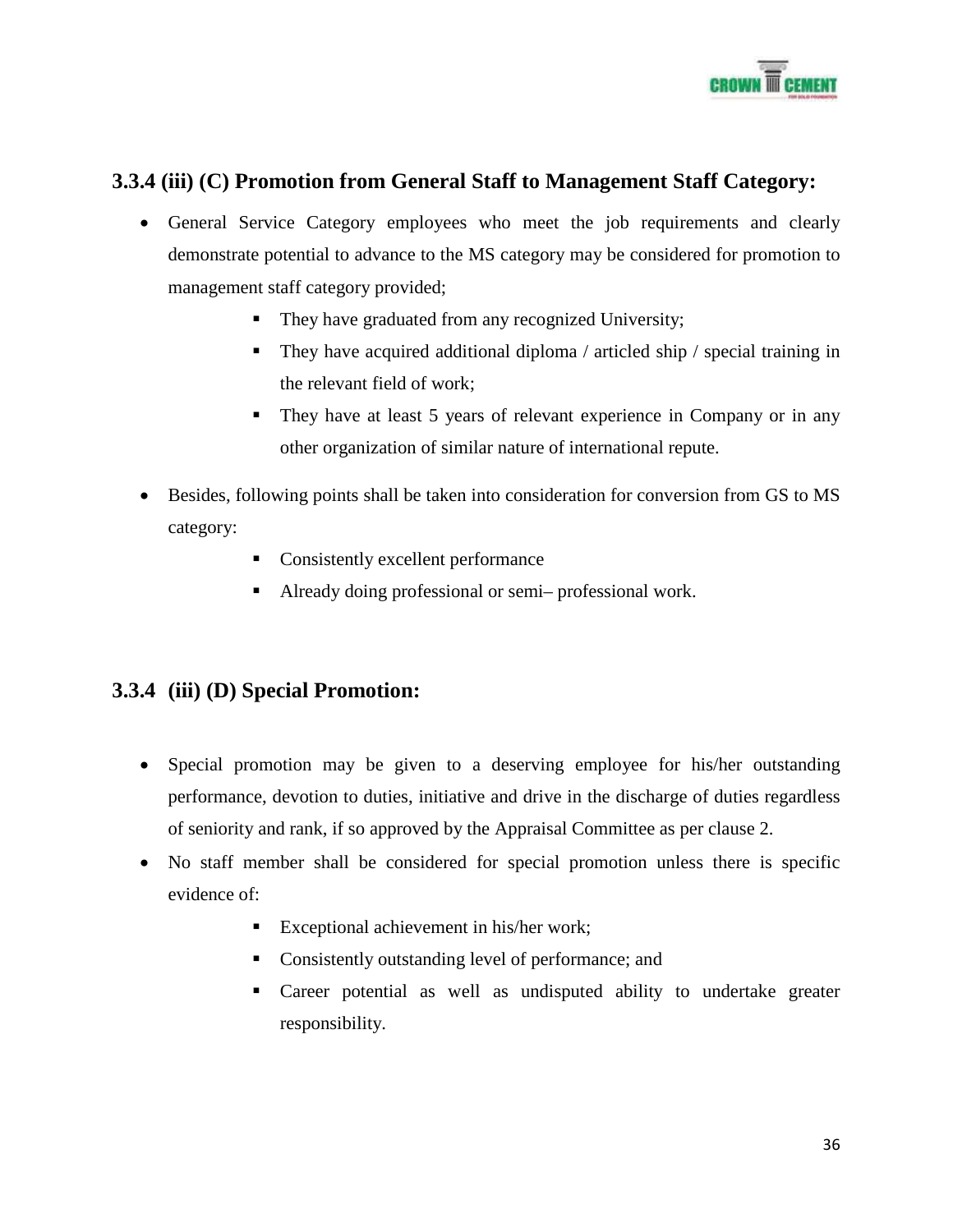

# **3.4 Recommendations**

- 1. Performance Management is a very powerful process if implemented correctly. Mistakes can be avoided by consulting experts who have had experience across multiple industries and many implementations.
- 2. They should use 360 degree performance appraisal system by which we can come to know what their peers and subordinates think about the employee.
- 3. Employee should know about the policy and the reward system clearly that they can take it more seriously.
- 4. The criteria and measurement may be increased in years two or three and then moved on to tighter remuneration linkages as well as other more advanced processes such as Succession Planning, which draws on historical performance data.
- 5. Supervisors should understand and communicate how the goals of the organization directly impact the employee's job and performance.
- 6. Needed to create awareness for all employees about the organization's goals and strategy.
- 7. Flexible working hours make it easier for employees to avoid rush hour traffic, which is guaranteed to improve anyone's attitude.
- 8. Need more cooperation and relation within departments.
- 9. More training should be provided.
- 10. A consistent corporate culture needs to be established thoroughly. Building a corporate culture that requires employees to be an integral part of the organization can be an effective way of getting the most from the talents or competencies brought to the organization by each employee.
- 11. Job rotation, Job enlargement and Job enrichment should be followed.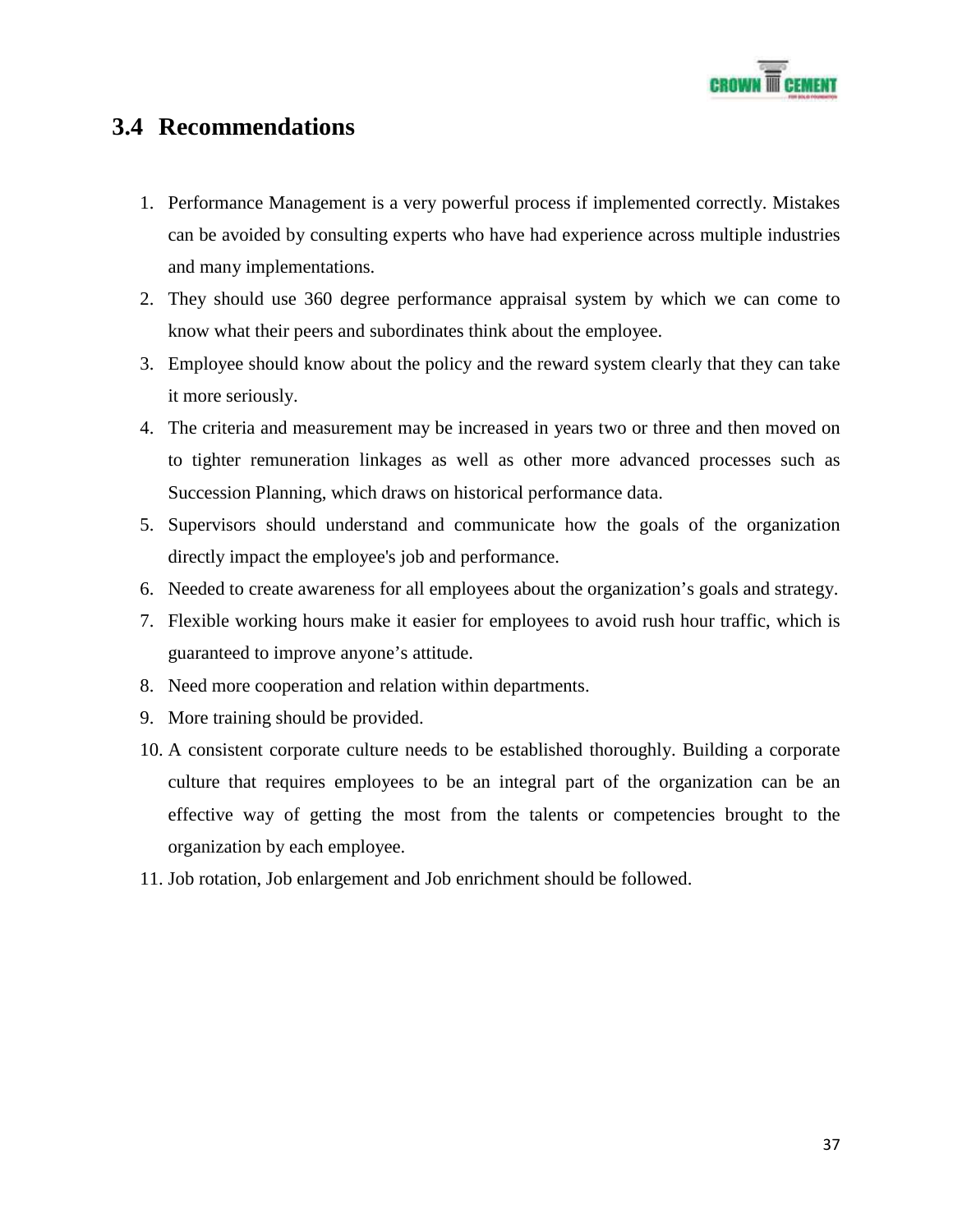

## **3.5 Conclusion**

Most of the local industries in Bangladesh don't have practice the performance appraisal system. Organizations should established HR department which will work on different HR related issues like 'Development of HR policies', 'Development of HR Planning', 'Development of job description & Specification', 'Training & development', etc should ensure the proper implementation of the policies/systems.

HR has a key role in bringing strategy to life. From this discussion it can be easily understood that M. I. Cement Factory Ltd. is one of the developing Cement Company of Bangladesh. At this moment the company is in developing position. But the strategies of the company will make the company as one of the "Biggest" Cement Manufacturer of Bangladesh. Mainly the valuable resource for any organization is their knowledge based efficient workers. The organization should be more careful on this issue to ensure the quality and ethics.

So we can easily find out the Human resource practices, recruitment and selection processes, employee satisfaction and relations, performance Appraisal method at M. I Cement Factory Ltd. is developed and effective.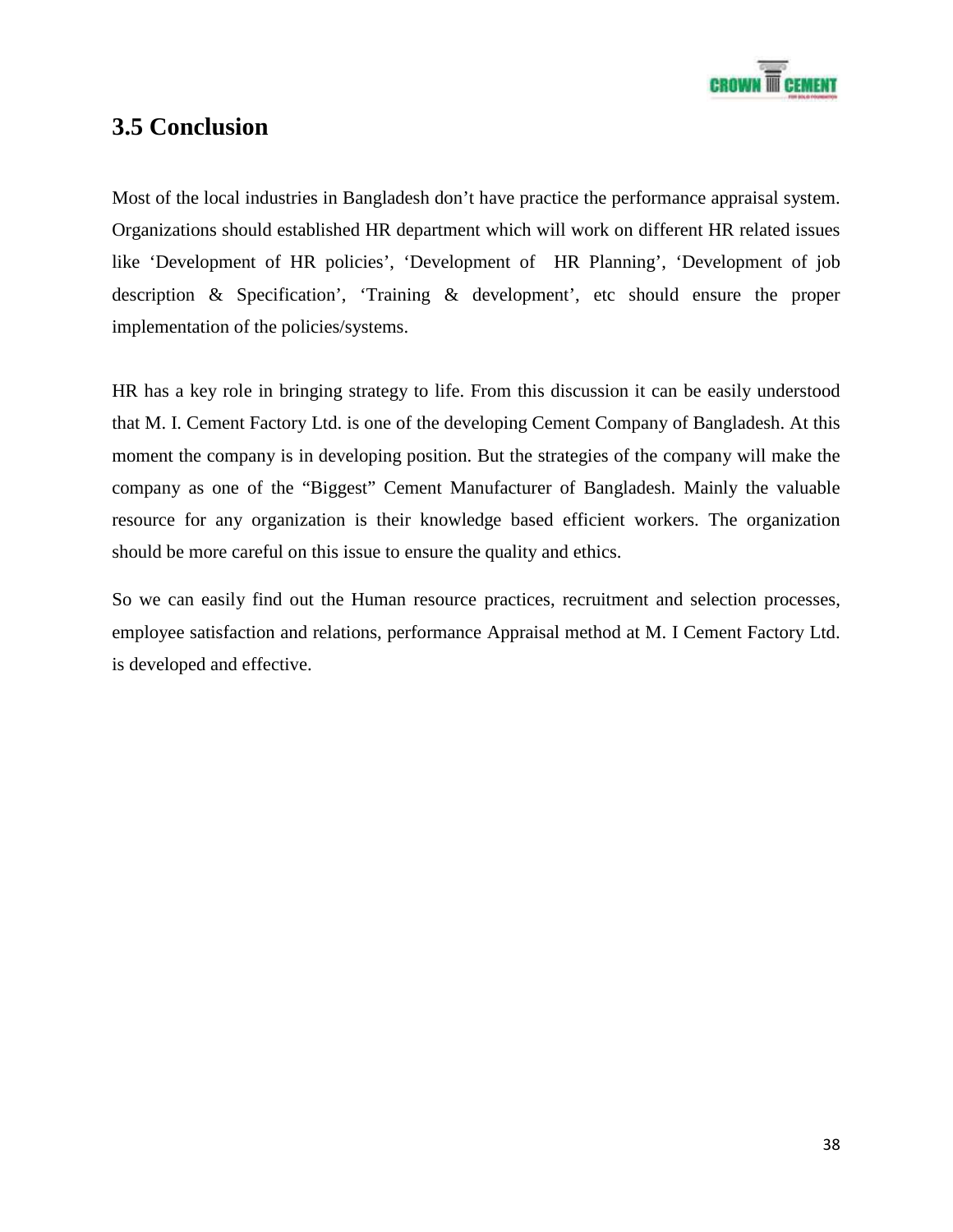

## **3.6 References**

- Epstein, Marc, and Jean-François Manzoni. "Implementing Corporate Strategy: From Tableaux de Bord to Balanced Scorecards." European Management Journal, April 1998, pp. 190-203.
- "Harvard Business Review Balanced Scorecard Report." Harvard Business Review, 2002 to present (bimonthly).
- Kaplan, Robert S., and David P. Norton. The Balanced Scorecard: Translating Strategy into Action. Harvard Business School Press, 1996.
- Kaplan, Robert S., and David P. Norton. "Having Trouble with Your Strategy? Then Map It." Harvard Business Review, September/October 2000, pp. 167-176.
- Kaplan, Robert S., and David P. Norton. "Measuring the Strategic Readiness of Intangible Assets." Harvard Business Review, February 2004, pp. 52-63.
- Kaplan, Robert S., and David P. Norton. The Strategy-Focused Organization: How Balanced Scorecard Companies Thrive in the New Business Environment. Harvard Business School Press, 2000.
- Kaplan, Robert S., and David P. Norton. Strategy Maps: Converting Intangible Assets into Tangible Outcomes. Harvard Business School Press, 2004.
- Kaplan, Robert S., and David P. Norton. "Using the Balanced Scorecard as a Strategic Management System." Harvard Business Review, January/February 1996, pp. 75-85.
- Niven, Paul. Balanced Scorecard Step-by-Step: Maximizing Performance and Maintaining Results. John Wiley & Sons, 2002.
- HR Manual of M. I. Cement Factory Limited (Crown Cement).
- M. I. Cement Annual Report.
- Mello, Jeffry A., 2006. Human Resource Management, Second Edition.
- Turner, Paul, 2002. HR Forecasting & Planning.
- Mc Millan, J. D., and H. W. Doyel (1980). Performance Appraisal: Match the Tool to the Task, Personnel, 57 (4).
- Fisher, Martin, 1997, Performance Appraisals.
- (http://en.wikipedia.org/wiki/Performance\_appraisal)
- (http://www.cipd.co.uk/hr-topics/performance-management.aspx)
- The website of Crown Cement : (http://www.crowncement.com)
- (http://www.marketwatch.com/)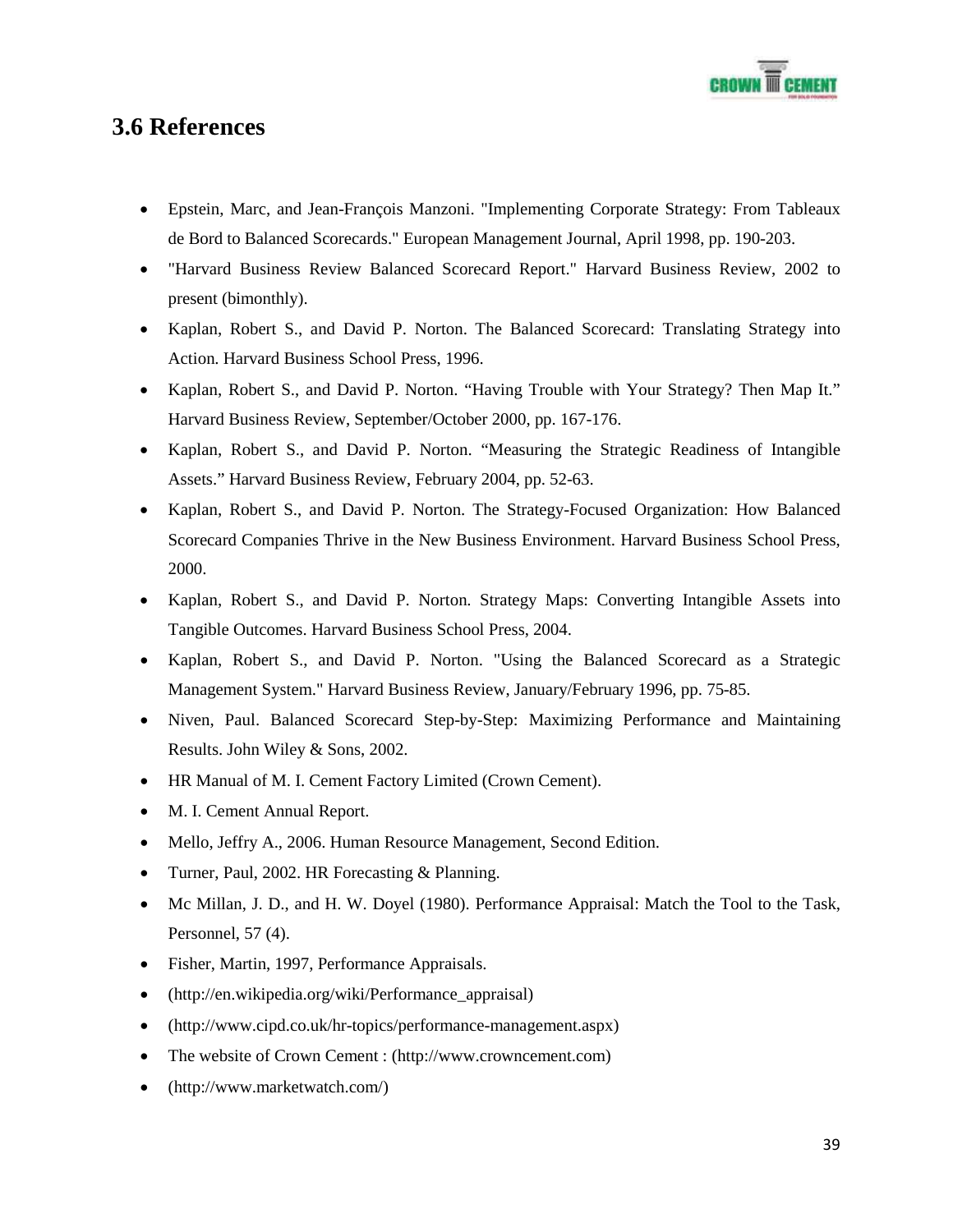

# **3.7 Appendices**

# **Appendix (A) Past Self Evaluation Format**

## **Employee Self Evaluation**

## **(Marketing & Sales)**

**From: …………… To: ………………….**

Employee Name: In the United States of the United States and Id. No.:

Designation: Designation: Department:

The following information is requested to help prepare for your performance appraisal. Please return this form prior to your evaluation so the information can be discussed.

Note to all Appraisee: In this page, you are requested to evaluate your self's performance bases on work factors and a performance rating therein. To increase the validity of the ratings, please give your comments in the space provided.

Please guided by the following definitions of the rating scale:

| 5: Significantly Exceeds Expectation (90-100) |
|-----------------------------------------------|
| 4: Often Exceeds Expectation (80-89)          |
| 3: Meets Expectation (70-79)                  |
| 2: Approaching/Marginal Expectation (51-69)   |
| 1: Below Expectation (50 or Below 50)         |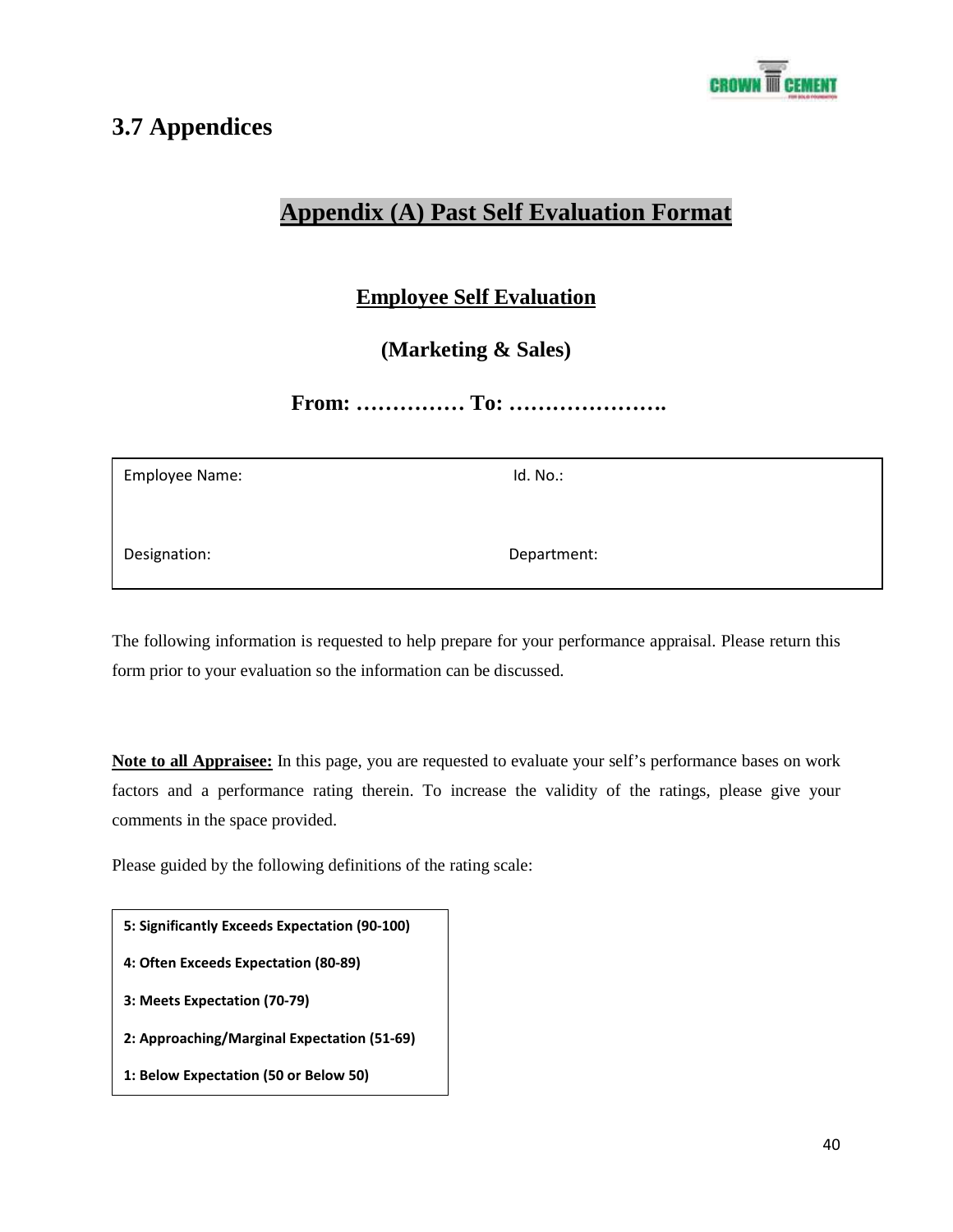

**A. Please assess yourself on the basis of the effective application of these factors as manifested by the performance of assigned as well as the meaningful relationship established with others.**

| <b>Sl.</b><br>$\underline{\mathrm{No}}$ . | <b>Evaluation Factors</b>                    | 5 | $\overline{\mathbf{4}}$ | $\overline{\mathbf{3}}$ | $\overline{2}$ | $\mathbf{1}$ | <b>TTL</b><br><b>Points</b> | <b>Comments</b> |
|-------------------------------------------|----------------------------------------------|---|-------------------------|-------------------------|----------------|--------------|-----------------------------|-----------------|
| 1.                                        | Job Knowledge                                |   |                         |                         |                |              | $x1.5=$                     |                 |
| 2.                                        | Time & Stress Management                     |   |                         |                         |                |              | $x0.5=$                     |                 |
| 3.                                        | Initiative & Communication                   |   |                         |                         |                |              | $x2=$                       |                 |
| 4.                                        | Team Working                                 |   |                         |                         |                |              | $x1=$                       |                 |
| 5.                                        | Manner & Etiquette                           |   |                         |                         |                |              | $x0.5=$                     |                 |
| 6.                                        | Cooperation of Supervisor or<br>Subordinates |   |                         |                         |                |              | $x0.5=$                     |                 |

# **B. Mention the performance that you achieved in the period covered by the appraisal which were profitable for the company:**

|                                          | <b>Target</b> | <b>Achieved</b> | $5\overline{)}$ | $\overline{4}$ | $\mathbf{3}$ | $\overline{2}$ | <b>TTL</b><br><b>Points</b> | <b>Comments</b> |
|------------------------------------------|---------------|-----------------|-----------------|----------------|--------------|----------------|-----------------------------|-----------------|
| <b>Sales</b>                             |               |                 |                 |                |              |                | $X3.5=$                     |                 |
| <b>New Client</b><br><b>Introduction</b> |               |                 |                 |                |              |                | $X2=$                       |                 |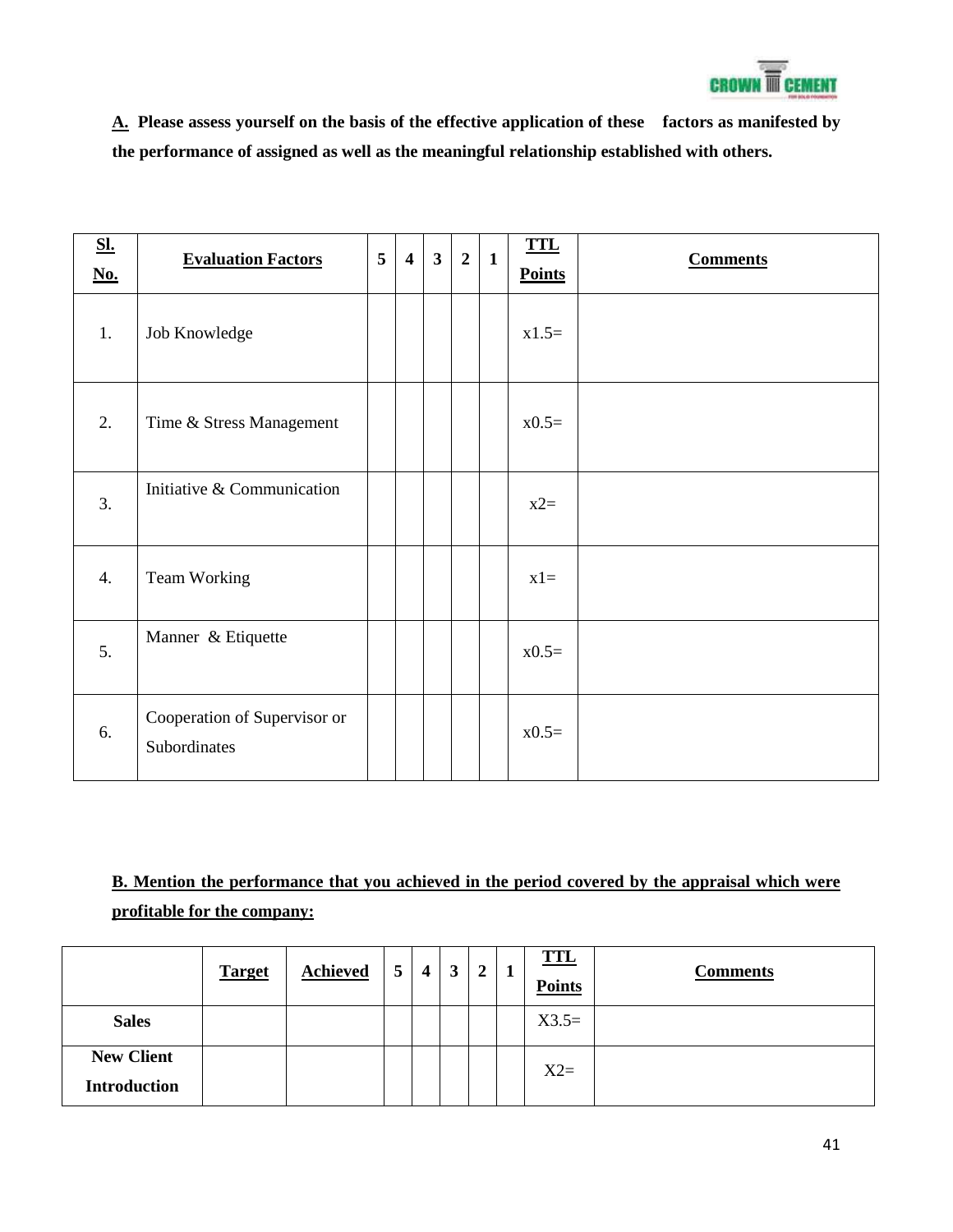

| <b>DSO</b>                             |  |  |  | $X2.5=$ |  |
|----------------------------------------|--|--|--|---------|--|
| <b>Collection</b>                      |  |  |  | $X2=$   |  |
| <b>Closing</b>                         |  |  |  | $X2.5=$ |  |
| <b>Customer</b><br><b>Satisfaction</b> |  |  |  | $X0.5=$ |  |

# **C. Final Total Point:**

| Total Rate (out of 95):                              |  |
|------------------------------------------------------|--|
| (Part A Final Rate)+ (Part B Final Rate)<br>$=$<br>∸ |  |
|                                                      |  |

# **D. Any Needs/Suggestions/Comments:**

**Signature : \_\_\_\_\_\_\_\_\_** 

| <b>Date :</b> |  |  |
|---------------|--|--|
|---------------|--|--|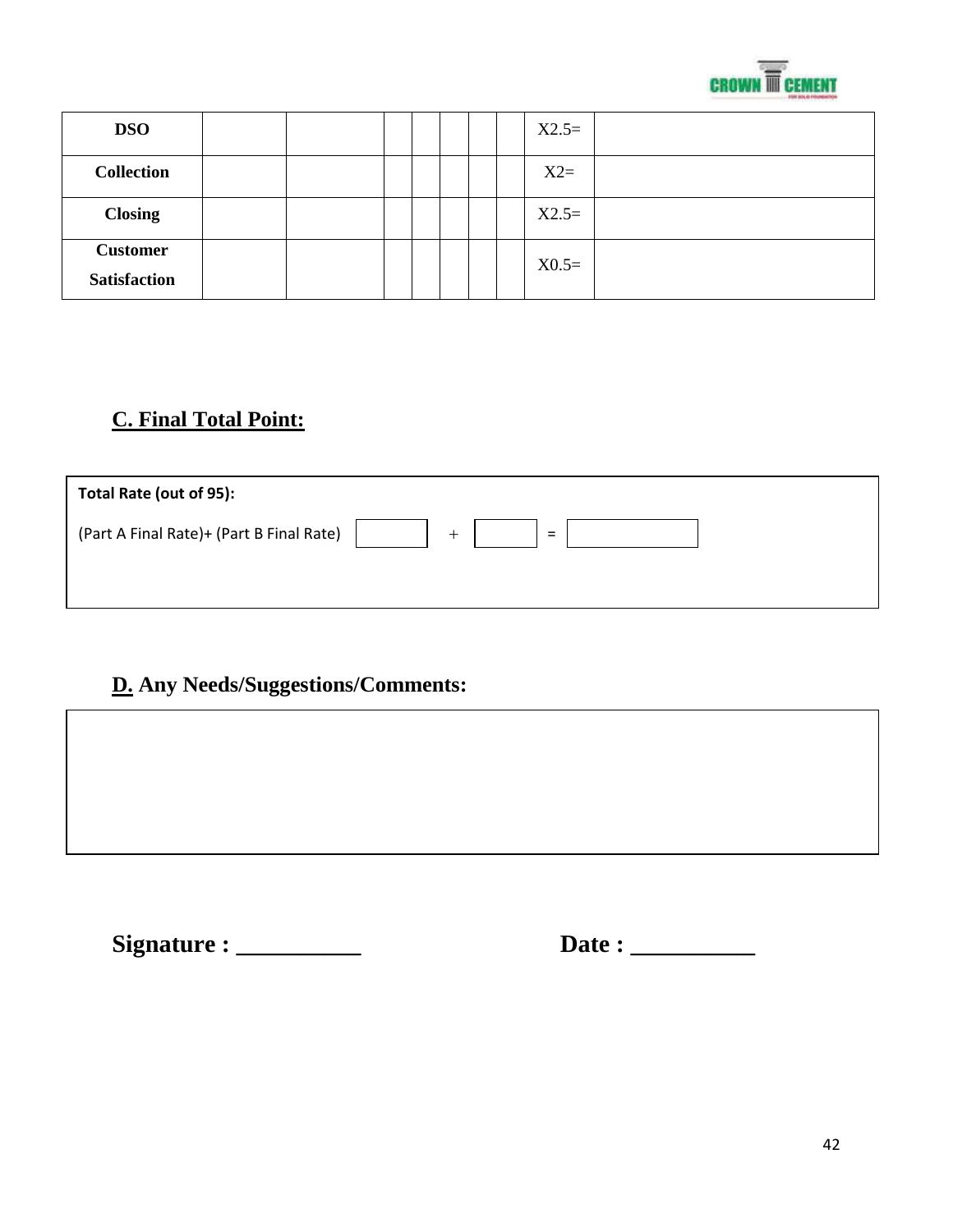

# **Appendix (B) Past Supervisor Evaluation Format**

### **Performance Appraisal Form**

**(Marketing & Sales)**

**From: …………… To: ………………….**

| Employee Name: | Id. No.: |
|----------------|----------|

Designation: Department:

The following information is requested to help prepare for employee's performance appraisal. Please return this form prior to employee's evaluation so the information can be discussed.

Note to all appraisers: In this page, you are requested to evaluate employee's performance bases on work factors and a performance rating therein. To increase the validity of the ratings, please give your comments in the space provided.

Please guided by the following definitions of the rating scale:

| 5: Significantly Exceeds Expectation (90-100) |
|-----------------------------------------------|
| 4: Often Exceeds Expectation (80-89)          |
| 3: Meets Expectation (70-79)                  |
| 2: Approaching/Marginal Expectation (51-69)   |
| 1: Below Expectation (50 or Below 50)         |
|                                               |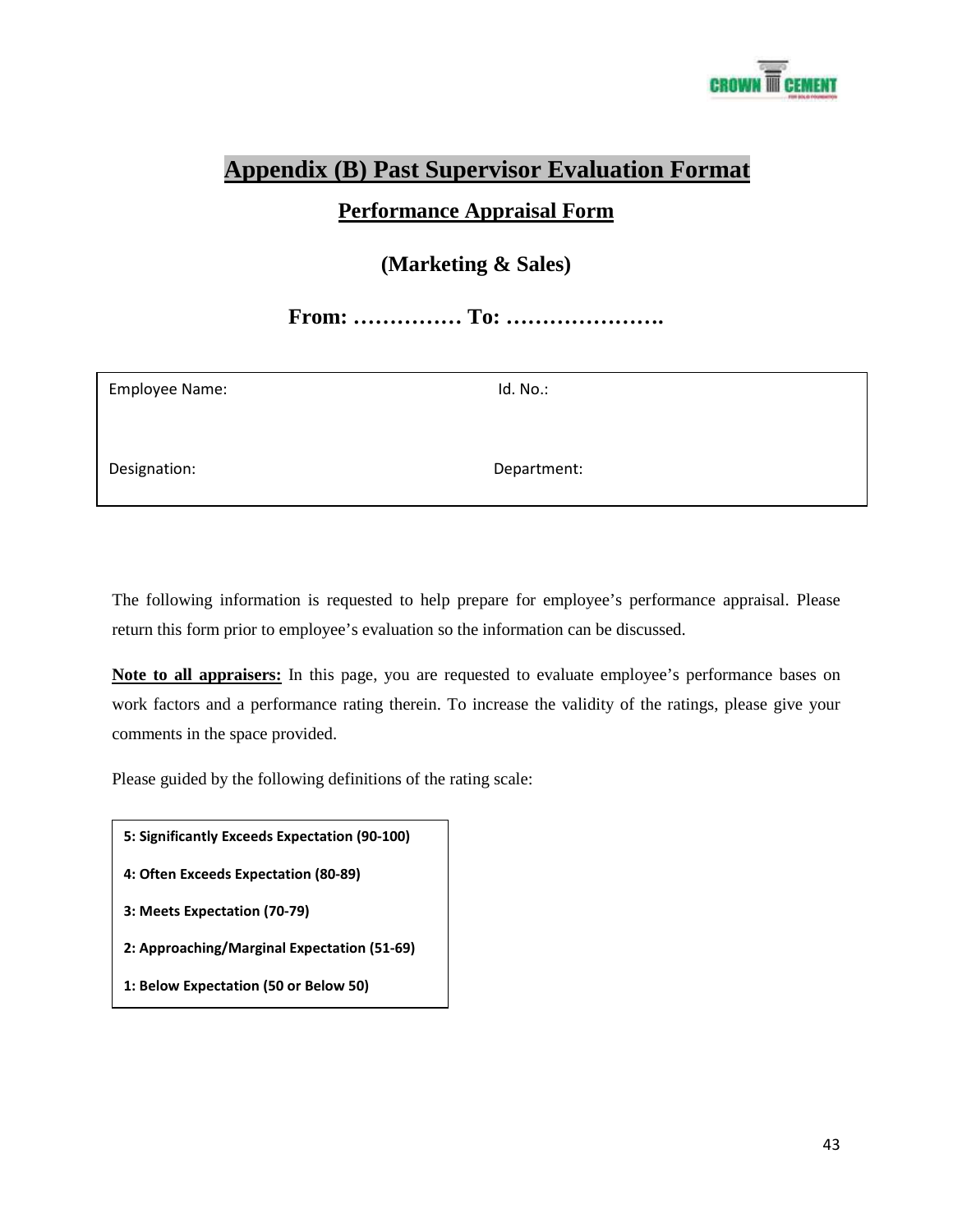

**A. Please assess the employee on the basis of the effective application of these factors as manifested by the performance of assigned as well as the meaningful relationship established with others.**

| <b>SI.</b><br>$\underline{\mathrm{No}}$ . | <b>Evaluation Factors</b>                    | 5 | $\overline{\mathbf{4}}$ | $\overline{\mathbf{3}}$ | $\overline{2}$ | $\mathbf{1}$ | <b>TTL</b><br><b>Points</b> | <b>Comments</b> |
|-------------------------------------------|----------------------------------------------|---|-------------------------|-------------------------|----------------|--------------|-----------------------------|-----------------|
| 1.                                        | Job Knowledge                                |   |                         |                         |                |              | $x1.5=$                     |                 |
| 2.                                        | Time & Stress Management                     |   |                         |                         |                |              | $x0.5=$                     |                 |
| 3.                                        | Initiative & Communication                   |   |                         |                         |                |              | $x2=$                       |                 |
| 4.                                        | Team Working                                 |   |                         |                         |                |              | $x1=$                       |                 |
| 5.                                        | Manner & Etiquette                           |   |                         |                         |                |              | $x0.5=$                     |                 |
| 6.                                        | Cooperation of Supervisor or<br>Subordinates |   |                         |                         |                |              | $x0.5=$                     |                 |

# **B. Mention the performance that employee achieve in the period covered by the appraisal which were profitable for the company:**

|                                          | <b>Target</b> | <b>Achieved</b> | $5\overline{)}$ | $\overline{\mathbf{4}}$ | 3 | $\boldsymbol{2}$ | $\mathbf{1}$ | <b>TTL</b><br><b>Points</b> | <b>Comments</b> |
|------------------------------------------|---------------|-----------------|-----------------|-------------------------|---|------------------|--------------|-----------------------------|-----------------|
| <b>Sales</b>                             |               |                 |                 |                         |   |                  |              | $X3.5=$                     |                 |
| <b>New Client</b><br><b>Introduction</b> |               |                 |                 |                         |   |                  |              | $X2=$                       |                 |
| <b>DSO</b>                               |               |                 |                 |                         |   |                  |              | $X2.5=$                     |                 |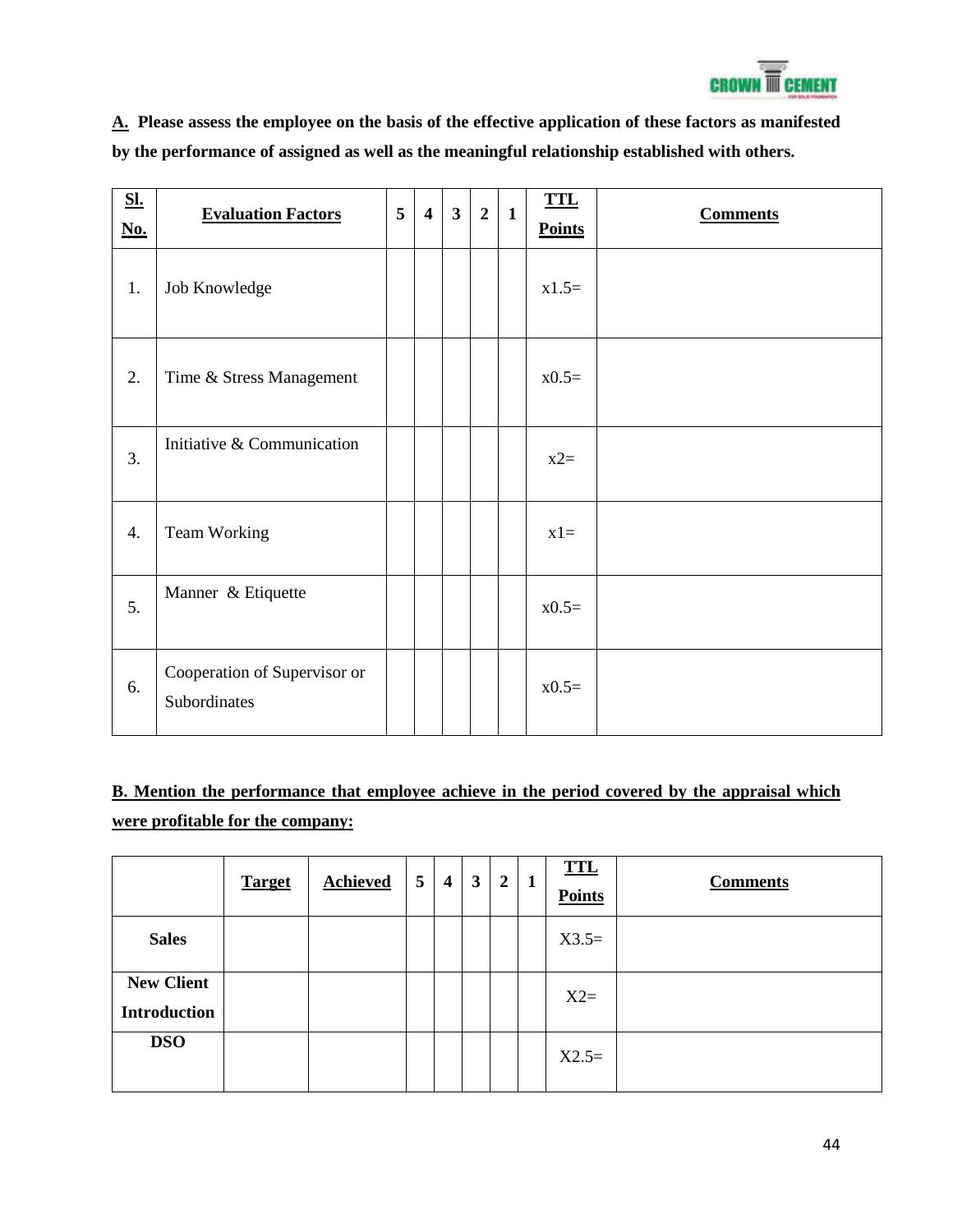

| <b>Collection</b>                      |  |  |  | $X2=$   |  |
|----------------------------------------|--|--|--|---------|--|
| <b>Closing</b>                         |  |  |  | $X2.5=$ |  |
| <b>Customer</b><br><b>Satisfaction</b> |  |  |  | $X0.5=$ |  |

| C. HR Dept.:                      | 1Verbal Warning : (-1)  |
|-----------------------------------|-------------------------|
|                                   | 2 Verbal Warning : (-2) |
| <b>Disciplinary Action: Rate:</b> | 1 warning letter : (-3) |
|                                   | 2 warning letter : (-4) |

## **3. Final Total Rate:**

| <b>Total Rate:</b>                                             |  |  |  |
|----------------------------------------------------------------|--|--|--|
| (Part A Final Rate)+ (Part B Final Rate) + (Part C Final Rate) |  |  |  |
| $^{+}$<br>$\ddot{}$<br>$=$                                     |  |  |  |
| $=$                                                            |  |  |  |
| Final Rate (out of 5):                                         |  |  |  |
| <b>Comments:</b>                                               |  |  |  |
| <b>Recommendation:</b>                                         |  |  |  |

**………………… …………………….**

**Appraisee Appraiser** 

**Verified by HR Department:**

**Approved by Additional Managing Director:**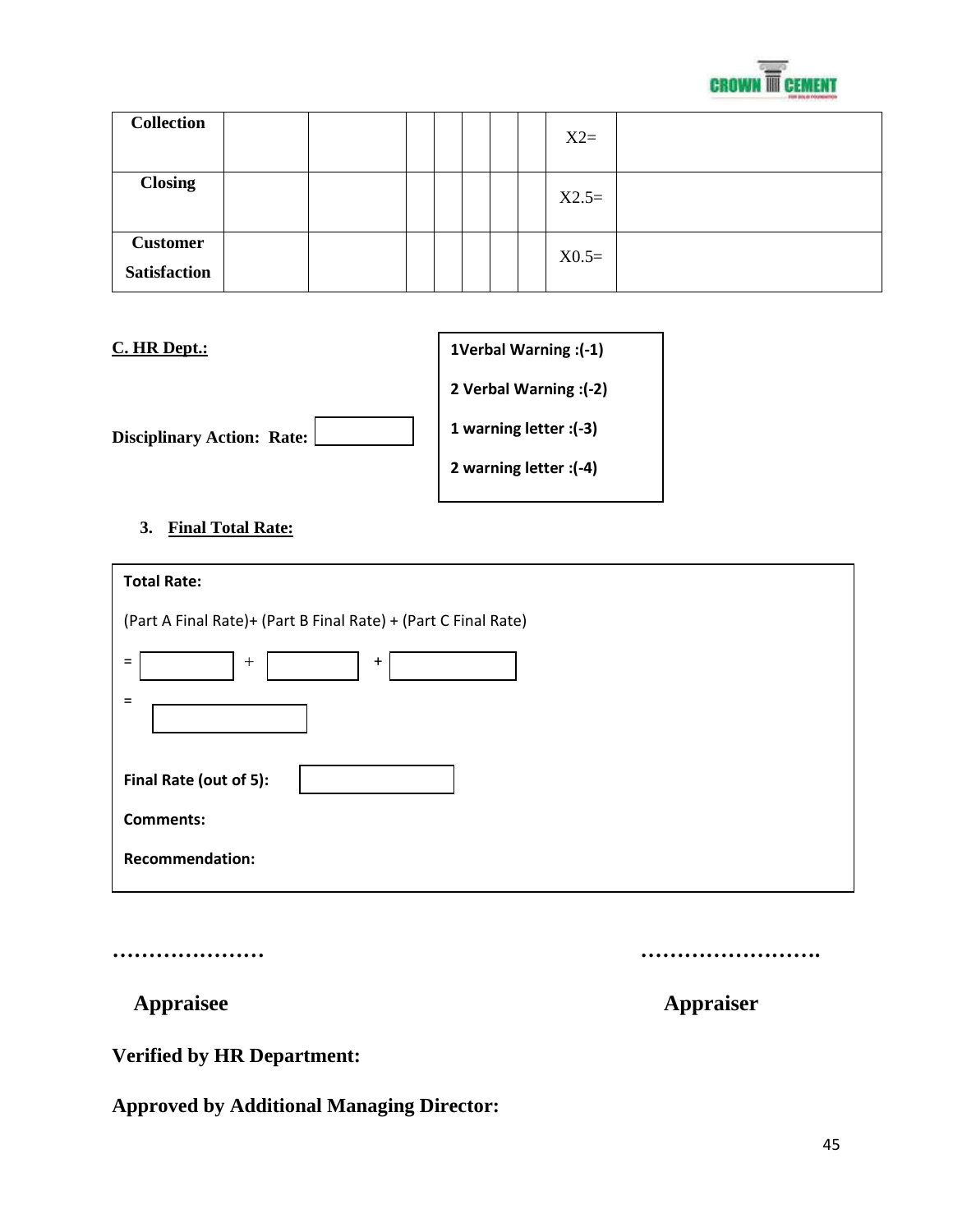

# **Appendix (C) New Self Evaluation Format**

**M. I Cement Factory Limited**

**SELF**

 **Corporate Office, Dhaka**

 **Marketing and Sales**

**For The Period of ……………………… to ……………………...**

| Name:               |  |
|---------------------|--|
| ID:                 |  |
| <b>Designation:</b> |  |

**Total Customers:**

**Avg. price of Bags:** 

## **Financial Metrics (Weight 40%)**

| <b>Objectives</b> | <b>Measures</b>     | <b>Criterion</b>                   | <b>Points</b> | <b>Remarks</b> |
|-------------------|---------------------|------------------------------------|---------------|----------------|
| <b>Sales</b>      | Sales by Bags $(5)$ | Sales (previous):                  |               |                |
| (15)              |                     | Sales (current):                   |               |                |
|                   | Sales by BDT $(5)$  | Sales (previous):                  |               |                |
|                   |                     | Sales (current):                   |               |                |
|                   | Unprofitable        | Number of Unprofitable customers : |               |                |
|                   | customers $(5)$     |                                    |               |                |
|                   | Bad debt (5)        | Bad Debts (previous):              |               |                |
|                   |                     | Bad Debts(current):                |               |                |
| <b>Collection</b> | Current dues (4)    |                                    |               |                |
| (18)              | Over dues $(4)$     |                                    |               |                |
|                   | Credit Limit (5)    | Credit Limit Exceed (previous)     |               |                |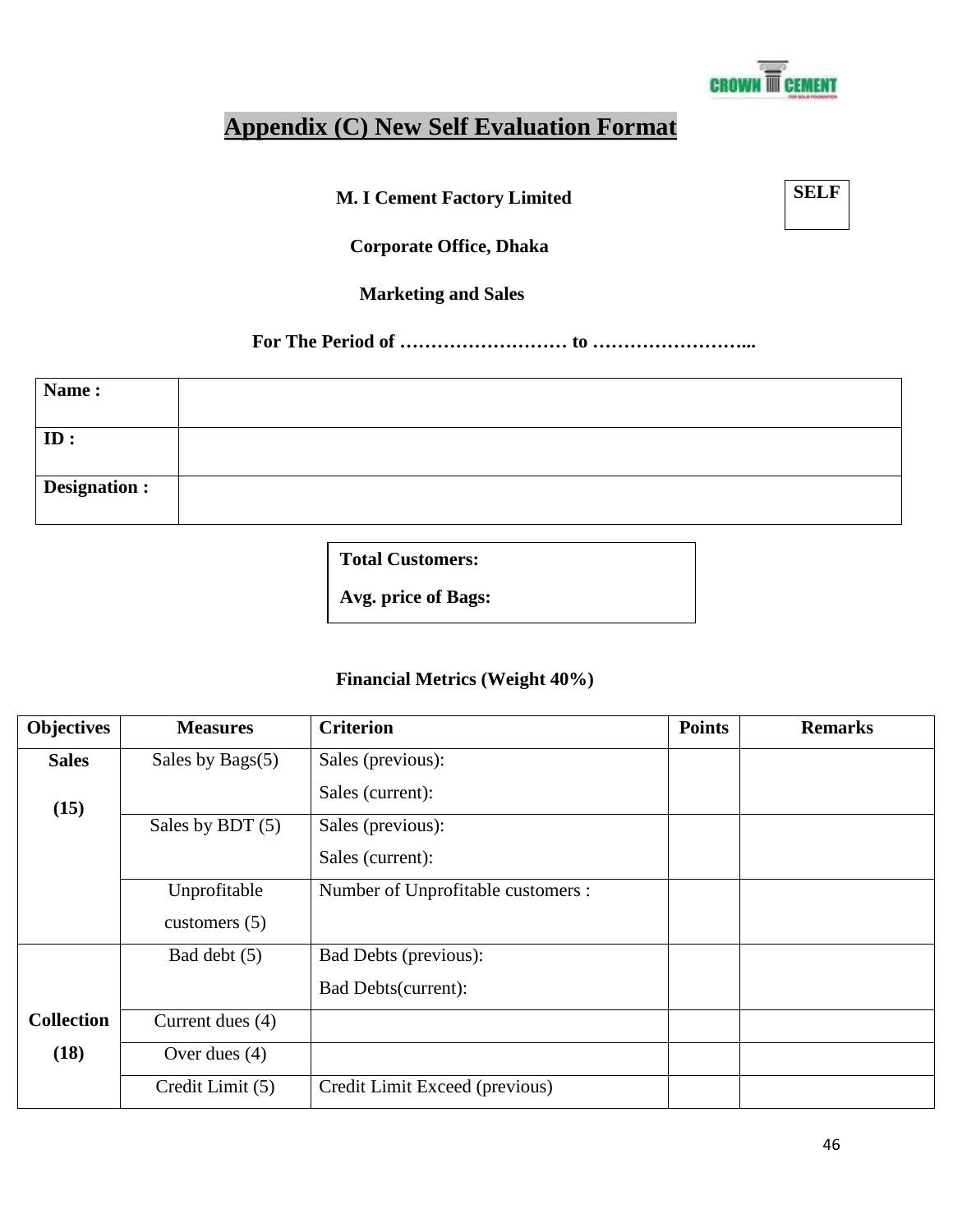

|        |        | Credit Limit Exceed (current): |  |
|--------|--------|--------------------------------|--|
| DSO(7) | DSO(7) | DSO days :                     |  |

## **Internal Business Processes Metrics (Weight 15%)**

| <b>Objectives</b>  | <b>Measures</b>                | <b>Criterion</b>                             | <b>Points</b> | <b>Remarks</b> |
|--------------------|--------------------------------|----------------------------------------------|---------------|----------------|
| <b>Time</b>        | DO processing time $(3)$       | Input 100% DO within office hour             |               |                |
| management<br>(10) | Completed orders (3)           | Timely completed orders:<br>Total orders:    |               |                |
|                    | Payment processing time<br>(4) | Received Customer collections within 30 days |               |                |
| Closing $(5)$      | Closing Time $(5)$             | Reduce closing time to: days                 |               |                |

# **Customer Metrics (Weight 35%)**

| <b>Objectives</b>   | <b>Measures</b>           | <b>Criterion</b>                                        | <b>Points</b> | <b>Remarks</b> |
|---------------------|---------------------------|---------------------------------------------------------|---------------|----------------|
| <b>Client</b>       | Qualified leads (2.5)     | leads to real customers:                                |               |                |
| <b>Introduction</b> | Unqualified leads $(2.5)$ | Leads didn't convert to clients:                        |               |                |
| & Retention         | New client                | Number of New clients:                                  |               |                |
| (25)                | introduction $(5)$        |                                                         |               |                |
|                     | Client Conversion (7)     | Competitors client converted (previous):                |               |                |
|                     |                           | Competitors client converted (current):                 |               |                |
|                     | Customer retention (8)    | $Total Previous clients + New clients) - Total Present$ |               |                |
|                     |                           | $clients =$                                             |               |                |
| <b>Customer</b>     | Satisfaction (5)          | Satisfaction percentage :                               |               |                |
| <b>Satisfaction</b> | Unresolved issues (3)     | Unresolved issues percentage:                           |               |                |
| (10)                | Customer Referral (2)     | Number of Customer referrals:                           |               |                |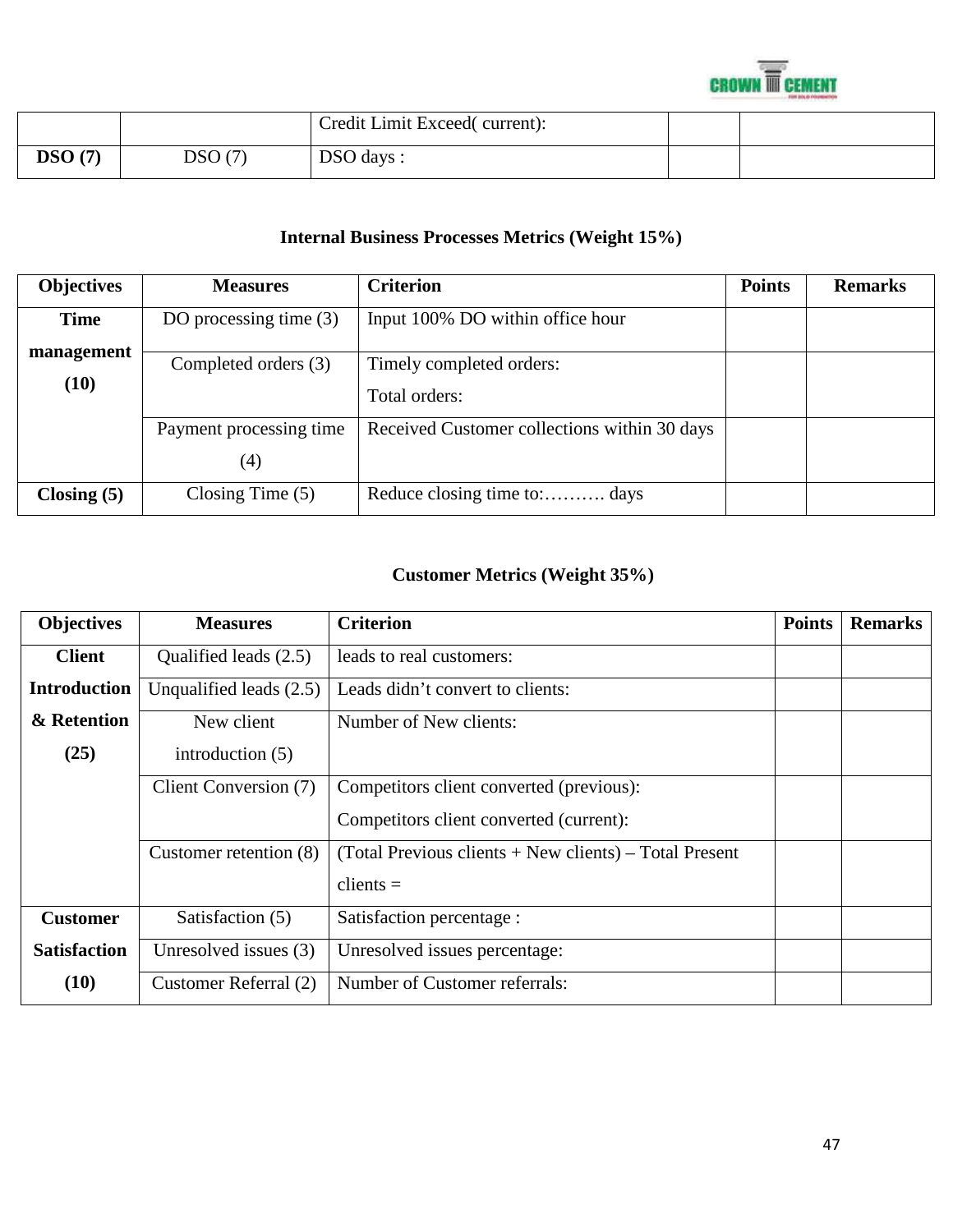

## **Learning and Growth Metrics (Weight 10%)**

| <b>Objectives</b> | <b>Measures</b>       | <b>Criterion</b>                         | <b>Points</b> | <b>Remarks</b> |
|-------------------|-----------------------|------------------------------------------|---------------|----------------|
| Job               | Product knowledge (3) | Product knowledge  %                     |               |                |
| knowledge         |                       |                                          |               |                |
| (3)               |                       |                                          |               |                |
|                   | Training Outcome (2)  | Training changed knowledge level from  % |               |                |
| <b>Employee</b>   |                       | to %                                     |               |                |
| productivity      | Performance (3)       | Performance  %                           |               |                |
| (7)               | Motivation (2)        | Motivation level  %                      |               |                |

**Result (out of 100):** 

**Needs: Comments/ Suggestions:**

**Signature: \_\_\_\_\_\_\_\_\_\_\_\_\_\_\_\_\_\_\_\_**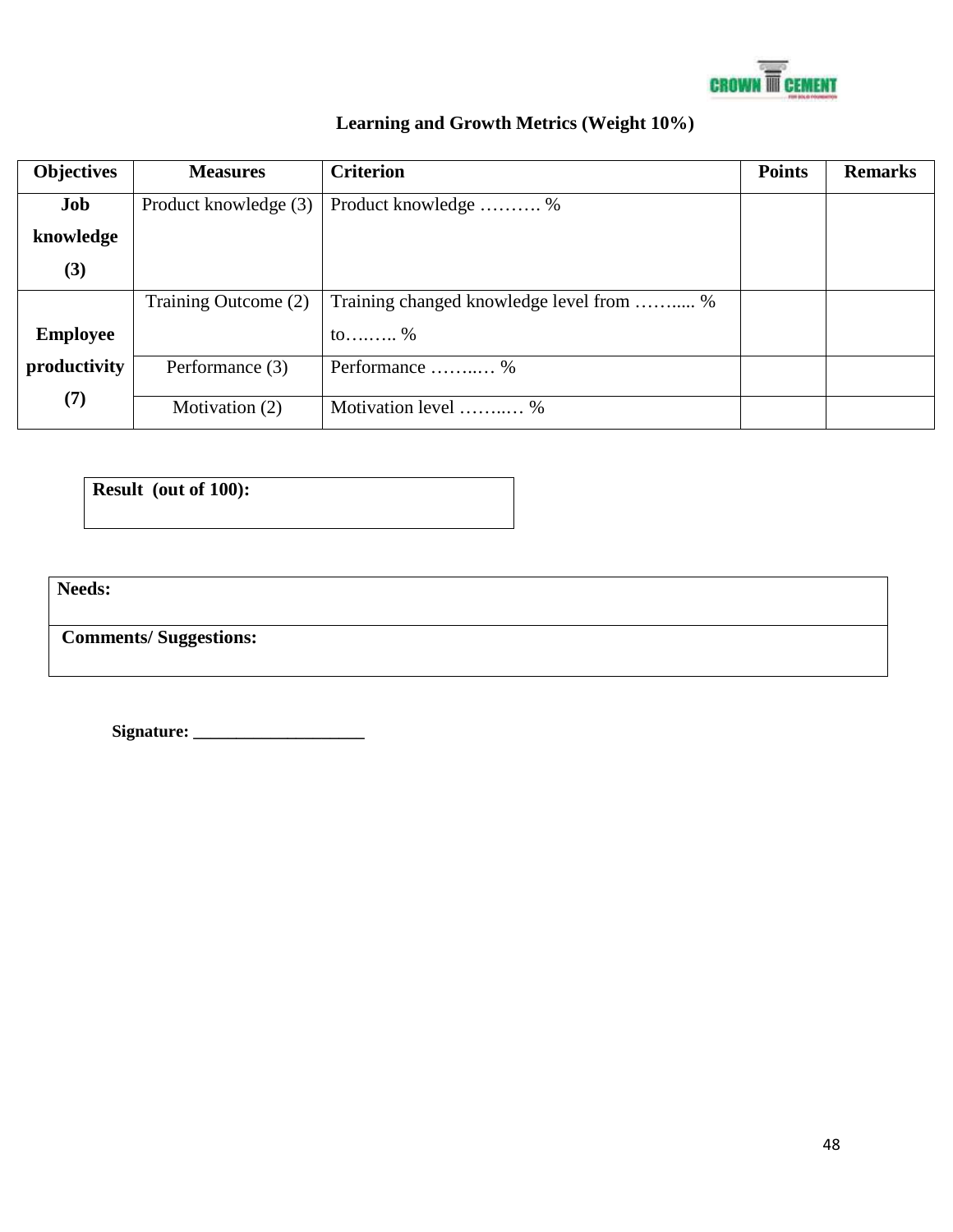

# **Appendix (D) New Supervisor Evaluation Format**

#### **M. I Cement Factory Limited**

 **Corporate Office, Dhaka**

 **Performance Appraisal Record**

 **Marketing and Sales**

**For The Period of ……………………… to ……………………...**

| Name:               |  |
|---------------------|--|
| ID:                 |  |
| <b>Designation:</b> |  |

The following information is requested to help prepare for employee's performance appraisal. Please return this form prior to employee's evaluation so the information can be discussed.

**Note to all appraisers:** In this page, you are requested to evaluate employee's performance bases on work factors and a performance rating therein. To increase the validity of the ratings, please give your comments in the space provided.

Please guided by the following definitions of the rating scale:

|                             | <b>Significantly Exceed Expectations</b> | $(90-100)$ |
|-----------------------------|------------------------------------------|------------|
|                             | <b>Often Exceed Expectations</b>         | $(80-89)$  |
| 3                           | <b>Exceed Expectations</b>               | $(70-79)$  |
| $\mathcal{D}_{\mathcal{L}}$ | <b>Meet Expectations</b>                 | $(60-69)$  |
| 1                           | <b>Marginal Expectations</b>             | $(50-59)$  |
|                             | <b>Below Expectations</b>                | (≤ 49)     |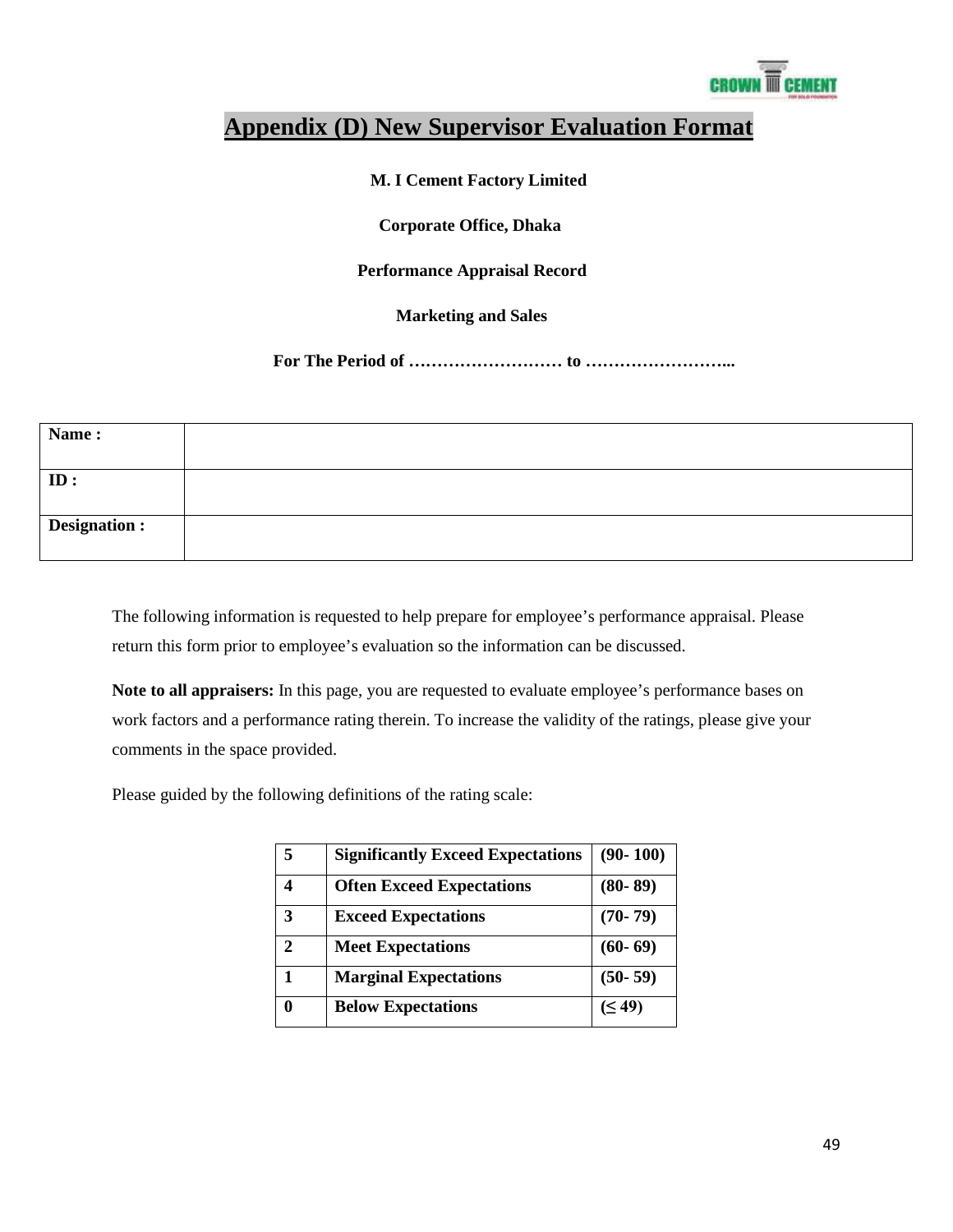

| <b>Objectives</b> | <b>Measures</b> | <b>Criterion</b>                                               | Yes/No | <b>Points</b> | <b>Remarks</b> |
|-------------------|-----------------|----------------------------------------------------------------|--------|---------------|----------------|
| <b>Sales</b>      | Sales by Bags   | Employee focused on selling more bags?                         |        |               |                |
| (10)              | and BDT $(5)$   | Employee focused on selling by increasing BDT?                 |        |               |                |
|                   | Unprofitable    | Number of Unprofitable customers increased or decreased from   |        |               |                |
|                   | customers $(5)$ | previous period?                                               |        |               |                |
|                   | Bad debt (4)    | Bad Debts increased or decreased from previous period?         |        |               |                |
|                   | Current dues    | Current dues are high/low and do you think he/she will be able |        |               |                |
| <b>Collection</b> | (3)             | to collect it within the collection period?                    |        |               |                |
| (15)              | Over dues $(4)$ | Over dues are high/low and do you think he/she will be able to |        |               |                |
|                   |                 | collect it within the collection period?                       |        |               |                |
|                   | Credit Limit    | Credit Limit Exceed? If yes, do you think it's due to sales    |        |               |                |
|                   | (4)             | increase or due to low sales?                                  |        |               |                |
| DSO(5)            | DSO(5)          | Can he/she reduce DSO days?                                    |        |               |                |

## **Financial Metrics (Weight 30%)**

## **Customer Metrics (Weight 15%)**

| <b>Objectives</b>   | <b>Measures</b>             | <b>Criterion</b>                                             | <b>Points</b> | <b>Remarks</b> |
|---------------------|-----------------------------|--------------------------------------------------------------|---------------|----------------|
| <b>Client</b>       | New client introduction (3) | Numbers of New clients higher or lower than previous         |               |                |
| <b>Introduction</b> |                             | period?                                                      |               |                |
| & Retention         | Client Conversion (2)       | Competitors client converted and are those clients have been |               |                |
| (8)                 |                             | retained effectively?                                        |               |                |
|                     | Customer retention (3)      | Do numbers of retained customers affect the overall sales    |               |                |
|                     |                             | performance?                                                 |               |                |
| <b>Customer</b>     | Satisfaction (3)            | Maintenance of customer satisfaction?                        |               |                |
| <b>Satisfaction</b> | Unresolved issues $(2.5)$   | Unresolved issues solved?                                    |               |                |
| (7)                 | Customer Referral (1.5)     | Real customer referrals?                                     |               |                |

## **Learning and Growth Metrics (Weight 35%)**

| <b>Objectives</b>    | <b>Measures</b> | Criterion                                                   | <b>Points</b> | Remarks |
|----------------------|-----------------|-------------------------------------------------------------|---------------|---------|
| <b>Job knowledge</b> | knowledge $(3)$ | Demonstrate understanding of concepts, methods, techniques, |               |         |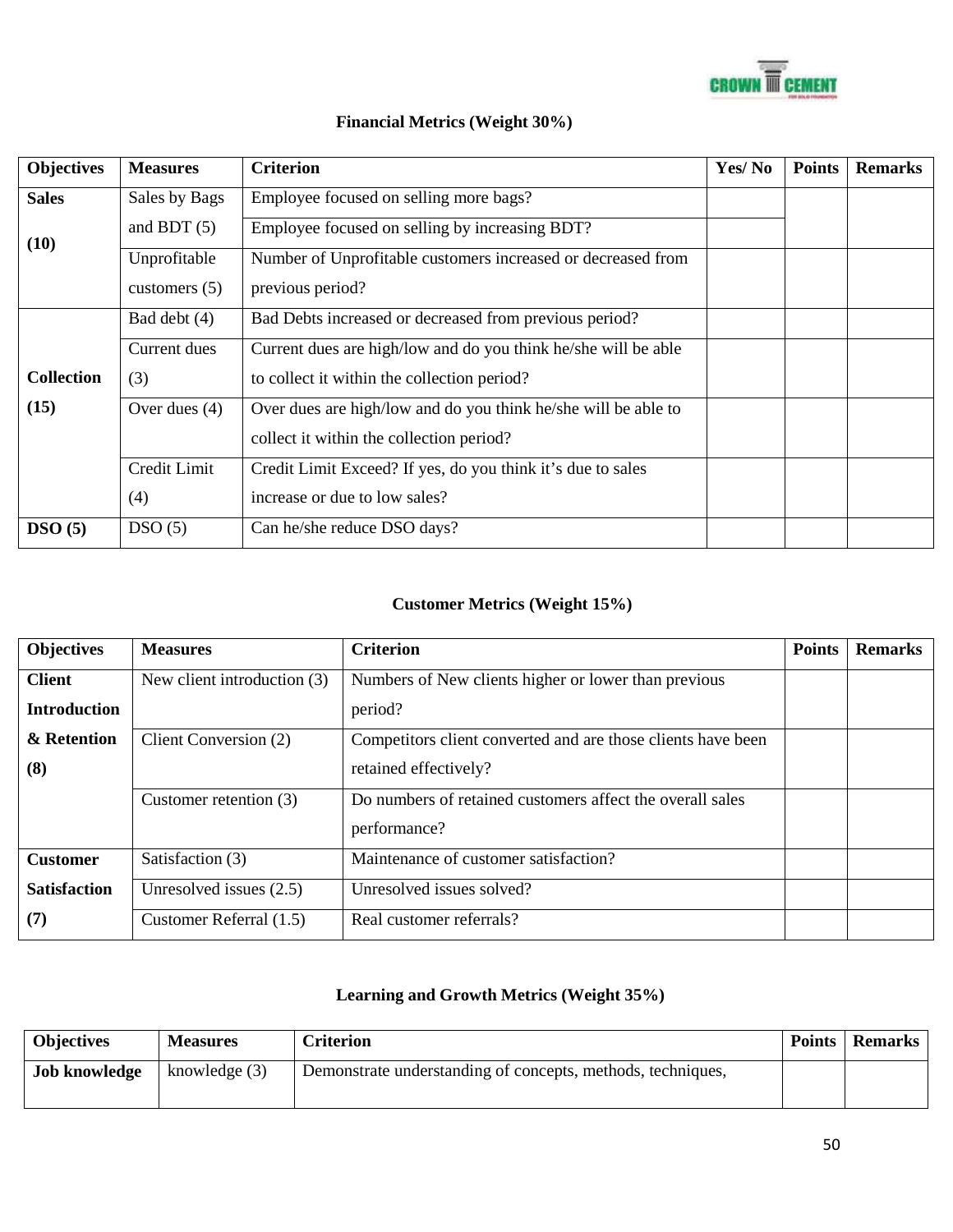

| (2)                  |                    | principles, etc. necessary to accomplish job duties.               |  |
|----------------------|--------------------|--------------------------------------------------------------------|--|
|                      |                    |                                                                    |  |
| <b>Employee</b>      | Training $(2)$     | Does the knowledge improvement shows in work (due to training      |  |
| productivity(5)      |                    | received)?                                                         |  |
|                      | Motivation (3)     | Motivation level  %                                                |  |
| <b>Performance</b>   | Solving skills (4) | Solves problems without being asked                                |  |
| (8)                  |                    |                                                                    |  |
|                      | Handling (4)       | Demonstrates flexibility by adjusting unexpected                   |  |
|                      |                    | situations/requirements; uses new methods for improved efficiency  |  |
| Communication        | Interaction (3)    | Interacts positively with co-workers                               |  |
| (10)                 | Response (3)       | Responds correctly to inquiries; consults with others              |  |
|                      | Manner (4)         | Listens effectively to others, facilitates group discussions;      |  |
|                      |                    | contributes in a positive supportive manner.                       |  |
|                      | Cooperation (3)    | Delegates work when appropriate; consults with supervisor.         |  |
| <b>Work Behavior</b> | Support $(4)$      | Supports/conveys positive, friendly image of the department $\&$   |  |
| (10)                 |                    | company.                                                           |  |
|                      | Adaptation (4)     | Exhibits ability to adapt to different personalities and cultures; |  |
|                      |                    | maintains calm, professional approach to pressure.                 |  |
|                      | Time $(2)$         | Uses work time appropriately for work activities                   |  |

## **Internal Business Processes Metrics (Weight 15%)**

| <b>Objectives</b> | <b>Measures</b>      | <b>Criterion</b>                         | Yes/           | <b>Points</b> | <b>Remarks</b> |
|-------------------|----------------------|------------------------------------------|----------------|---------------|----------------|
|                   |                      |                                          | N <sub>0</sub> |               |                |
| <b>Time</b>       | DO processing time   | Can he/she process 100% within office    |                |               |                |
| management        | (3)                  | hours?                                   |                |               |                |
| (10)              | Completed orders (3) | Completes orders accurately and on time? |                |               |                |
|                   | Payment processing   | Does he/she Receive Customer collections |                |               |                |
|                   | time $(4)$           | within 30 days?                          |                |               |                |
| Closing $(5)$     | Closing Time $(5)$   | Can he/she Reduce closing time?          |                |               |                |

## **Disciplinary Action Rate: (Out of 5)**

- **1 Verbal Warning: (-1)**
- **2 Verbal Warning: (-2)**
- **1 warning letter: (-3)**
- **2 warning letter: (-4)**

51